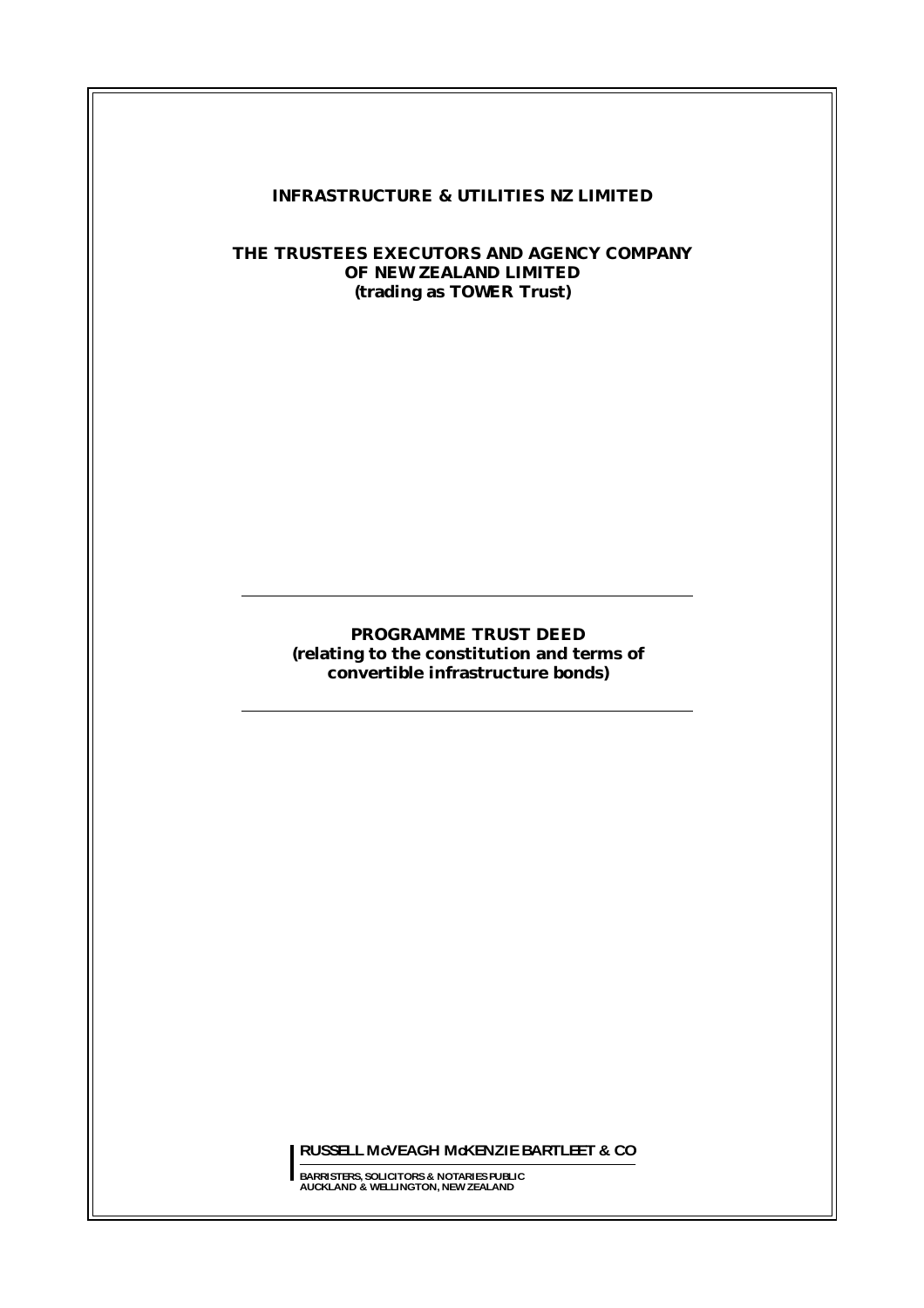# **CONTENTS**

| 1.                             |                                                                      |  |
|--------------------------------|----------------------------------------------------------------------|--|
| 2.                             |                                                                      |  |
| 3.                             |                                                                      |  |
| $\mathbf{4}$ .                 |                                                                      |  |
| 5.                             |                                                                      |  |
| 6.                             | CONVERSION, REDEMPTION, NEW ISSUES OF SECURITIES ETC, AND TRANSFER13 |  |
| 7.                             |                                                                      |  |
| 8.                             |                                                                      |  |
|                                |                                                                      |  |
|                                |                                                                      |  |
|                                |                                                                      |  |
|                                |                                                                      |  |
|                                |                                                                      |  |
|                                |                                                                      |  |
|                                |                                                                      |  |
|                                |                                                                      |  |
|                                |                                                                      |  |
|                                |                                                                      |  |
|                                |                                                                      |  |
|                                |                                                                      |  |
|                                |                                                                      |  |
|                                |                                                                      |  |
|                                |                                                                      |  |
|                                |                                                                      |  |
|                                |                                                                      |  |
| 1 <sub>1</sub>                 |                                                                      |  |
| 2.                             |                                                                      |  |
| 3.                             |                                                                      |  |
| 4.                             |                                                                      |  |
| 5.                             |                                                                      |  |
| 6.                             |                                                                      |  |
| $7_{\scriptscriptstyle{\sim}}$ |                                                                      |  |
|                                |                                                                      |  |
|                                |                                                                      |  |
|                                |                                                                      |  |
|                                |                                                                      |  |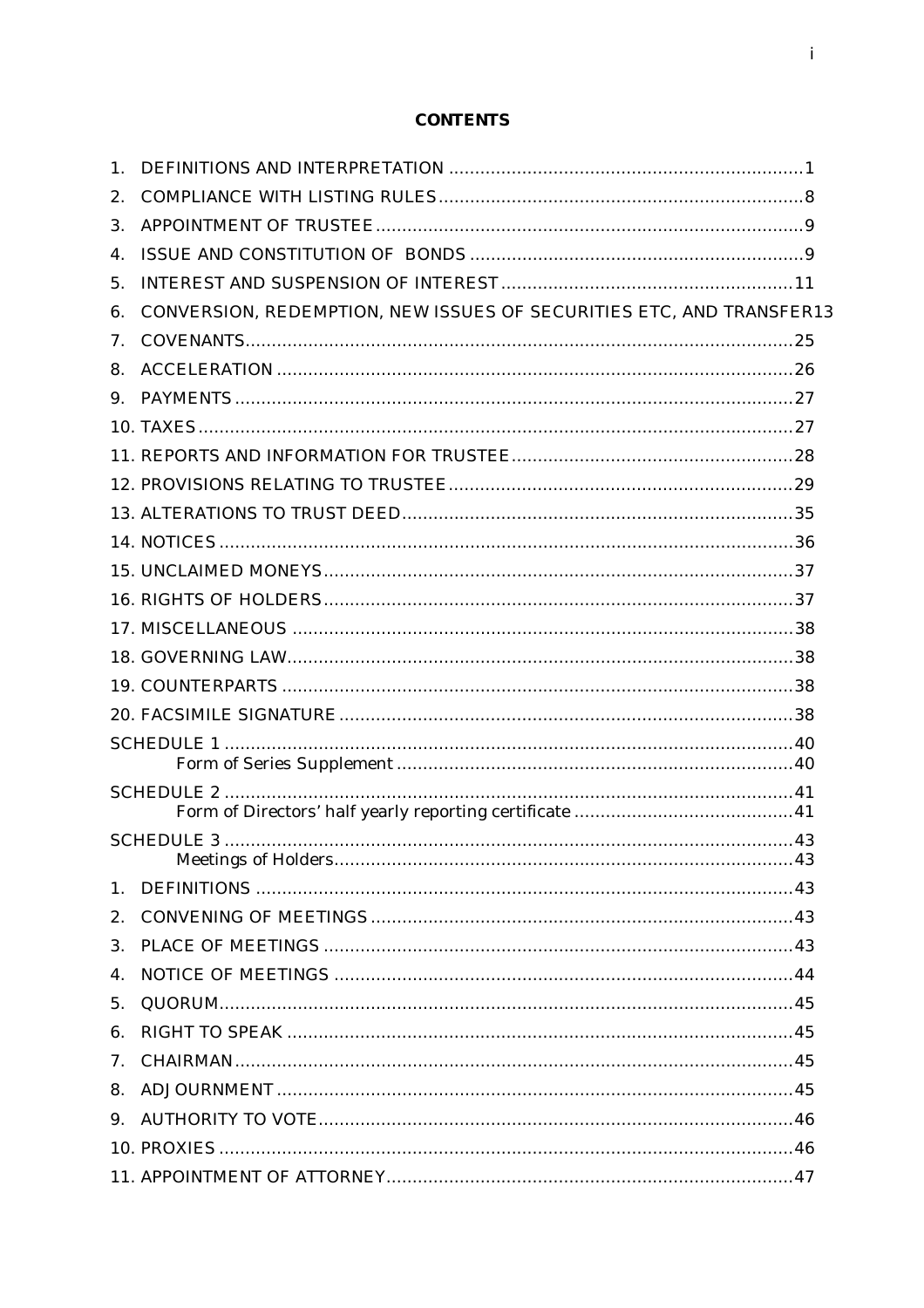| 16. POWERS EXERCISABLE BY EXTRAORDINARY RESOLUTION  49 |  |
|--------------------------------------------------------|--|
|                                                        |  |
|                                                        |  |
|                                                        |  |
|                                                        |  |
|                                                        |  |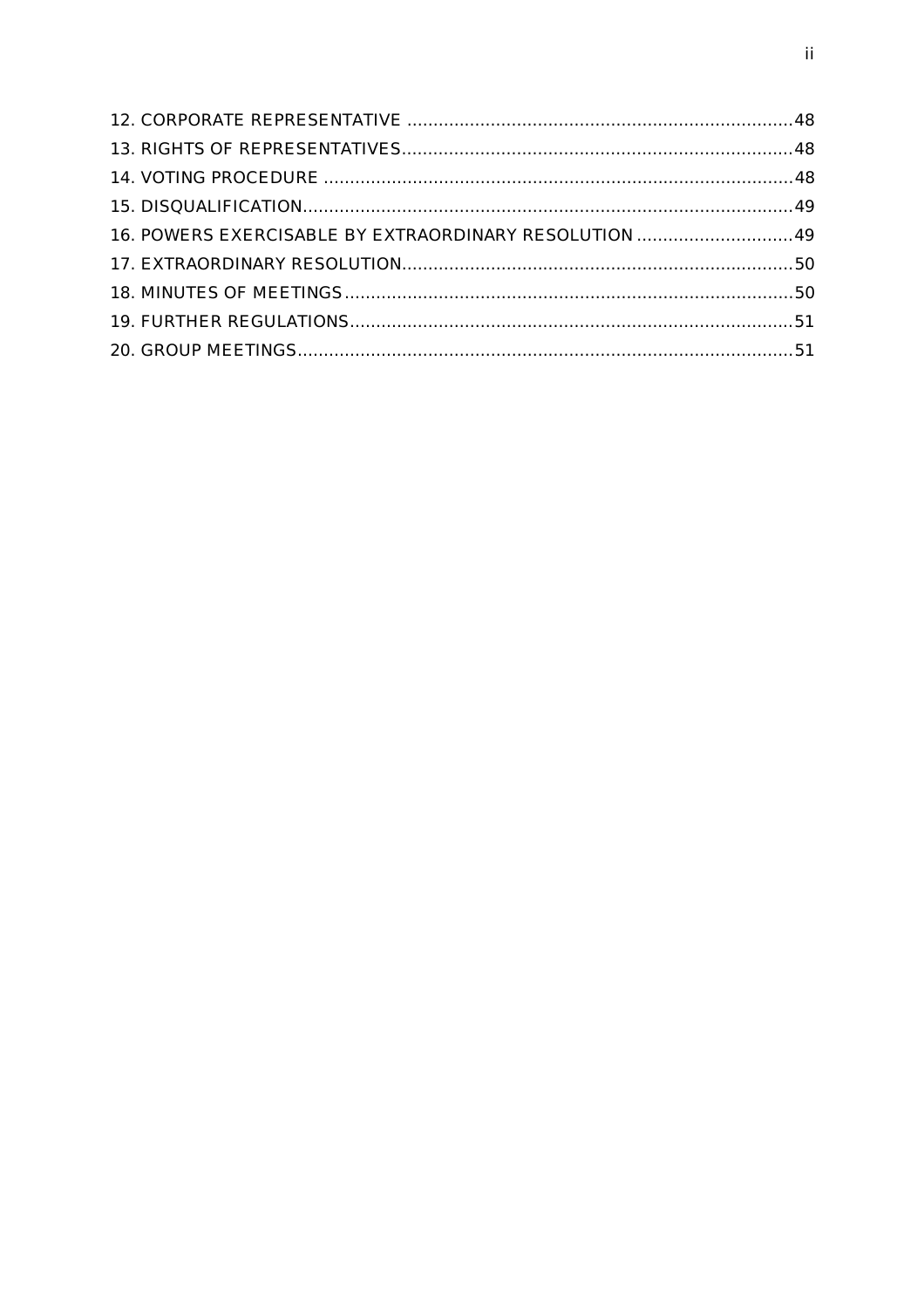#### **PARTIES**

#### **INFRASTRUCTURE & UTILITIES NZ LIMITED** ("**Issuer**")

#### **THE TRUSTEES EXECUTORS AND AGENCY COMPANY OF NEW ZEALAND LIMITED (trading as TOWER Trust)** ("**Trustee**")

#### **INTRODUCTION**

- A. The Issuer has resolved to establish a bond programme ("**Programme**") pursuant to which it may issue Bonds from time to time.
- B. Bonds will be issued under the Programme on a series by series basis, with the Issuer determining for each Series:
	- (a) the rate of interest payable on the Bonds;
	- (b) the Maturity Date, Interest Payment Dates, Conversion Rate and, if applicable, Holder's Conversion Rate for the Bonds;
	- (c) whether the Holders will have the benefit of the Holder's Conversion Option; and
	- (d) any other conditions relevant to a particular Series.
- C. The Trustee will act as trustee for the Holders subject to the terms and conditions of this deed.

#### **COVENANTS**

#### **1. DEFINITIONS AND INTERPRETATION**

1.1 **Definitions**: In this deed, unless the context otherwise requires:

"**Approved Issuer Levy**" has the meaning given to that term in clause 10.7.

"**Assessed Value**" means, in relation to an asset, the value of that asset determined by an Independent Adviser.

"**Auditors**" means the auditors for the time being of the Issuer.

"**Bond**" means, at any time, a convertible bond created, constituted and issued pursuant to this deed, and remaining outstanding and not Converted or deemed Converted, or redeemed or deemed redeemed, at that time.

"**Borrowed Money Indebtedness**" of the Issuer Group means the aggregate financial indebtedness of each member of the Issuer Group (excluding any guarantee, indemnity or similar obligation of one member in respect of the financial indebtedness of any other member) and including the Bonds: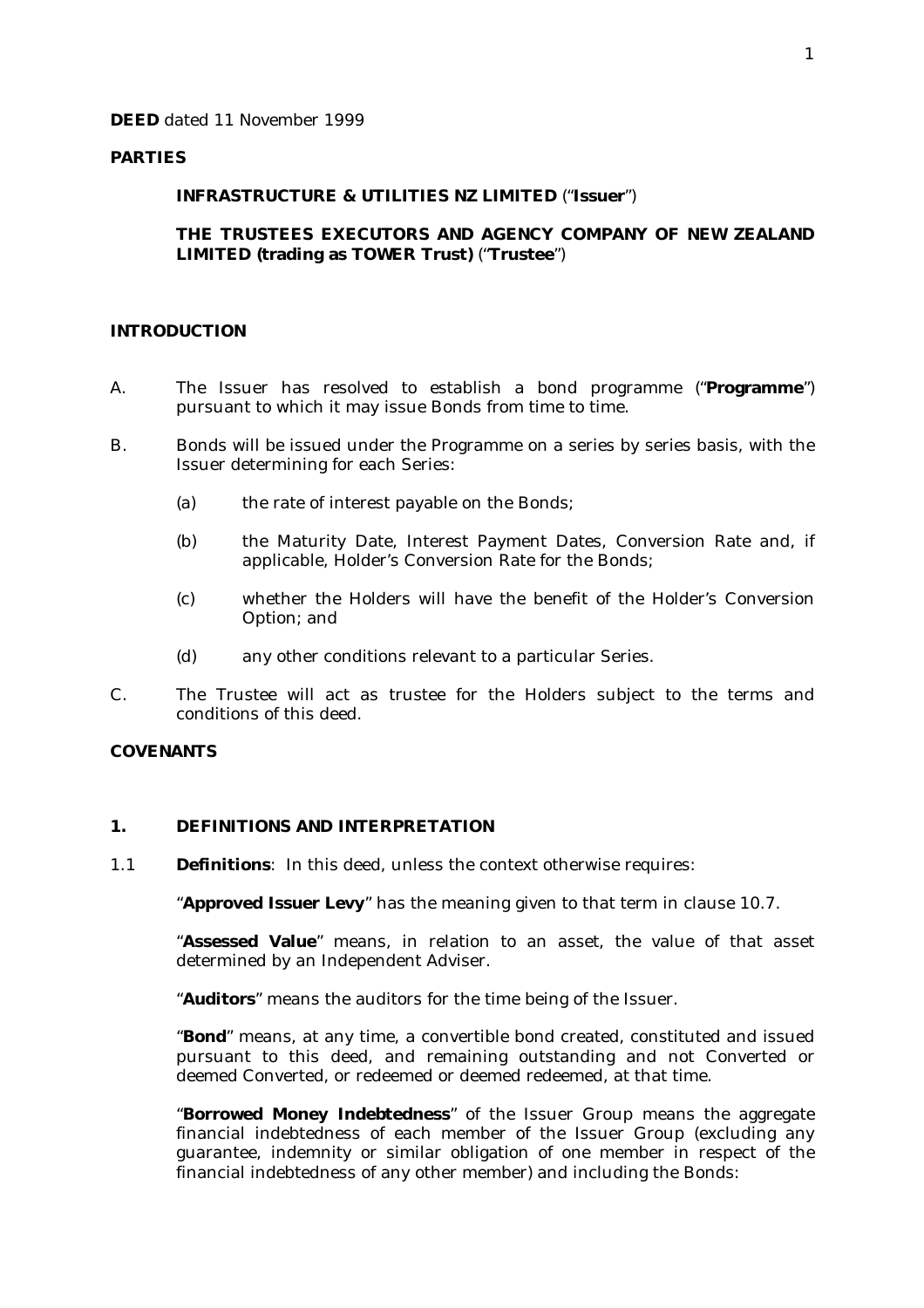"**Business Day**" means a day on which the NZSE is open for trading.

"**Companies Act**" means the Companies Act 1993.

"**Constitution**" means the constitution of the Issuer, as amended from time to time.

"**Conversion**" means, in relation to a Bond, the redemption of that Bond by the issue of the number of Ordinary Shares derived by application of the relevant Conversion Rate or Holder's Conversion Rate (as applicable subject to clause 6.1(c)), and "**Convert**", "**Convertible**" and "**Converted**" shall be construed accordingly.

"**Conversion Rate**" means, in relation to a Bond which is to be Converted (other than pursuant to clause 6.1(c)(iii)), the number of Ordinary Shares to be issued on conversion of that Bond calculated in accordance with the following formula:

 $OS = FV \div (OSMV \times CP)$ 

provided that, unless the Holder makes full and timely payment to the Issuer in respect of any withholding tax or other withholding or deduction required to be paid or made on or before Conversion (whether pursuant to section 10 (including, for the avoidance of doubt, any Approved Issuer Levy to be deducted pursuant to clause 10.2) or otherwise), the number of Ordinary Shares to be issued on Conversion shall be adjusted in accordance with the following formula:

$$
AOS = OS - \frac{WT}{OSMV}
$$

In the above formulae:

- OS = the number of Ordinary Shares to be issued on Conversion of the Bond
- FV = the Face Value of the Bond
- OSMV = the Ordinary Share Market Value on the date of Conversion
- $CP =$  the Conversion Percentage for that Series of Bonds as specified in the Series Supplement for that Series
- AOS = the adjusted number of Ordinary Shares
- $WT$  = the amount of the withholding tax, Approved Issuer Levy, or other withholding or deduction required to be paid or made by the Issuer on or before Conversion.

"**Date of Acceleration**" means the date on which the Trustee makes a declaration pursuant to clause 8.2.

"**Director**" means, at any time, a director (or alternate director) of the Issuer at that time and "**Directors**" means, at any time, the directors (including alternates) acting in accordance with the Constitution.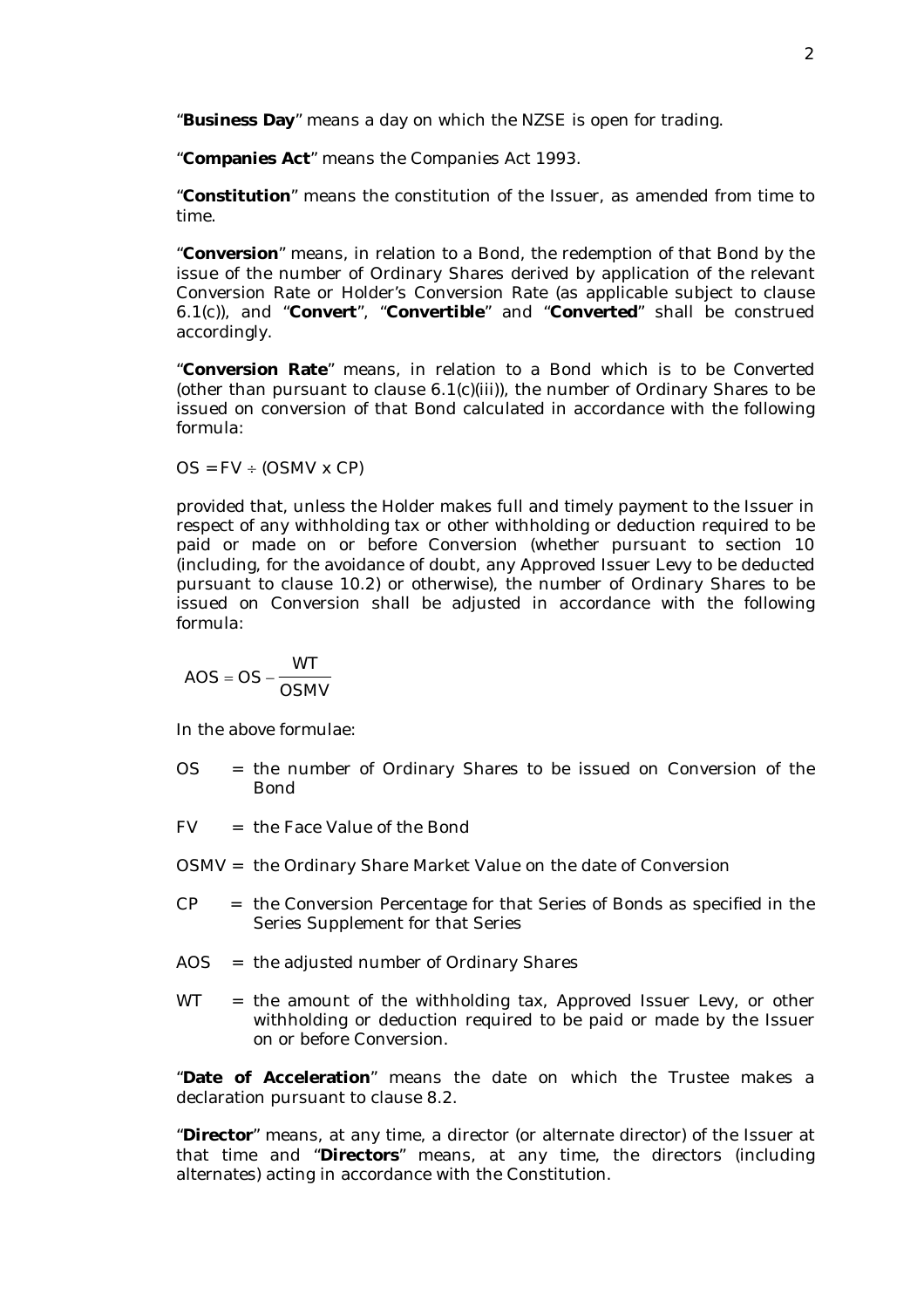"**Dollars**" and "**\$**" means New Zealand dollars.

**"Extraordinary Resolution"** has the meaning set out in clause 1.1 of schedule 3.

**"Face Value**" means the face value of each Bond being \$1.00.

"**Holder**" means, at any time, each person whose name is entered in the Register as a holder of Bonds at that time.

"**Holder's Conversion Option**" means the option described in clause 6.1(b) pursuant to which a Holder may, if the Issuer elects to redeem any Bonds of a Series for cash, require the Issuer to Convert that Holder's Bonds of that Series in the manner described in clause 6.1(b).

"**Holder's Conversion Rate**" means, in relation to a Bond of a Series which is specified as having the benefit of the "Holder's Conversion Option" in the relevant Series Supplement and is to be Converted under clause 6.1(c)(iii), the number of Ordinary Shares to be issued on Conversion of that Bond calculated in accordance with the following formula:

 $OS = FV \div (OSMV \times HCP)$ 

provided that, unless the Holder makes full and timely payment to the Issuer in respect of any withholding tax or other withholding or deduction required to be paid or made on or before Conversion (whether pursuant to section 10 (including, for the avoidance of doubt, any Approved Issuer Levy to be deducted pursuant to clause 10.2) or otherwise), the number of Ordinary Shares to be issued on Conversion shall be adjusted in accordance with the following formula:

$$
AOS = OS - \frac{WT}{OSMV}
$$

In the above formulae:

- OS = the number of Ordinary Shares to be issued on Conversion of the Bond
- FV = the Face Value of the Bond
- HCP = the Holder's Conversion Percentage for that Series of Bonds as specified in the Series Supplement for that Series
- OSMV = the Ordinary Share Market Value on the date of Conversion
- AOS = the adjusted number of Ordinary Shares
- WT = the amount of the withholding tax, Approved Issuer Levy, or other withholding or deduction required to be paid or made by the Issuer on or before Conversion.

"**Independent Adviser**" means an adviser appointed pursuant to clause 1.5.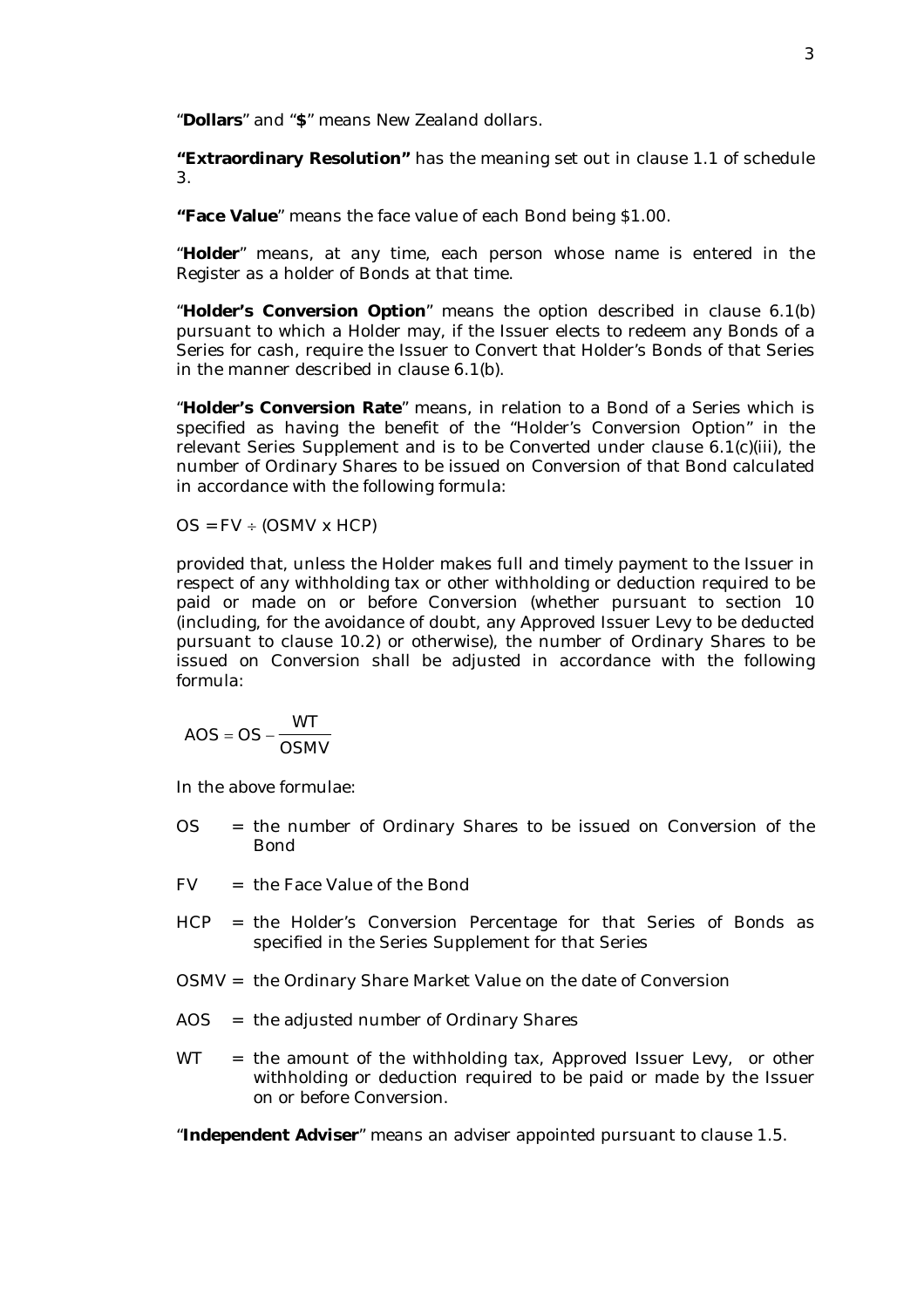"**Interest Group**" means, in relation to any action or proposal affecting rights attached to any Bonds, a group of Holders:

- (a) whose affected rights are identical; and
- (b) whose rights are affected by the action or proposal in the same way; and
- (c) who comprise Holders of one or more classes, except where action is taken in relation to some Holders in a class and not others, or a proposal expressly distinguishes between some Holders in a class and other Holders in that class, in which case the Holders in that class may fall into two or more interest groups.

"**Interest Rate**" means, in relation to a Bond, the rate of interest payable in respect of that Bond as specified in the relevant Series Supplement.

"**Interest Payment Date**" means, in relation to a Bond, each date for payment of interest on that Bond as specified in the relevant Series Supplement.

"**Investment Statement**" means the investment statement relating to Bonds issued under the Programme, as amended, supplemented or replaced from time to time.

"**Issue Date**" means, in relation to a Bond, the date specified in the relevant Issue Flyer.

"**Issue Flyer**" means each document stated to be an "Issue Flyer" in relation to a Series. There may be more than one Issue Flyer for a Series.

"**Issuer**" means Infrastructure & Utilities NZ Limited.

"**Issuer Group**" means the Issuer and those of its Subsidiaries that, as at the date of this deed or from time to time, guarantee any financial indebtedness of the Issuer or any of its Subsidiaries that in turn guarantee any financial indebtedness of the Issuer.

"**Listing Rules**" means the listing rules of the NZSE in force from time to time.

"**Market Value**" of an asset on any date means:

- (a) in relation to an investment in securities listed on the NZSE or any Recognised Stock Exchange the value determined by reference to the closing price of the relevant securities on that date; and
- (b) in relation to any other asset, its cost or, if an Assessed Value has been obtained, the most recent Assessed Value.

"**Maturity Date**" means, in relation to a Bond, the maturity date specified in the relevant Series Supplement.

**"Minimum Number"** means 500 Bonds or such other number of Bonds as may constitute a "Minimum Holding" of Bonds (as that term is defined in the Listing Rules).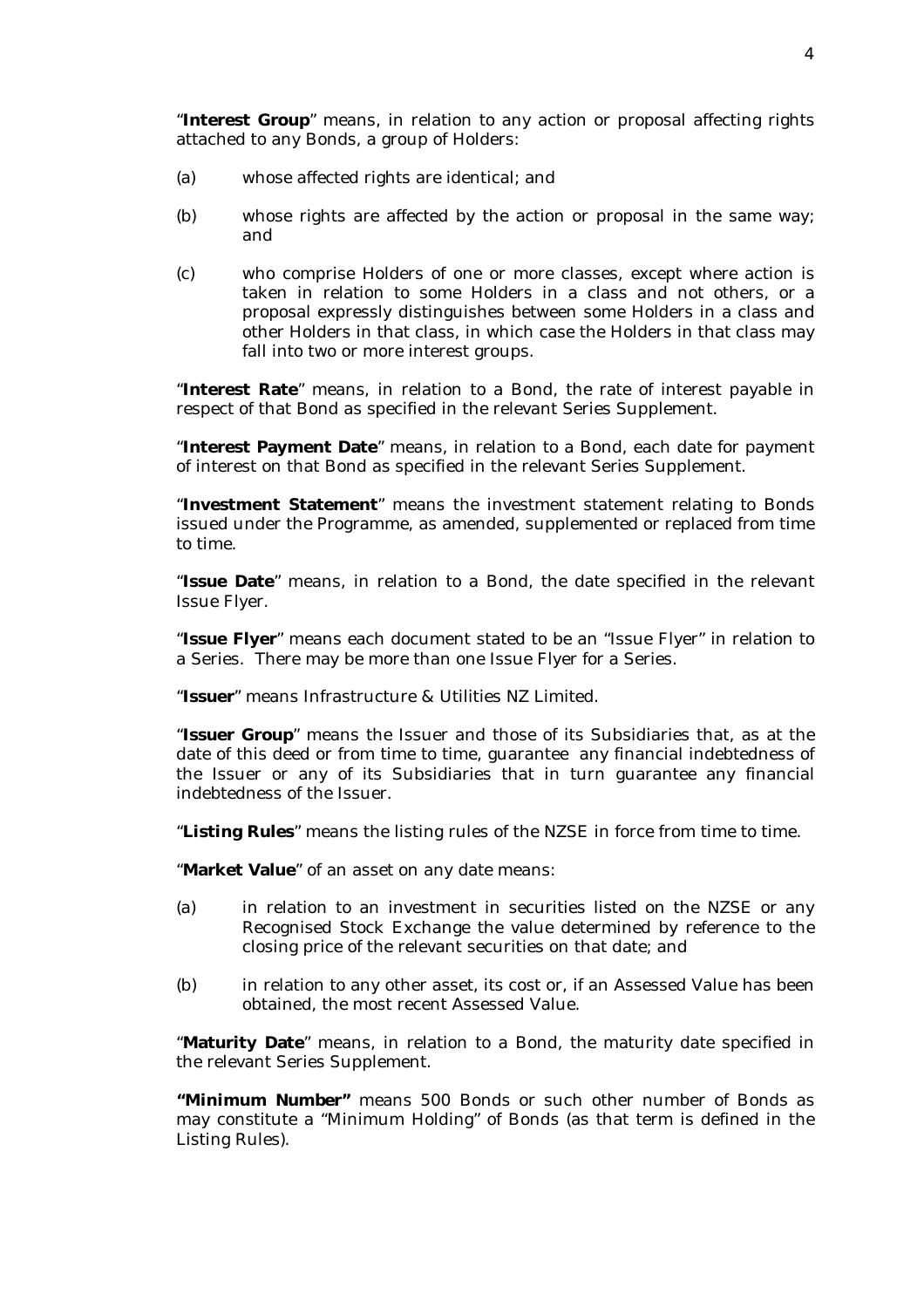"**NZ GAAP**" means generally accepted accounting practice as defined in section 3 of the Financial Reporting Act 1993.

"**NZSE**" means the New Zealand Stock Exchange, and includes any body or authority which may in the future assume and perform the functions of the New Zealand Stock Exchange.

"**Ordinary Shares**" means fully paid ordinary voting shares in the capital of the Issuer of the same one class.

"**Ordinary Share Market Value**" means, in relation to an Ordinary Share, on any Business Day ("**Measurement Date**"):

- (a) if the Ordinary Shares of the Issuer are listed on the NZSE on that Business Day:
	- (i) the volume weighted average of the prices at which Ordinary Shares were sold through the order matching system of the NZSE during the period of 10 consecutive Business Days immediately preceding the fifth Business Day prior to the Measurement Date; or
	- (ii) if no such sale occurred during such 10 Business Day period, the market value of the Ordinary Shares of the Issuer determined on the basis set out in paragraph (b) of this definition; or
- (b) in the circumstances described in paragraph (a)(ii) of this definition, or if the Ordinary Shares of the Issuer are not listed on the NZSE on the Measurement Date, the market value of the Ordinary Shares of the Issuer as determined by an Independent Adviser.

"**Prospectus**" means the registered prospectus relating to Bonds issued under the Programme, as amended, supplemented or replaced from time to time.

"**Record Date**" means, in relation to a payment due on a Bond, the tenth day before the due date for that payment or, if that day is not a Business Day, the Business Day immediately preceding such day.

"**Register**" means the register kept by the Registrar in which is entered the name and address of each person who is the Holder of a Bond.

"**Registered Address**" means, in relation to a Holder at any time, the address of that Holder recorded in the Register at that time.

"**Registrar**" means BK Registries Limited or such other registrar as the Issuer and the Trustee may determine from time to time.

"**Ruling**" means a decision, determination, ruling, waiver or dispensation given pursuant to the Listing Rules by the NZSE or the Market Surveillance Panel constituted by the NZSE under the Listing Rules, including any division or duly authorised delegate of the Market Surveillance Panel.

"**Series**" means Bonds that are issued under the same Series Supplement.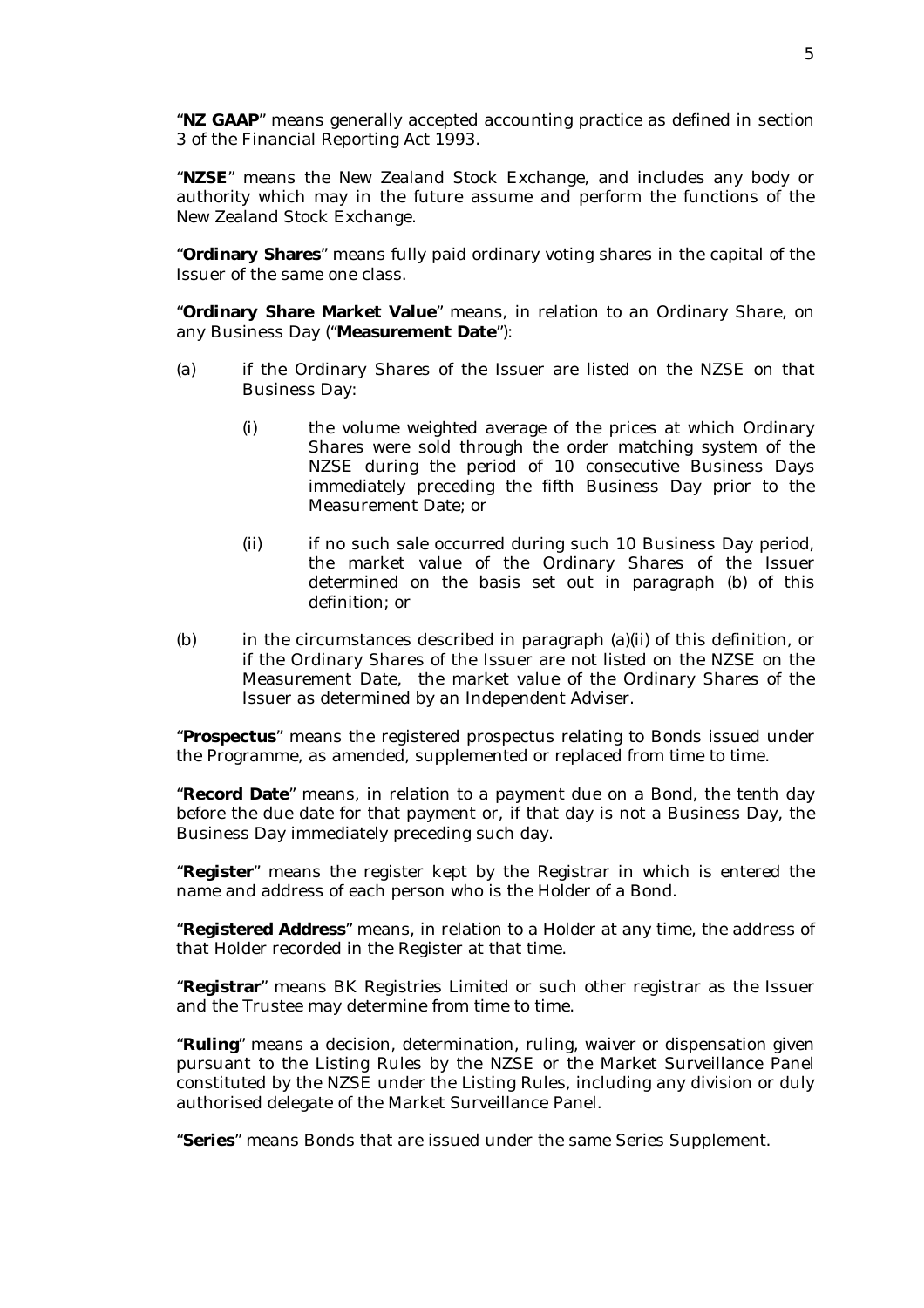"**Series Supplement**" means a written notice from the Issuer to the Trustee substantially in the form of schedule 1 specifying the characteristics applicable to a series of Bonds.

"**Series Reference**" means the unique number identifying all Bonds within a Series, as specified in the Series Supplement for that Series.

"**Securities Act**" means the Securities Act 1978 (and includes the Securities Regulations 1983).

"**Senior Creditor**" means a creditor of any member or members of the Issuer Group in respect of Borrowed Money Indebtedness.

"**Statement**" means:

- (a) in relation to a Bond and a Holder, the statement issued, or to be issued, by the Issuer to that Holder as required by the Listing Rules; and
- (b) in relation to an Ordinary Share arising from Conversion of any Bond, the statement to be issued by the Issuer to the holder of that share, as required by the Listing Rules.

"**Subsidiary**" means a subsidiary, as defined in section 5 of the Companies Act, or an "in-substance" subsidiary, in accordance with any approved financial reporting standard, of the Issuer.

"**Suspension Notice**" means a notice given by the Issuer to the Trustee pursuant to clause 5.4.

"**Tangible Assets**" means, at any date, the aggregate on a consolidated basis of the Market Value of all tangible assets (determined in accordance with NZ GAAP) of the Issuer and its Subsidiaries as at that date.

**"Trustee**" means The Trustees Executors and Agency Company of New Zealand Limited (trading as TOWER Trust) or such other trustee as may hold office under this deed from time to time.

1.2 **Listing Rules**: When used in this deed, the following words and phrases (and any other word or phrase beginning with a capitalised letter which is not defined in clause 1.1 but which is a defined term in the Listing Rules) shall, unless the context requires otherwise, bear the same meaning as it has under the Listing Rules:

**"Affected Group"** 

**"Associated Persons"** 

**"Equity Securities"** 

**"Listed" and "Listing"** 

 **"Quoted"** 

**"Quotation"**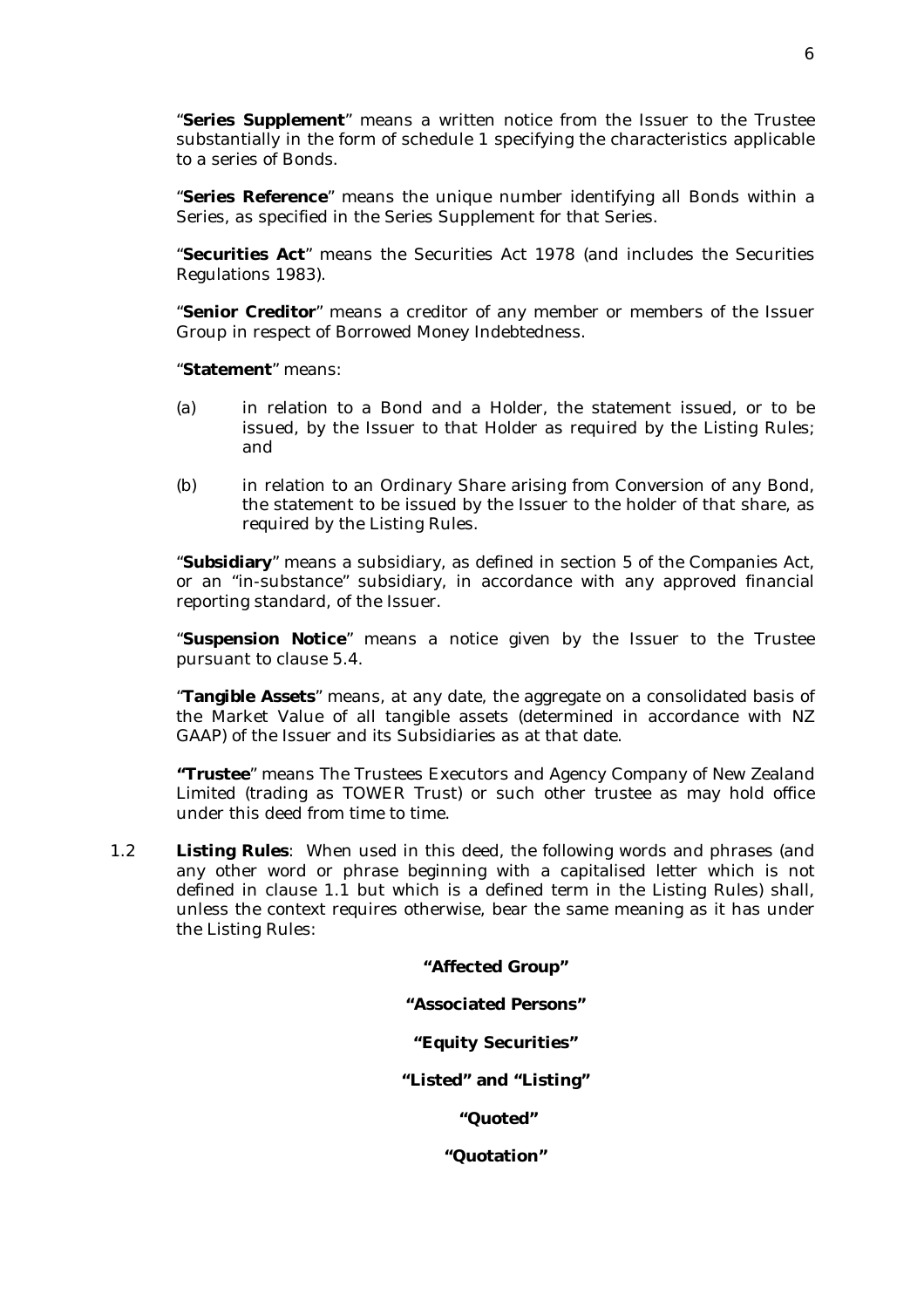## **"Recognised Stock Exchange"**

#### **"Relevant Group"**

1.3 **References**: Except to the extent that the context requires otherwise, any reference in this deed to:

a "**charge**" includes a mortgage, charge, encumbrance, lien, or pledge and any other security interest or arrangement of any nature the practical effect of which is to secure a creditor but does not include any of the foregoing:

- (a) which arises by operation of law; or
- (b) which consists of rights or obligations of, or in the nature of, set-off, netting, combination, consolidation or retention of accounts, banker's lien or similar rights or obligations in relation to or affecting any credit balances or other financial obligations (but not where there is a flawed asset or arrangement having a similar purpose or effect).

a "**clause**", "**section**" or "**schedule**" is a reference to a clause or section of, or a schedule to, this deed.

a "**company**" means any company or body corporate wherever incorporated or domiciled and, where the context so admits, includes an individual.

"**financial indebtedness**" means indebtedness for or in respect of money borrowed or raised (whether or not for cash consideration), by whatever means (including the drawing, acceptance, endorsement or discounting of bills of exchange).

"**financial statements**" includes statements of financial position, financial performance, movements in equity and cash flows, and the bonds relating thereto, and "**consolidated financial statements**" has a corresponding meaning.

"**person**" includes an individual, firm, company, corporation or unincorporated body of persons, organisation or trust, and any state, government or governmental agency, in each case whether or not having a separate legal personality.

"**written**" and "**in writing**" includes all means of reproducing words in a tangible and permanently visible form.

#### 1.4 **Interpretation**:

- (a) Words importing the singular number include the plural and vice versa, and the masculine gender includes the feminine or neuter genders and vice versa.
- (b) Reference to a statute or regulation includes all amendments to that statute or regulation whether by subsequent statute or otherwise, and a statute or regulation passed in substitution for the statute or regulation referred to or incorporating any of its provisions.
- (c) Headings have been inserted in this deed for guidance only and shall not be deemed to form any part of the context.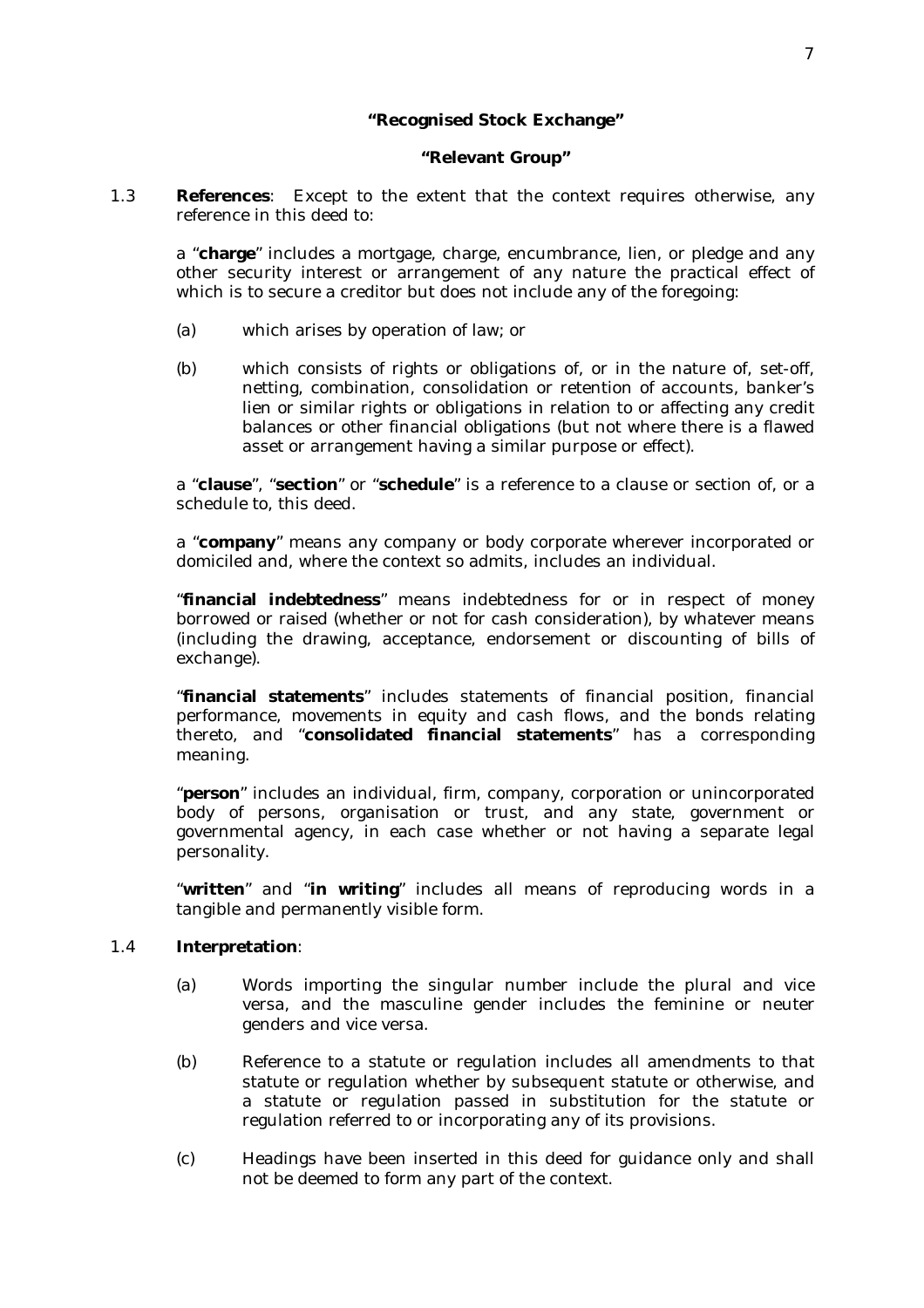- (d) Where under or pursuant to this deed or anything done under this deed the day on or by which any act, matter or thing is to be done is not a Business Day such act, matter or thing shall be done on the following Business Day.
- (e) If it shall be necessary for any of the purposes of this deed to determine the equivalent at any date in Dollars of any amount denominated in any other currency, that equivalent shall be determined on the basis of such rate of exchange prevailing as at that date as the Issuer, with the prior approval of the Auditor, may select.
- 1.5 **Independent Adviser**: If an Independent Adviser is required for any of the purposes of this deed the Trustee shall select an investment banker, chartered accountant, or other financial adviser (in each case appropriately qualified having regard to the purpose of the appointment) and shall notify the Issuer of the name of that adviser. The Issuer shall within 5 Business Days thereafter advise the Trustee whether or not it approves that adviser. The Issuer shall not unreasonably withhold its approval of any such adviser. If the Issuer does not approve an adviser, the Trustee shall select another until a suitable adviser is approved.

## **2. COMPLIANCE WITH LISTING RULES**

- 2.1 For so long as the Bonds are listed on the NZSE, the Issuer shall comply with the Listing Rules (subject to the requirements of the Securities Act and any other applicable legislation or regulatory requirements and to the terms of any Ruling given from time to time). If, and for so long as no Bonds are listed on the NZSE, then, to the greatest extent possible, the Issuer shall continue to so comply with the Listing Rules (subject as aforesaid) as if the Bonds were actually so listed, except where the relevant Holders have passed an Extraordinary Resolution requiring the Issuer not to so comply.
- 2.2 For the purposes of clause 2.1, there shall be deemed to be made to the Listing Rules such modifications as may be necessary to enable their spirit and intent to be achieved in their application to the Bonds.
- 2.3 If the NZSE has given a Ruling that applies to the Issuer authorising any act or omission which, in the absence of that Ruling, would be in contravention of the Listing Rules, this deed or the Constitution, that act or omission is deemed to be authorised by the Listing Rules, this deed and the Constitution notwithstanding such contravention or inconsistency.
- 2.4 Failure to comply with any of the Listing Rules, or with the proviso to clause 9.1 of schedule 3, shall not affect the validity or enforceability of any transaction, contract, action or other matter whatsoever (including the proceedings of, or voting at, any meeting) done or entered into by, or affecting, the Issuer provided that:
	- (a) a party to a transaction or contract who knew of the failure to comply with the Listing Rules or those provisions, as the case may be, is not entitled to enforce that transaction or contract; and
	- (b) this provision shall not affect the rights of any Holder or any holder of other securities of the Issuer against the Issuer or the Directors arising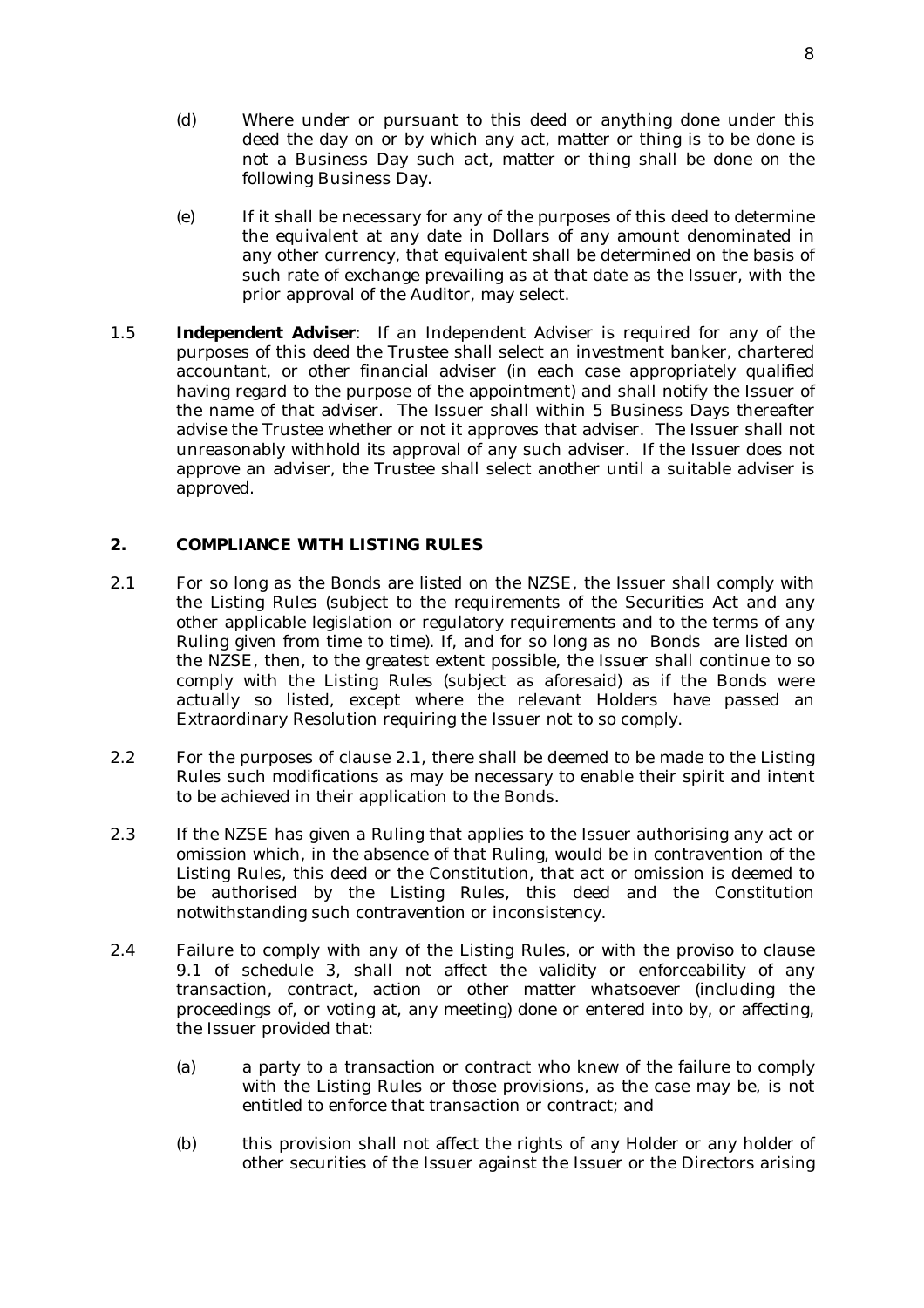from failure to comply with the Listing Rules or any of the provisions of this deed or the Constitution.

- 2.5 A reference in this deed to a specific Listing Rule includes that Listing Rule as it may be amended from time to time and any Listing Rule which may be substituted for that Listing Rule.
- 2.6 The Trustee shall not be required to monitor compliance by the Issuer or any other party with the Listing Rules and, in the absence of notice to the contrary from the Issuer or the NZSE, shall be entitled to assume that the Issuer is so complying. In the event of non-compliance with any Listing Rule the Trustee, in determining the action to be taken or not taken by it, shall be entitled to have regard to the actions of the NZSE in relation to that non-compliance by the Issuer.

## **3. APPOINTMENT OF TRUSTEE**

- 3.1 **Appointment**: The Issuer appoints the Trustee, and the Trustee accepts appointment, as trustee for the Holders on the terms and conditions contained in this deed or implied by law and with the rights, powers and obligations conferred by this deed or by applicable law.
- 3.2 **General Covenant**: The Issuer covenants with the Trustee that it will duly and punctually observe, fulfil and perform all the provisions binding upon it under or pursuant to this deed.

### **4. ISSUE AND CONSTITUTION OF BONDS**

- 4.1 **Series of Bonds**: The Issuer may issue Bonds pursuant to this deed from time to time in such Series (including any existing Series), at such prices and to such persons as determined by the Issuer. A Series of Bonds shall be issued by:
	- (a) the Issuer delivering a completed and signed Series Supplement to the Trustee and to the Registrar;
	- (b) the Trustee signing and returning the Series Supplement to the Issuer; and
	- (c) the Registrar entering the particulars of that Series into the Register in accordance with clause 4.7(b).

A Series Supplement for a Series may expressly amend (either by modifying or deleting existing terms or adding further terms) this deed in relation to the relevant Series. If a term of a Series Supplement is inconsistent with any provision of this deed, the Series Supplement shall prevail in respect of the relevant Series only.

4.2 **Ranking of Bonds**: Unless and until Converted, the Face Value of, and interest on the Bonds, and any other amount owing in respect thereof, shall in a liquidation of the Issuer rank pari passu with unsecured and unsubordinated creditors of the Issuer other than creditors preferred solely by operation of law. Prior to a liquidation of the Issuer interest on a Series of Bonds may be suspended in accordance with clause 5.3.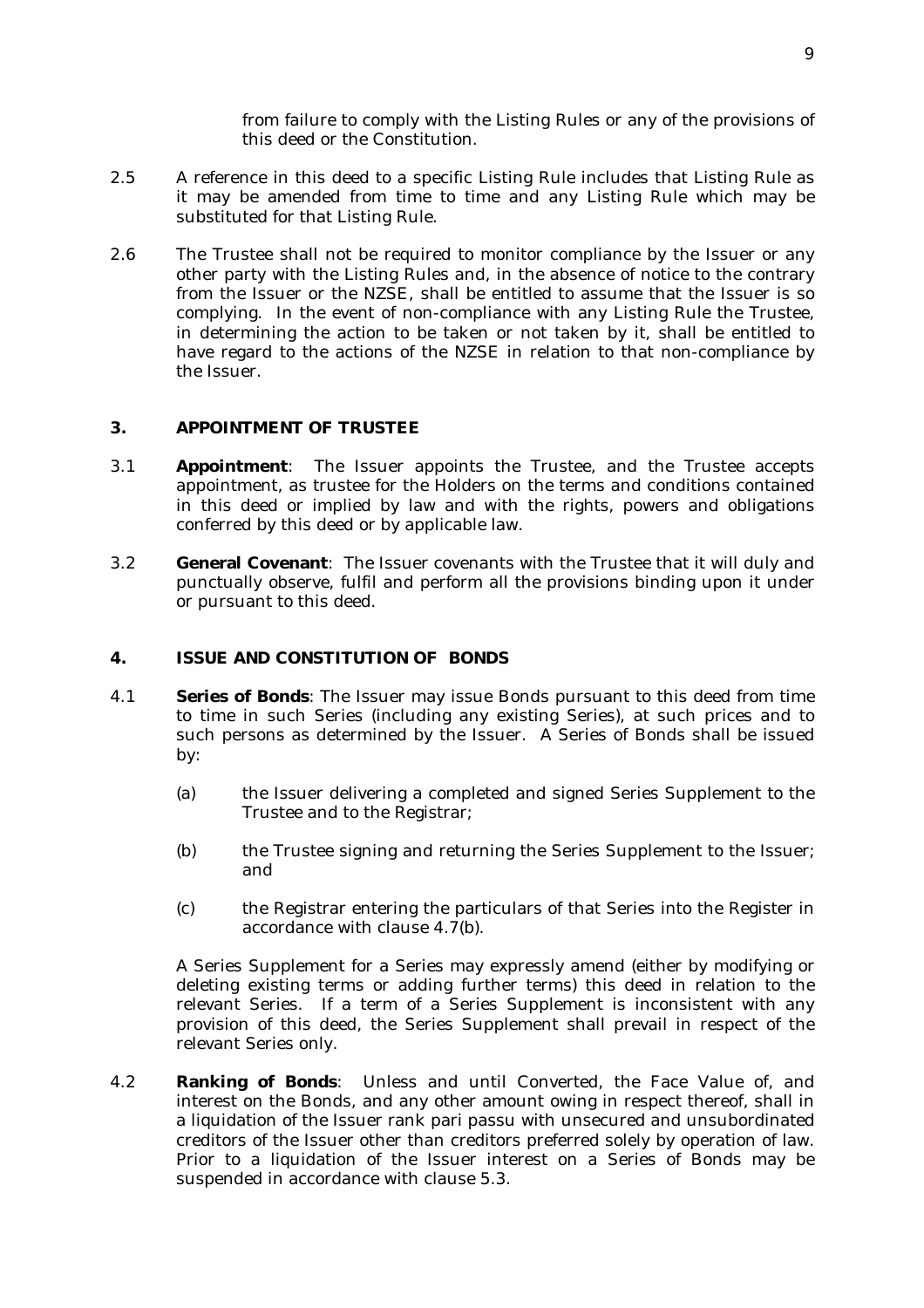- 4.3 **Face Value**: Each Bond shall have a Face Value of \$1.00 whether or not it is issued at a greater or lesser amount.
- 4.4 **Benefit of deed**: Each Holder will have the benefit of, and be bound by and will be deemed to have notice of all of the provisions of, this deed and each Series Supplement relating to Bonds held by that Holder and all those provisions shall be binding on the Issuer, each Holder, and all persons claiming through them respectively.
- 4.5 **Validity**: No Holder shall be concerned or obliged to enquire whether any Bond has been issued in contravention of this deed, any Series Supplement, the Listing Rules or the Constitution. Each Bond shall be deemed to be validly issued and constituted under this deed, the Listing Rules and the Constitution and to be entitled to the benefit of the provisions of this deed, notwithstanding that it may subsequently be determined that the issue of such Bond was in breach of any provision of this deed, any Series Supplement, the Listing Rules or the Constitution, but without prejudice to the Trustee's rights pursuant to this deed against the Issuer in relation to such breach.
- 4.6 **Statements**: The Issuer shall issue, or shall cause to be issued, to each Holder a Statement, relating to that Holder's Bonds, in accordance with, and in the time required by, the Listing Rules.

## 4.7 **Register**:

- (a) The Issuer shall establish and maintain, or cause to be established and maintained, a register of Bonds. The Register shall be kept by the Registrar at such place in New Zealand as the Issuer may from time to time determine and notify the Trustee of in writing.
- (b) The following provisions shall apply in respect of the Register:
	- (i) There shall be entered therein the name and address of each Holder together with particulars of the Bonds held by such Holder (including the Series Reference for each Bond) and of all transfers of such Bonds and such other particulars in respect of the Bonds as may from time to time be required by law or by the Trustee.
	- (ii) The Trustee and its agents and, except when the Register is duly closed, any Holder, may, at all reasonable times, inspect the Register and take copies of and extracts from the same without payment of any fee.
	- (iii) The Issuer may, from time to time, close the Register for any period or periods not exceeding 10 days in total in any year, provided such closure is required for administrative purposes.
	- (iv) The Register shall be audited, at the cost of the Issuer, by the Auditors annually and at such other times as the Trustee may request in writing.
- (c) In respect of joint Holders of a Bond, only the person whose name stands first in the Register shall be entitled to delivery of any Statement, notice or other communication from the Issuer or the Trustee.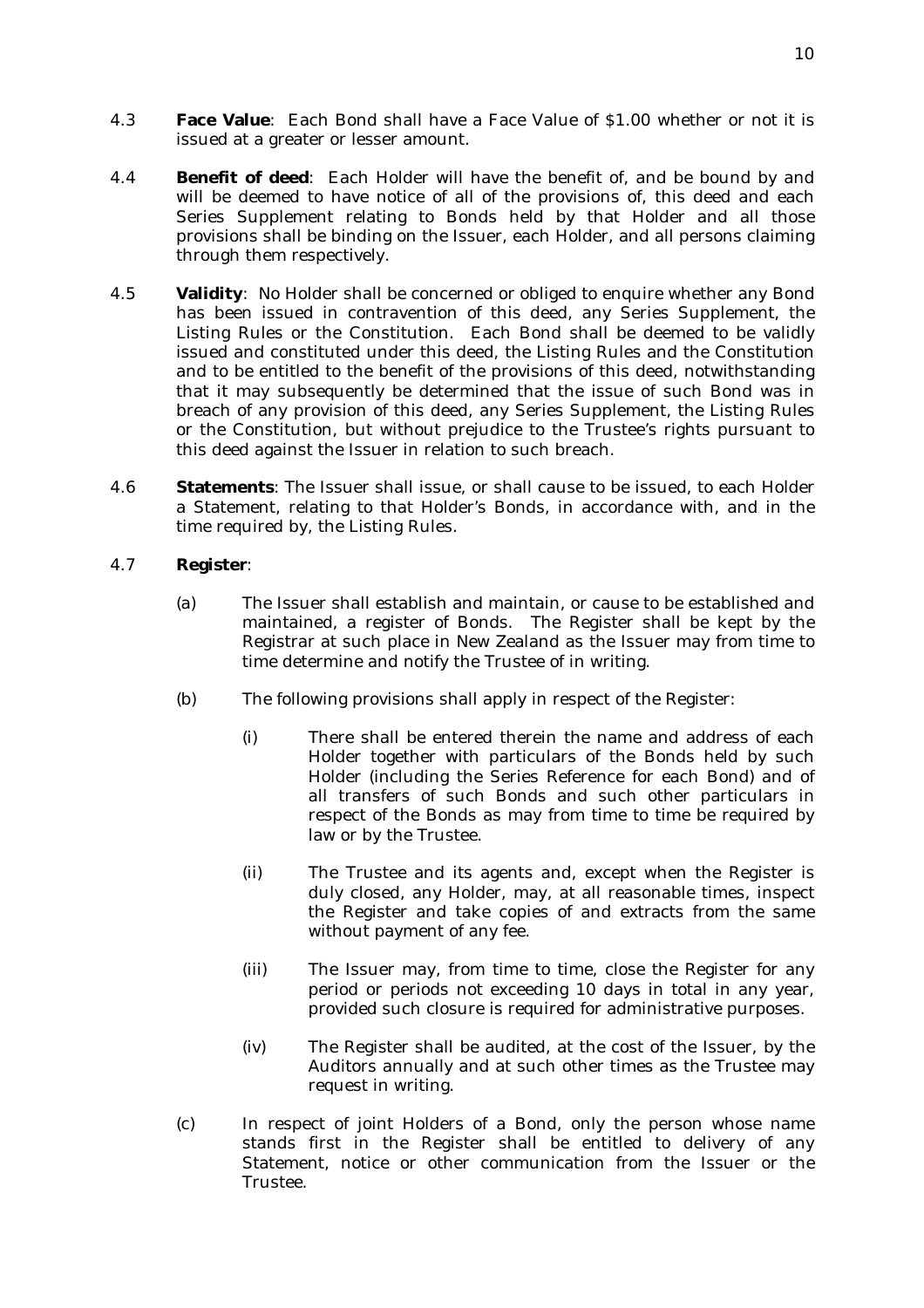- (d) Any change of name or address of any Holder shall be notified by such Holder in writing to the Registrar, who shall alter the Register accordingly.
- (e) Each of the Issuer and the Trustee shall be entitled:
	- (i) to rely absolutely on the Register as being correct;
	- (ii) for all purposes to treat a person whom it believes to be the person entered on the Register as the Holder of any Bonds as the legal and beneficial owner of those Bonds.
- (f) Except as may be required by law, neither the Issuer nor the Trustee shall be bound to recognise or see to the performance of any trust (express, implied or constructive) or any charge, pledge, or equity to which any Bond or interest therein is or may be subject, or to recognise any person as having any interest in any Bond, except for the person recorded in the Register as the Holder, and accordingly no notice of any trust, charge or equity shall be entered upon the Register.

## **5. INTEREST AND SUSPENSION OF INTEREST**

- 5.1 **Interest**: Interest shall, subject to clause 5.3, be payable on the Face Value of each Bond at the applicable Interest Rate. That interest shall:
	- (a) be paid by instalments in arrears on each Interest Payment Date;
	- (b) be calculated from the relevant Issue Date;
	- (c) accrue from day to day; and
	- (d) cease to accrue from the earlier of the date of Conversion or redemption in cash of that Bond.

## 5.2 **Payment of interest**:

- (a) The Issuer covenants with the Trustee that it will pay to the Trustee, at such place as the Trustee shall by notice in writing direct, interest on the Bonds in accordance with clause 5.1.
- (b) Notwithstanding the provisions of clause 5.2(a) and subject to clause 5.2(c), the Issuer shall unless and until otherwise requested by the Trustee or prevented by law, pay all interest on the Bonds to the Holders, and each such payment shall operate as a payment to the Trustee in satisfaction, to the extent of the payment, of the obligation to pay interest to the Trustee.
- (c) If specified in the relevant Issue Flyer for a Bond, on the first Interest Payment Date for a Bond, an additional amount may be paid to the initial subscriber for that Bond.

## 5.3 **Suspension of interest**: If: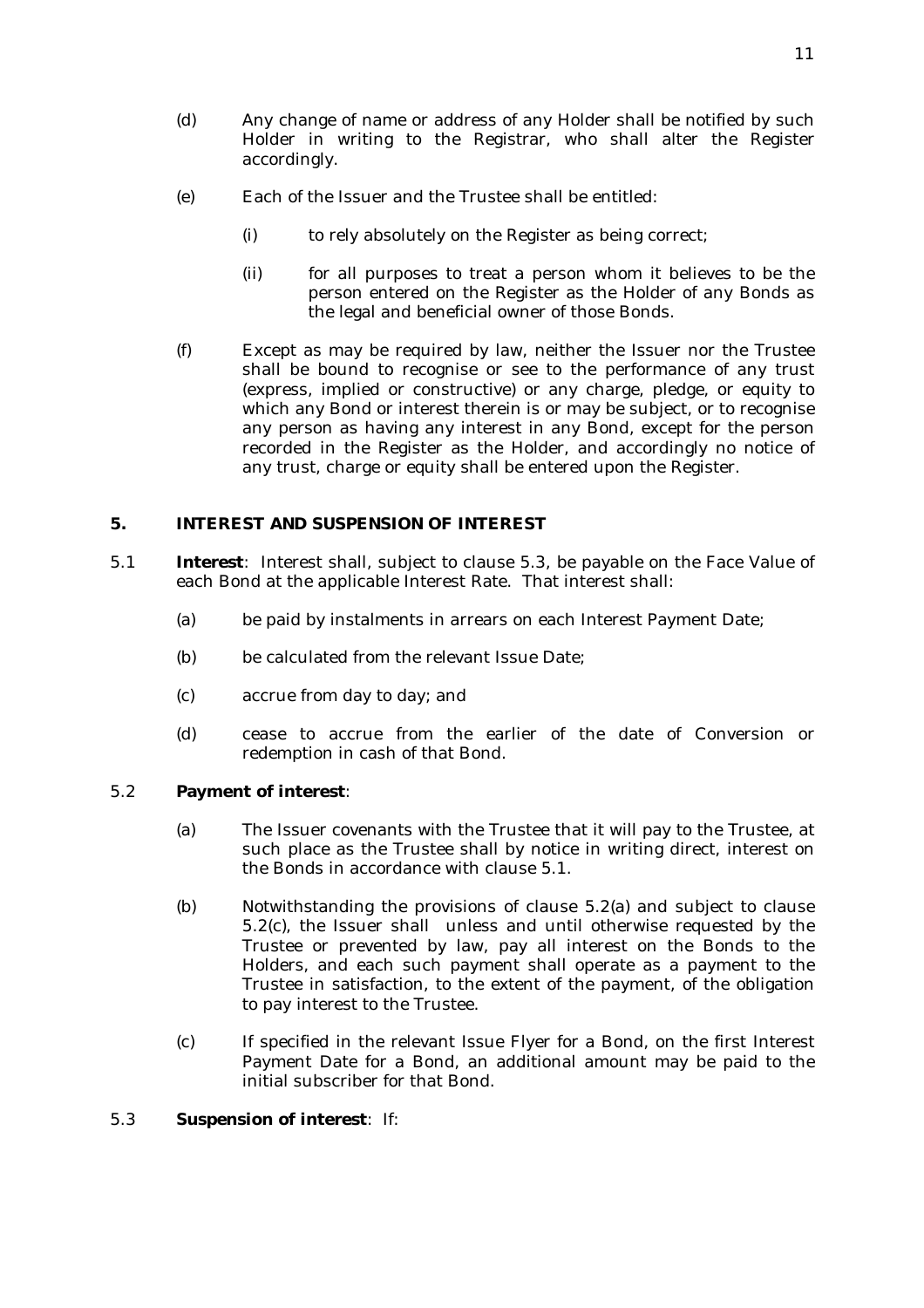- (a) the Directors, on reasonable grounds, believe that the payment would, or would be likely to, result in the Issuer breaching the solvency test contained in section 4 of the Companies Act 1993; or
- (b) the payment would, or would be likely to, result in any member of the Issuer Group being in breach of any covenant, warranty or undertaking given by it to any of its Senior Creditors under the terms or conditions on which any Borrowed Money Indebtedness was advanced to or otherwise provided to it; or
- (c) the payment would, or would be likely to, result in any member of the Issuer Group being in breach of any other legal obligation,

the Issuer may, to the extent necessary, suspend the payment of interest on any Series until such time as the circumstances provided for in paragraphs (a), (b) or (c) above no longer apply. Such suspension shall take effect from the date specified in the relevant Suspension Notice, which may be before the delivery to the Trustee of that Suspension Notice, but shall not be more than 14 days before the delivery to the Trustee of that Suspension Notice.

- 5.4 **Suspension Notice**: If the Issuer determines to suspend the payment of interest in relation to any Series in accordance with clause 5.3, the Issuer shall give to the Trustee notice to that effect. That notice shall incorporate a certificate signed by not less than two Directors on behalf of the Directors stating that one or more of the circumstances specified in clause 5.3 exists, provided that if the Company is in receivership, liquidation or statutory management, or otherwise under the control of a person other than the Directors, then the certificate incorporated in the Suspension Notice may be given to the Trustee by the receiver, liquidator or statutory manager or by that other person. The Company shall, forthwith after giving the Suspension Notice to the Trustee, give notice to Holders of Bonds of the relevant Series of the suspension of interest in accordance with that Suspension Notice.
- 5.5 **Validity of Suspension Notice**: The Trustee may without enquiry accept and rely on any Suspension Notice as conclusive evidence of the existence of the circumstances specified in that Suspension Notice, and the Trustee shall not be obliged to enquire further.
- 5.6 **Effect of Suspension Notice**: If payment of interest in relation to any Series is suspended pursuant to clause 5.3, the obligation to pay that interest shall not be extinguished, and interest shall continue to accrue on the Bonds of that Series. The interest accrued (whether before or after the date of suspension) shall be paid by the Company when and if none of the circumstances specified in clause 5.3(a), (b) or (c) exists, and the payment will not cause any such circumstance to exist.
- 5.7 **Further certificate or report**: At any time while payment of interest in relation to any Series is suspended pursuant to clause 5.3, the Trustee may require the Company to produce a certificate signed by not less than two Directors on behalf of the Directors (or by a person referred to in the proviso to clause 5.4), as to whether the circumstances specified in the Suspension Notice pursuant to which payment of interest in relation to that Series was suspended, still exist. The Company shall procure that certificate or report to be produced within 14 days after request by the Trustee.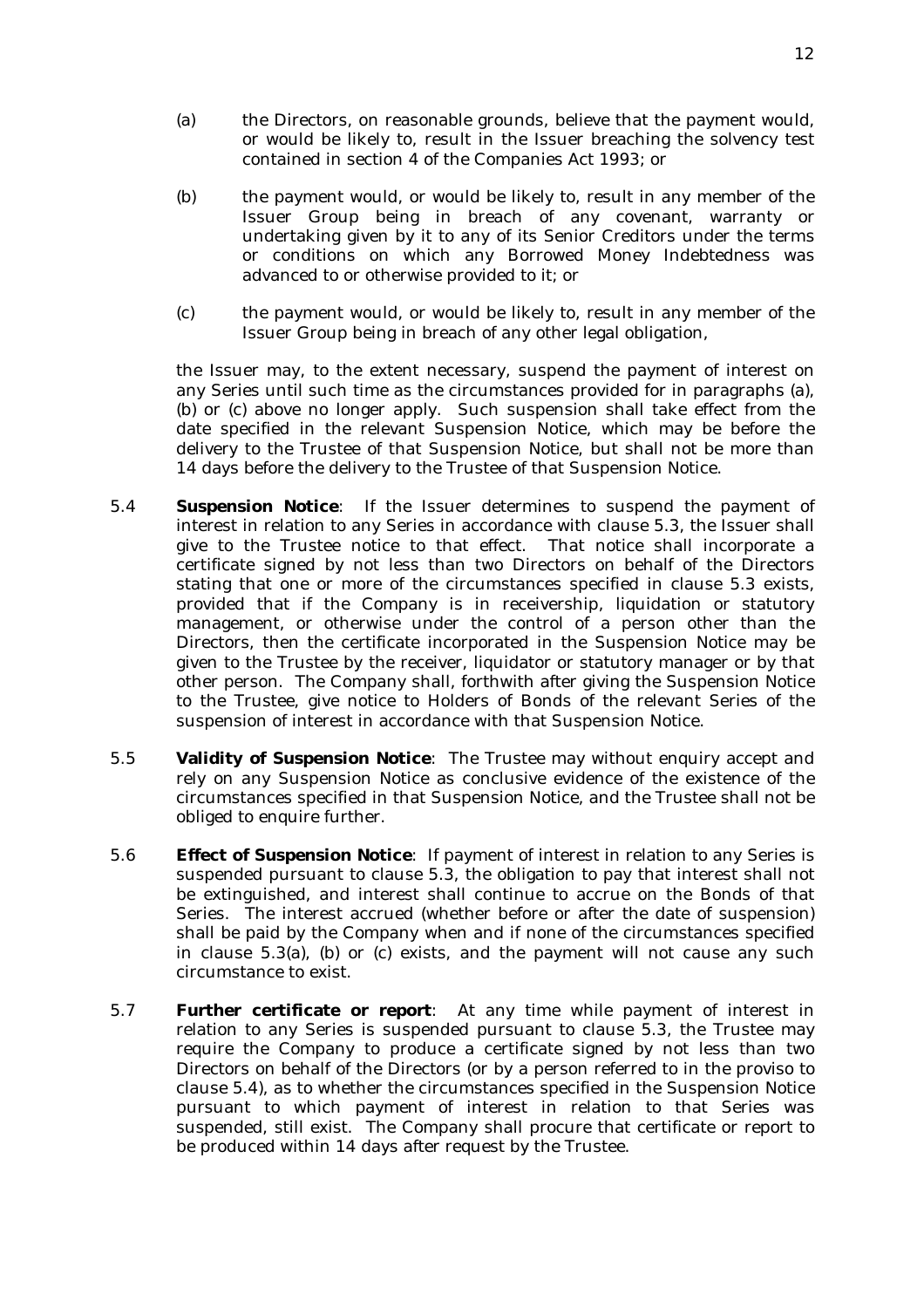# **6. CONVERSION, REDEMPTION, NEW ISSUES OF SECURITIES ETC, AND TRANSFER**

#### 6.1 **Conversion and redemption:**

- (a) **Issuer's election**: If in relation to a Series of Bonds a Date of Acceleration has not occurred, the Issuer shall elect, by giving notice to each Holder of Bonds of that Series at least 25 Business Days prior to the Maturity Date for that Series, to either:
	- (i) Convert all Bonds at the relevant Conversion Rate on the Maturity Date for that Series; or
	- (ii) redeem all Bonds for cash on the Maturity Date for that Series.

If the Issuer fails to give notice as required by this clause, it shall be deemed to have given notice under clause 6.1(a)(i).

- (b) **Holder's Election**: If a Series is specified as having the benefit of the Holder's Conversion Option in the relevant Series Supplement and the Issuer has elected to redeem that Series for cash as provided in clause 6.1(a)(ii), then any Holder of Bonds of that Series may prior to the date falling 15 Business Days before the Maturity Date for that Series, give written notice (which shall be irrevocable unless the Issuer consents otherwise) to the Issuer requiring the Issuer to Convert that Holder's Bonds of that Series at the Holder's Conversion Rate for that Series ("**Holder's Election Notice**");
- (c) **Conversion**: If the Date of Acceleration has not occurred prior to the Maturity Date for a Series, then on the Maturity Date for that Series, the Issuer shall:
	- (i) if clause 6.1(a)(i) applies, Convert all Bonds of the relevant Series at the Conversion Rate for that Series; or
	- (ii) if clause 6.1(a)(ii) applies, redeem each Bond (other than a Bond in respect of which the Holder has given a valid Holder's Election Notice under clause 6.1(b)) for cash at its Face Value; or
	- (iii) if clause 6.1(b) applies, Convert, at the Holder's Conversion Rate for that Series, each Bond in respect of which the Holder has given a Holder's Election Notice.
- (d) **Rounding**: If application of the Conversion Rate or the Holder's Conversion Rate (as applicable) to all the Bonds of a Series held by a Holder would result in a fraction of an Ordinary Share being issued, the number of Ordinary Shares to be issued to that Holder shall be rounded down to the nearest whole number of Ordinary Shares.
- (e) **All redemptions for cash at Face Value less withholdings**: Each Bond which is to be redeemed for cash, whether under clause  $6.1(a)(ii)$ or otherwise, shall be redeemed at an amount equal to its Face Value less all withholding tax and other withholdings or deductions required to be made (whether pursuant to section 10 or otherwise).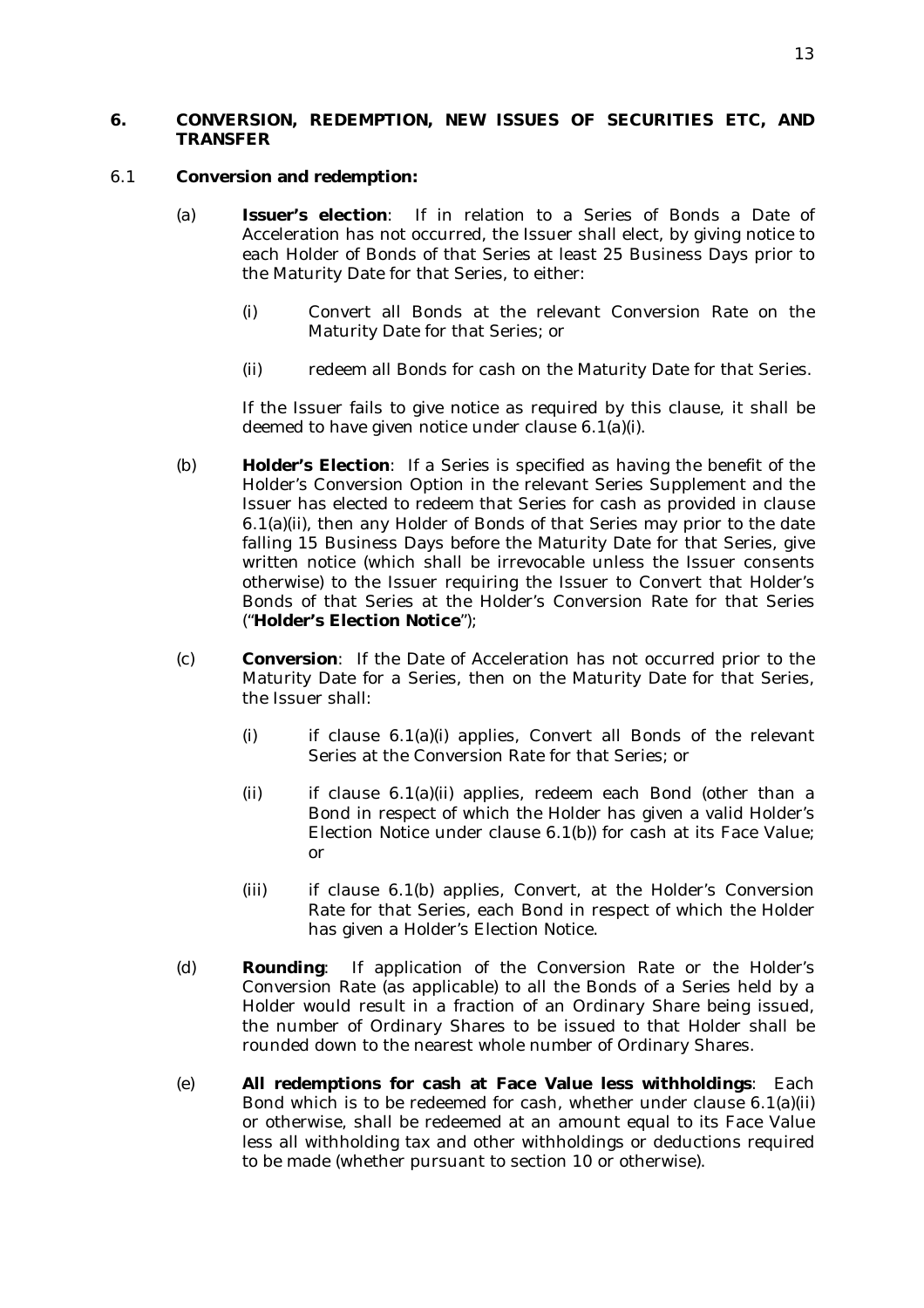- (f) **Ranking of Ordinary Shares**: Ordinary Shares resulting from each Conversion shall rank pari passu in all respects with all other Ordinary Shares then on issue.
- (g) **Issue of Statement after Conversion**: If required by the Listing Rules, the Issuer shall issue, or shall cause to be issued, to a Holder whose Bonds have Converted in accordance with this clause 6.1, a Statement relating to the Ordinary Shares into which the Bonds have converted, in accordance with, and in the time required by, the Listing Rules.
- (h) **Date of Conversion**: A Bond shall be deemed Converted on the date on which the Issuer issues and allots the relevant Ordinary Shares to the Holder.
- (i) **Cancellation of Bonds on Conversion**: Each Bond shall be automatically cancelled on Conversion.
- (j) **Interest on Conversion**: If the date of Conversion of a Bond is not an Interest Payment Date, the Issuer shall, subject to clause 5.3, pay to the Holder accrued interest on that Bond to the date of Conversion.
- 6.2 **Compulsory Acquisitions:** If the Issuer receives notice, whether written or not, that a person or a group of Associated Persons has acquired that number of Ordinary Shares, or any interest therein, which:
	- (a) permits that person, or group of Associated Persons, to require the remaining holders of Ordinary Shares to sell their Ordinary Shares to that person, or group of Associated Persons, and that person, or group of Associated Persons, has elected to so require those holders to so sell their Ordinary Shares; or
	- (b) requires that person, or group of Associated Persons, to offer to purchase the Ordinary Shares of the remaining holders of Ordinary Shares,

(in each case whether under the Constitution, the Companies Act, the Listing Rules, or otherwise) the Issuer shall notify all Holders:

- (c) as soon as practicable, having regard to its obligations at law and under the Listing Rules, in writing with a copy to the Trustee, of that circumstance; and
- (d) that, in terms of this clause 6.2(d), each Holder may elect and require, by notice in writing to the Issuer as follows:
	- (i) within 5 Business Days after the dispatch of the notice to the Holder to have all of that Holder's Bonds Converted, in which case the Issuer shall Convert that Holder's Bonds at the Conversion Rate for the relevant Series on a date determined by it, being not later than the date on which consideration payable in respect of any sale and purchase under (a) or (b) above is payable (or, if there is more than one such date, the earlier or earliest of them to occur); or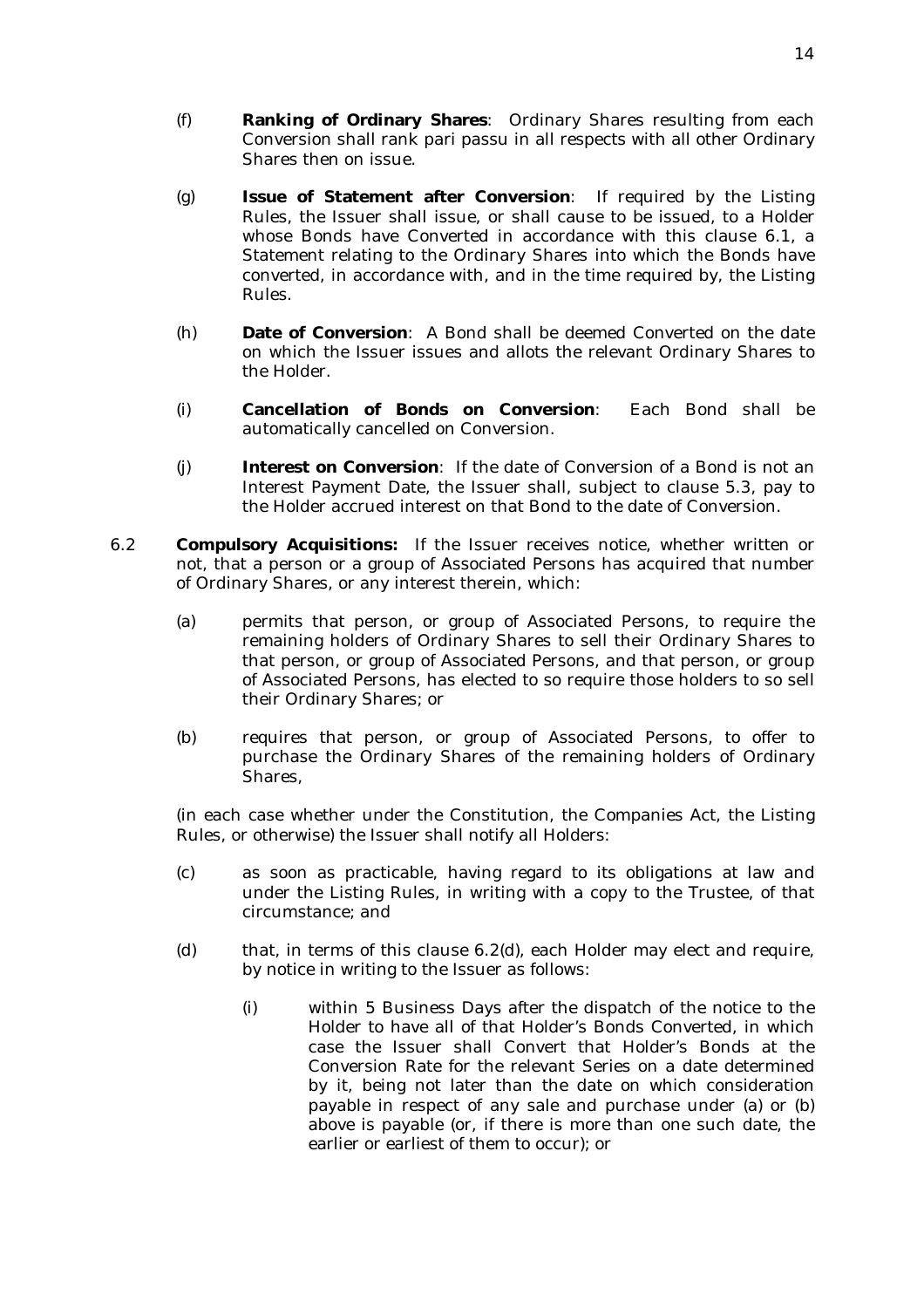- (ii) if a Holder has not made an election to have all of that Holder's Bonds converted under (i) above, that Holder may elect and require, by notice in writing to the Issuer within 15 Business Days after the dispatch of the notice, to have all of that Holder's Bonds redeemed for cash at their Face Value plus accrued interest on the earlier of the first Interest Payment Date after elapse of such 15 Business Day period or the 30<sup>th</sup> Business Day after dispatch of the notice.
- 6.3 **New issues of securities**: Subject to compliance by the Issuer with the Constitution, the Listing Rules and the provisions of this deed, and any relevant Series Supplement, the Issuer shall be entitled from time to time to issue further securities (including Ordinary Shares and convertible securities (whether or not such convertible securities rank in right of repayment prior to or equally with the Bonds)).
- 6.4 **Purchase of Bonds by Issuer or Subsidiary**: The Issuer may, subject to compliance with its Constitution and the Listing Rules, purchase, or cause any Subsidiary to purchase, any Bond from any Holder. Any Bond purchased by the Issuer or any Subsidiary may, at the option of the Issuer, be cancelled forthwith upon registration of the transfer in favour of the Issuer or the Subsidiary.Any such Bond which is not cancelled may be subsequently transferred in accordance with this deed.
- 6.5 **Financial assistance**: The Issuer may, subject to compliance with its Constitution, the Listing Rules and the Companies Act, give financial assistance for the purpose of, or in connection with, the acquisition of Bonds.

#### 6.6 **Transfer and transmission of Bonds:**

- (a) Subject to such of the restrictions of this deed as may be applicable, any Holder may transfer all or any Bonds in accordance with subclause (b).
- (b) (i) Any Bonds disposed of by an "authorised transaction" or a "stock exchange transaction" within the meaning of the Securities Transfer Act 1991 may be transferred in accordance with the provisions of that Act.
	- (ii) Every transfer not falling within the provisions of sub-clause (i) shall be effected by written transfer in such form as the Issuer may approve and such transfer shall be signed by the transferor and, if the Issuer so requires, the transferee.
- (c) The Issuer may require reasonable evidence proving the title of the transferor or the transferor's right to transfer the Bonds. Subject to clause 4.7(c), and on being satisfied that the provisions of this section (and clauses 6.7, 6.8 and 6.9 if applicable) and all statutory provisions have been complied with, the transfer shall be registered in the Register.
- (d) The transferor of a Bond shall be deemed to remain the Holder until the name of the transferee is entered in the Register in respect thereof.
- (e) The Issuer or the Registrar may decline to register any transfer of Bonds where: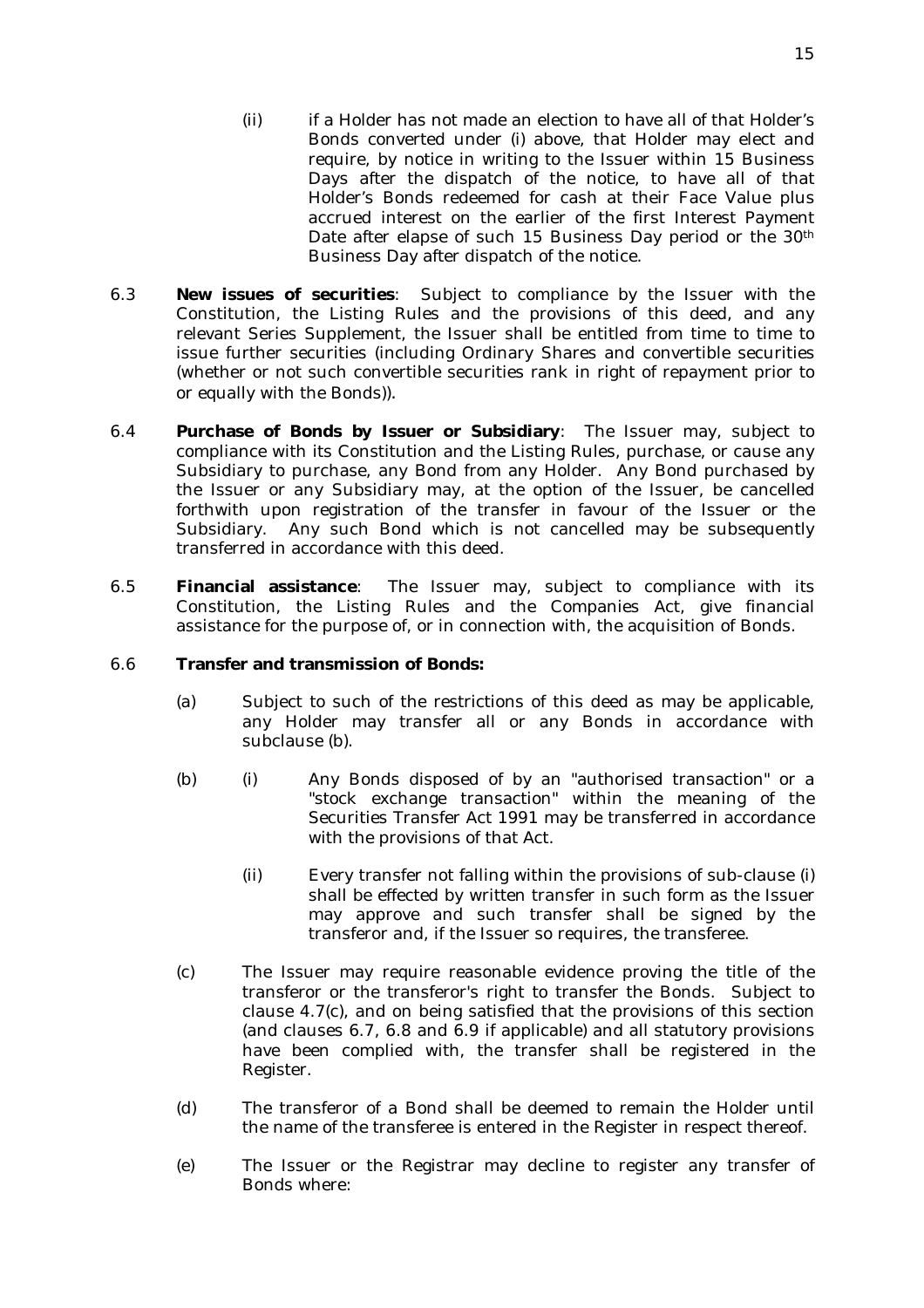- (i) the Issuer has a lien on the relevant Bonds or any of them;
- (ii) the transferor does not provide such evidence (if any) as may reasonably be required by the Issuer to show the right of the transferor to make the transfer;
- (iii) registration of the transfer (together with registration of any further transfer or transfers held and awaiting registration) would result in less than the Minimum Number standing in the name of the transferee. This power shall not be exercised before due enquiry has been made as to whether any further transfers to the same transferee are pending and whether such transfers would increase the holding to the Minimum Number; or
- (iv) the transfer takes place in a period during which the Register is closed in accordance with clause 4.7(b)(iii).
- (f) The Issuer may at any time give notice to any Holder holding less than the Minimum Number that such Holder's holding is less than the Minimum Number and that, unless the Holder notifies the Issuer in writing within such reasonable period as is specified in the notice (being not less than three months) of such Holder's objection, the provisions of subclause (g) shall apply.
- (g) A Holder upon whom notice has been served under subclause (f) shall ensure that within one month (or such longer period as the Issuer may determine) after receiving the notice, the relevant Bonds are disposed of or further Bonds are acquired to bring the relevant holding to the Minimum Number. If, after such period, the Issuer is not satisfied that suitable arrangements have been made for the disposal, or acquisition of further Bonds, the Issuer may arrange for the sale of the relevant Bonds on behalf of the Holder, through the NZSE, at the best price reasonably obtainable at the relevant time. For this purpose, the Holder shall be deemed to have authorised the Issuer to act on behalf of such Holder in relation to the sale of the relevant Bonds, and to sign all documents and give all instructions relating to such sale and transfer as may be required to give effect to it. The net proceeds of sale shall be held on trust by the Issuer for, and paid to, the Holder.
- (h) Any instruments of transfer which have been registered may be retained by the Issuer or the Registrar. If the Issuer or the Registrar, pursuant to the powers contained in this deed, refuse to register a transfer, it shall promptly send to the transferor and proposed transferee notice of the refusal and shall return any written transfer to the transferee together with such documents which may have been left with the transfer.
- (i) The executors or administrators of a deceased Holder (not being one of several joint Holders) and, in the case of the death of one or more of several joint Holders, the survivor or survivors, shall be the only persons recognised as having any title or interest in the Bonds held by such Holder or Holders. Nothing contained in this subclause shall release the estate of a deceased joint Holder from any liability in respect of any Bond which had been jointly held by that Holder with another person.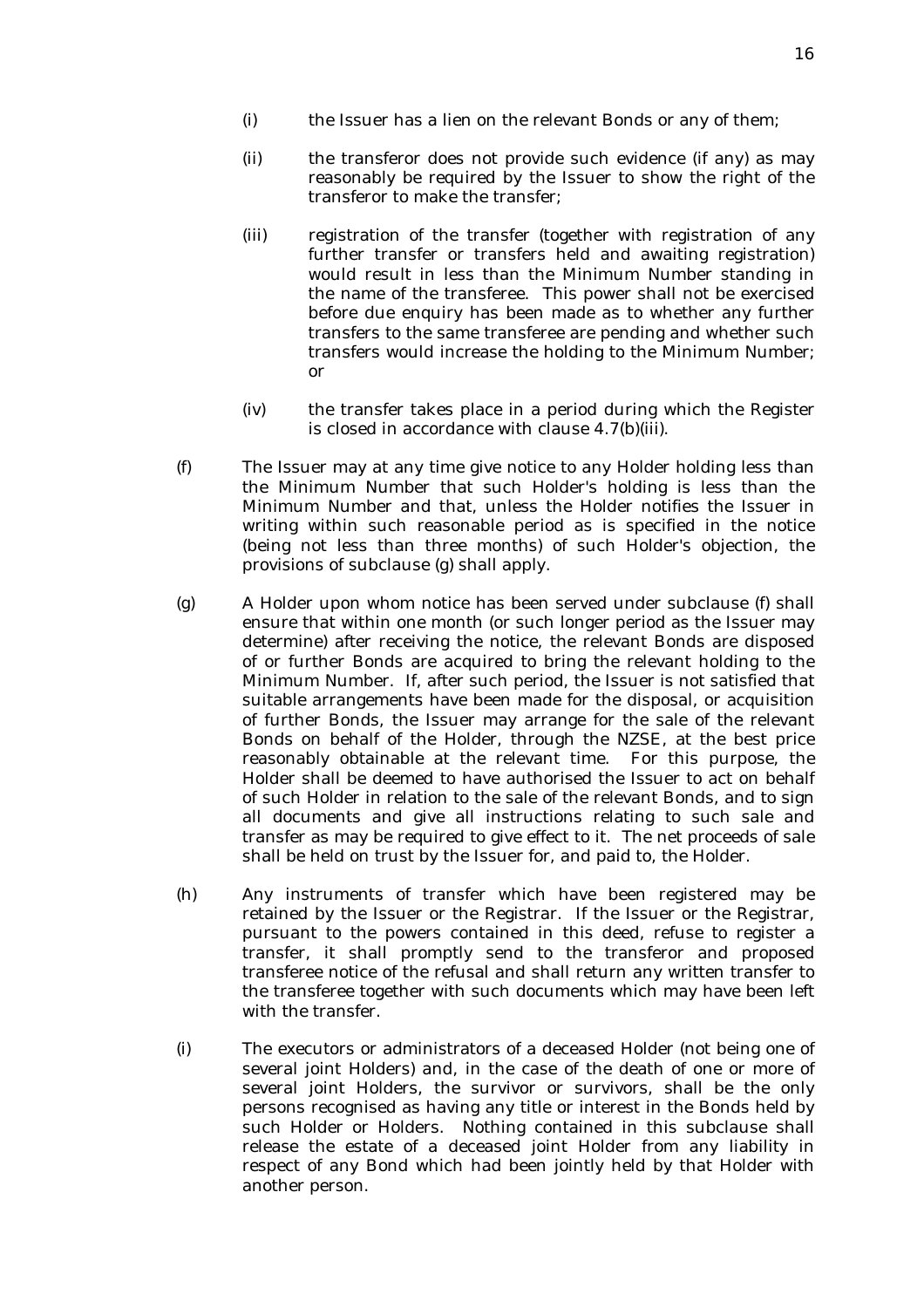- (j) Any manager of a mentally disordered person or any person becoming entitled to a Bond in consequence of the death or bankruptcy of a Holder shall, upon such evidence being produced as may from time to time be properly required by the Issuer, have the right either to be registered as a Holder in respect of the Bond or, instead of being so registered, to make such transfer of the Bond as the mentally disordered, deceased or bankrupt person could have made. The Issuer shall in either case have the same right to decline or suspend registration as it would have had in the case of a transfer of the Bond by the mentally disordered, deceased or bankrupt person before such person became mentally disordered, or before the death or bankruptcy of such person, as the case may be.
- (k) If the person so becoming entitled elects to be registered personally, the person shall deliver or send to the Issuer a notice in writing signed by the person stating that the person so elects. If the person elects to have another person registered, the person shall transfer the relevant Bond to such other person. All the limitations, restrictions and provisions of this deed relating to the right to transfer and the registration of transfers of Bonds shall be applicable to any such notice or transfer as if the mental disorder, death or bankruptcy of the Holder had not occurred and the notice or transfer were a transfer signed by that Holder.
- (l) Where any Holder becomes mentally disordered, dies or becomes bankrupt, the manager or personal representatives or the assignee of the Holder's estate, as the case may be, shall, upon the production of such evidence as may from time to time be properly required by the Issuer, be entitled to the same distributions and other advantages, and to the same rights (whether in relation to meetings of the Holders or to voting or otherwise) as the Holder would have been entitled to if the Holder had not become mentally disordered, died or become bankrupt. Where two or more persons are jointly entitled to any Bond in consequence of the death of the Holder they shall, for the purposes of this deed, be deemed to be joint holders of the Bond.
- (m) The Issuer:
	- (i) may, in its discretion, if so requested by a Holder or a transferee of Bonds; and
	- (ii) shall, if so requested by a Holder who produces satisfactory evidence that Bonds held by that Holder are held as bare trustee or nominee and two or more other persons are separate beneficial owners of parcels of those Bonds or have other separate relevant interests in parcels of those Bonds,

cause the Bonds held or acquired by that Holder or transferee to be registered in two or more separately identifiable parcels. Thereafter, communications with that Holder, and distributions to those Holders shall (in the case of paragraph (i) so far as the Issuer considers it convenient or appropriate) be made, as if the separate registered parcels were each held by different Holders.

## 6.7 **Restrictions on acquisitions:**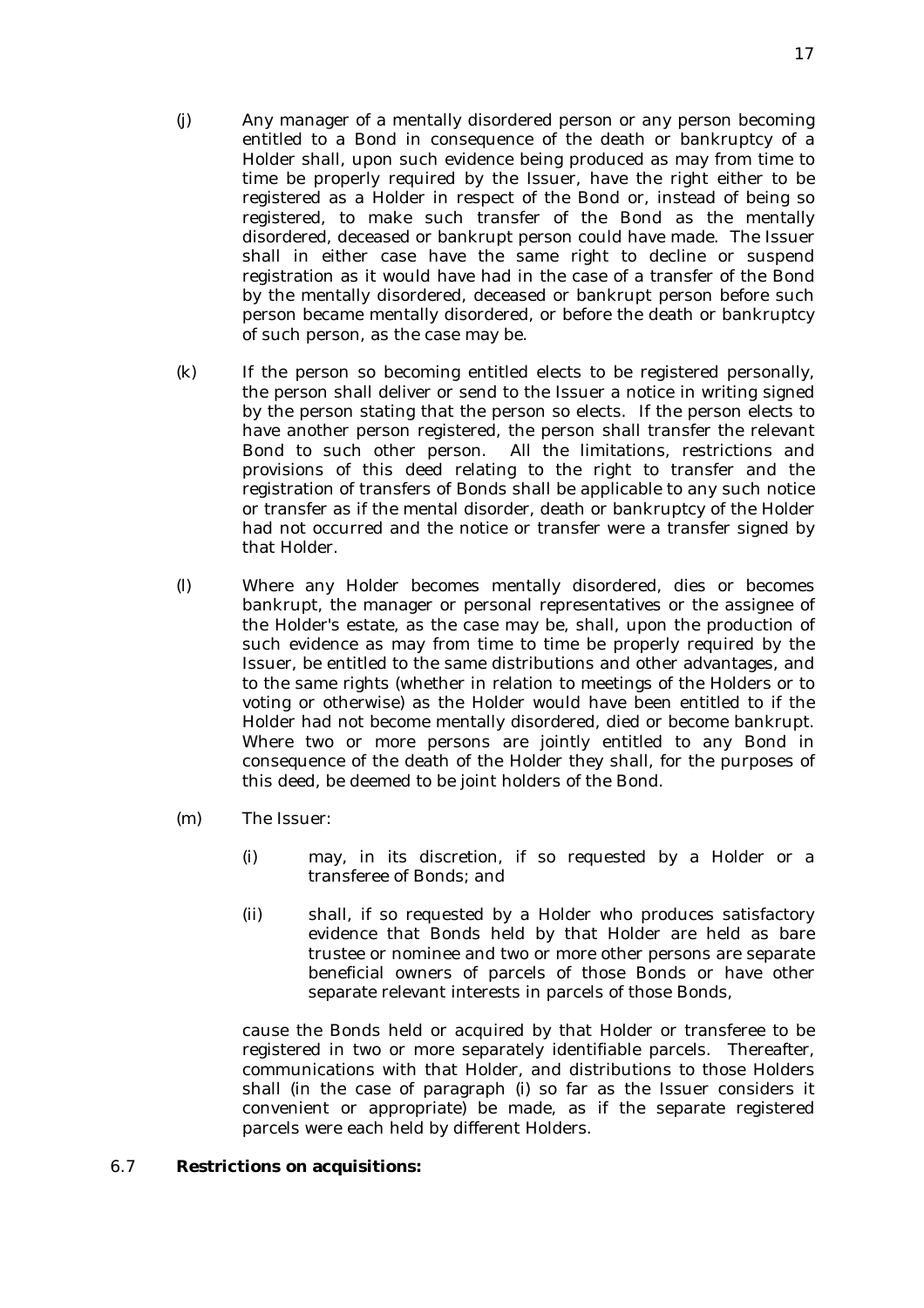(a) In this clause 6.7, and in clauses 6.8 and 6.9, unless the context otherwise requires:

> "**Affected Group**", "**Insider**", "**Notice**", "**Relevant Interest**", "**Restricted Transfer**", "**Transfer**", "**Transferee**" and "**Transferor**" have the respective meanings given to them by Listing Rule 4.1.1.

> "**Board**" means Directors who number not less than the required quorum acting together as the board of directors of the Issuer, in accordance with the Constitution.

> "**Default**" means non-compliance with the requirements of this clause 6.7.

> "**Defaulter**" means a person who has a Relevant Interest in Bonds which have been acquired in breach of the requirements of this clause 6.7 (other than a breach committed by the Issuer).

> "**Defaulter's Bonds**" means, in relation to a Defaulter, Bonds in which the Defaulter has a Relevant Interest.

- (b) If the NZSE gives any Ruling in respect of the matters dealt with by clauses 6.7, 6.8 and 6.9 that Ruling is binding on the Issuer, and the Trustee and all Holders of Bonds, and shall take effect as if that Ruling were itself incorporated in this deed.
- (c) No Restricted Transfer of Bonds may take place unless:
	- (i) a Notice is given, not later than the time specified in subclause (d), containing the particulars specified in Listing Rule 4.5.2(a); and
	- (ii) a Notice of any change in, or addition to, the particulars notified under subclause (i) is given not later than the time specified in subclause (e).
- (d) A Notice under subclause (c)(i) shall be given:
	- (i) if any Transferee under the Transfer in question is an Insider, at least 15 Business Days before the Transfer;
	- (ii) if no Transferee is an Insider, at least one Business Day if the Restricted Transfer complies with Listing Rule 4.5.5, and at least three Business Days in any other case, before the Transfer.
- (e) A Notice under subclause (c)(ii) shall be given:
	- (i) if any Transferee under the Transfer in question is an Insider, at least two Business Days before the change takes effect, in the case of a change to price or other consideration, and at least 15 Business Days before the change takes effect, in the case of a change to any other particulars; or
	- (ii) if no Transferee is an Insider: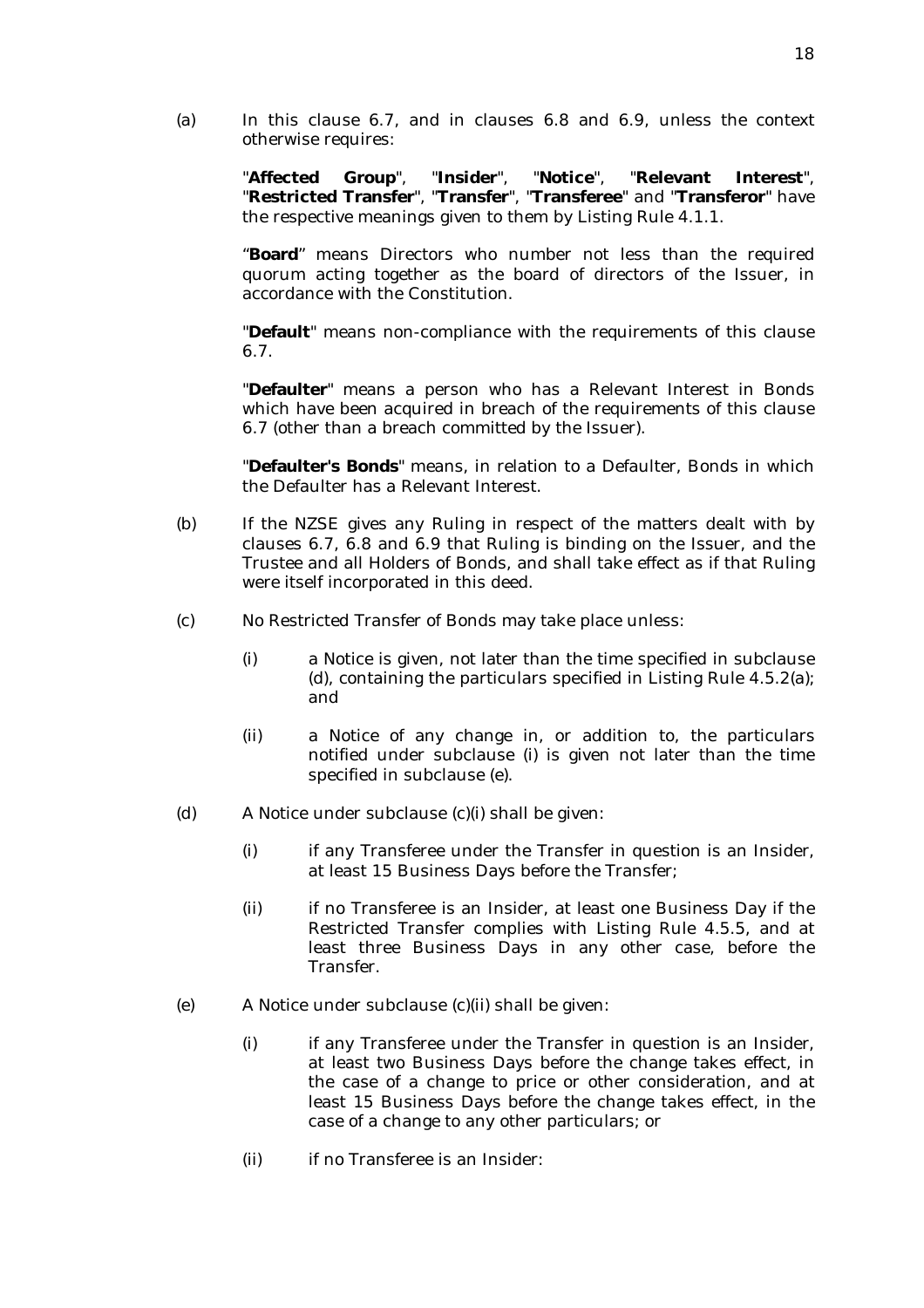- (aa) in the case of a change to price or other consideration, at least two hours during which the NZSE is open for business if the Restricted Transfer complies with Listing Rule 4.5.5, and at least one Business Day in any other case, before the change takes effect; and
- (bb) in the case of a change to any other particulars, at least one Business Day if the Restricted Transfer complies with Listing Rule 4.5.5, and at least three Business Days in any other case, before the change takes effect.
- (f) If a Notice is given under subclause (c)(i), the Board shall:
	- (i) give a Notice, as soon as can be achieved, and before the expiry of the relevant Notice period referred to in subclause (d), containing the particulars required by Listing Rule 4.5.6; and
	- (ii) comply (so far as is applicable) with Listing Rule 4.5.7.
- (g) If any Transferee under a Restricted Transfer is an Insider, the Board shall (unless the requirements of Listing Rule 4.5.9 are met) forthwith upon a Notice being given under subclause (c)(i) in respect of that Restricted Transfer, commission an appraisal report which complies with Listing Rule 4.5.8, and deal with that appraisal report in accordance with the requirements of that Listing Rule.
- (h) The Issuer shall comply with the provisions of Listing Rules 4.4.5 and 4.4.6, and shall do and facilitate all things necessary such that its Board acts in conformity with the requirements of clauses 6.7 and 6.8.

#### 6.8 **Enforcement of acquisition restrictions**

- (a) In the event of a Default:
	- (i) no vote may be cast in respect of the Defaulter's Bonds on a poll (and any vote cast shall be disregarded) while the Default is unremedied; and
	- (ii) the Defaulter's Bonds may be sold by the Issuer in accordance with subclause (b) but this power may not be exercised:
		- (aa) until one month after the Issuer has given notice to the Defaulter (and if the Defaulter is not the registered holder of the Defaulter's Bonds, to the registered holder) of its intention to exercise this power; and
		- (bb) if, during that month, the Defaulter has remedied the Default (if capable of being remedied), or has transferred the Defaulter's Relevant Interest in the Defaulter's Bonds to a person who is not a Defaulter.
- (b) If the power of sale specified in subclause (a)(ii) becomes exercisable: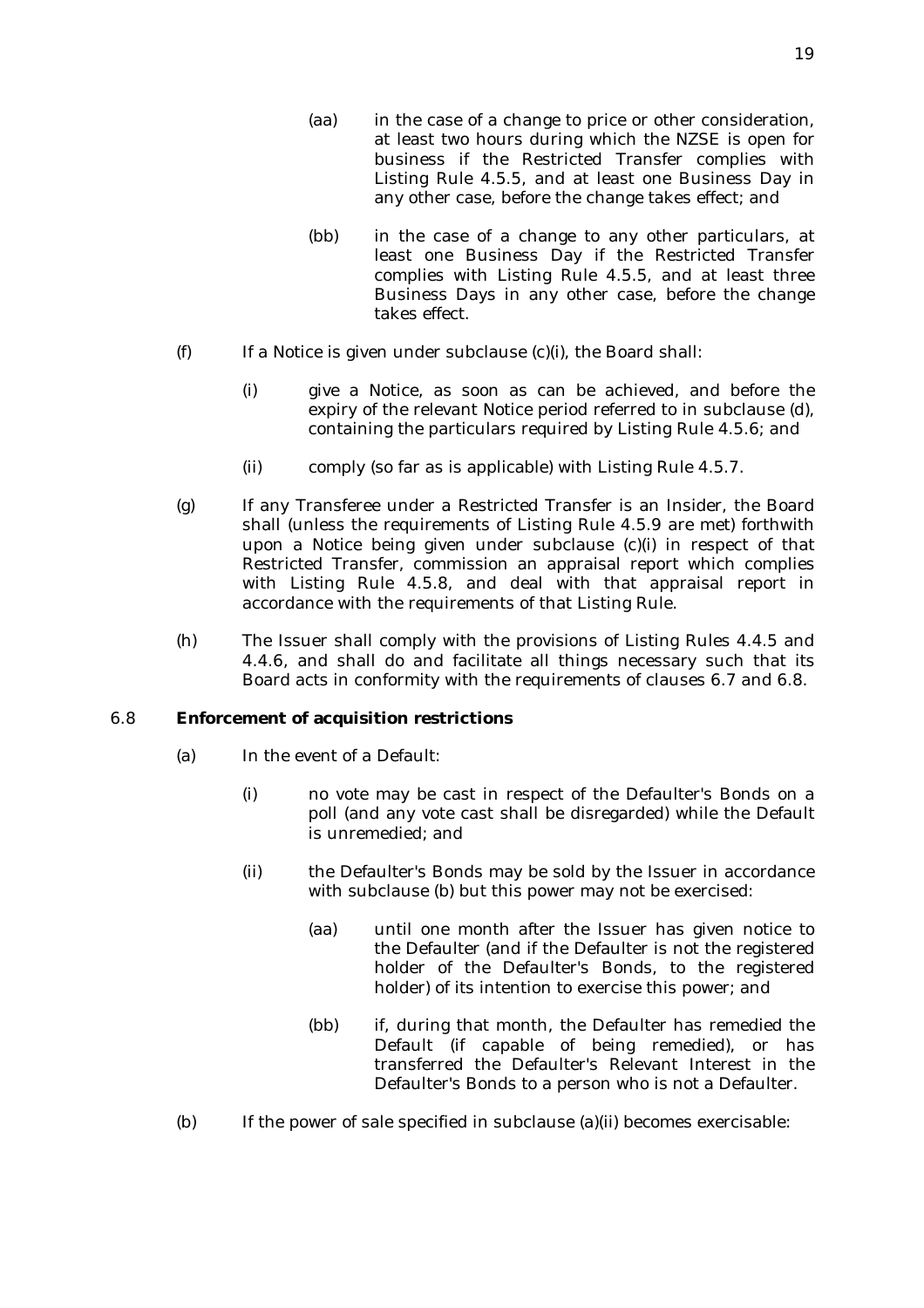- (i) the Issuer shall arrange for the sale of the Defaulter's Bonds through the NZSE or in some other manner approved by the NZSE;
- (ii) each holder of Defaulter's Bonds is deemed to have authorised the Issuer to act on behalf of that holder in relation to the sale of the relevant Bonds, and to sign all documents relating to such sale which may be required to give effect thereto;
- (iii) the net proceeds of sale shall be held on trust by the Issuer for, and paid (after deduction of amounts referred to in subclause (iv)) to, holders of the relevant Bonds; and
- (iv) the Issuer may deduct from the proceeds of sale any costs of sale and any costs to the Issuer of determining whether a person is a Defaulter and exercising powers permitted by this clause 6.8, and any amounts which the Issuer may choose to pay to members of any Affected Group acting pursuant to subclause (d), in reimbursement of expenses incurred by those members.
- (c) No purchaser or other person dealing with the Issuer shall be concerned to enquire whether the power of sale specified in subclause (a) has become properly exercisable, or as to the propriety or regularity of a sale made in purported exercise of that power, or as to the application of the proceeds of sale received by the Issuer. The receipt of the Issuer is a good discharge to the purchaser for the purchase price, and no question may be raised as to the title of the purchaser to Bonds sold in purported exercise of the power of sale specified in subclause (a).
- (d) The Board shall, if so directed by a resolution of an Affected Group (passed by a simple majority of votes), cause the Issuer to exercise the power referred to in subclause (a), if that power has become exercisable. The Holders of 5% or more of the Bonds of that Affected Group may by notice to the Board require the Board to convene a meeting of that Affected Group for the purpose of considering such a resolution.
- (e) Neither the Issuer nor any Director nor the Trustee shall be under any liability whatsoever to any Defaulter, any holder of Defaulter's Bonds, or any person whom the Board believes to be a Defaulter or holder of Defaulter's Bonds, for or in connection with the exercise or purported exercise of the powers specified in this clause 6.8.
- (f) The sole remedy of the Issuer, a Holder or any other person, in respect of a breach or alleged breach of clause 6.7, shall be to exercise, or require the Issuer or the Board to exercise, the powers referred to in this clause 6.8. Without limiting the preceding sentence, no person is entitled to seek any injunction or other remedy to prevent a transaction alleged to be in breach of clause 6.7. Nothing in this clause affects the remedies of a Holder against any Director in respect of a breach of clause 6.7 by that Director.
- (g) The Issuer shall use reasonable endeavours to ascertain for the purposes of subclause (a)(i) whether any Bonds are Defaulter's Bonds.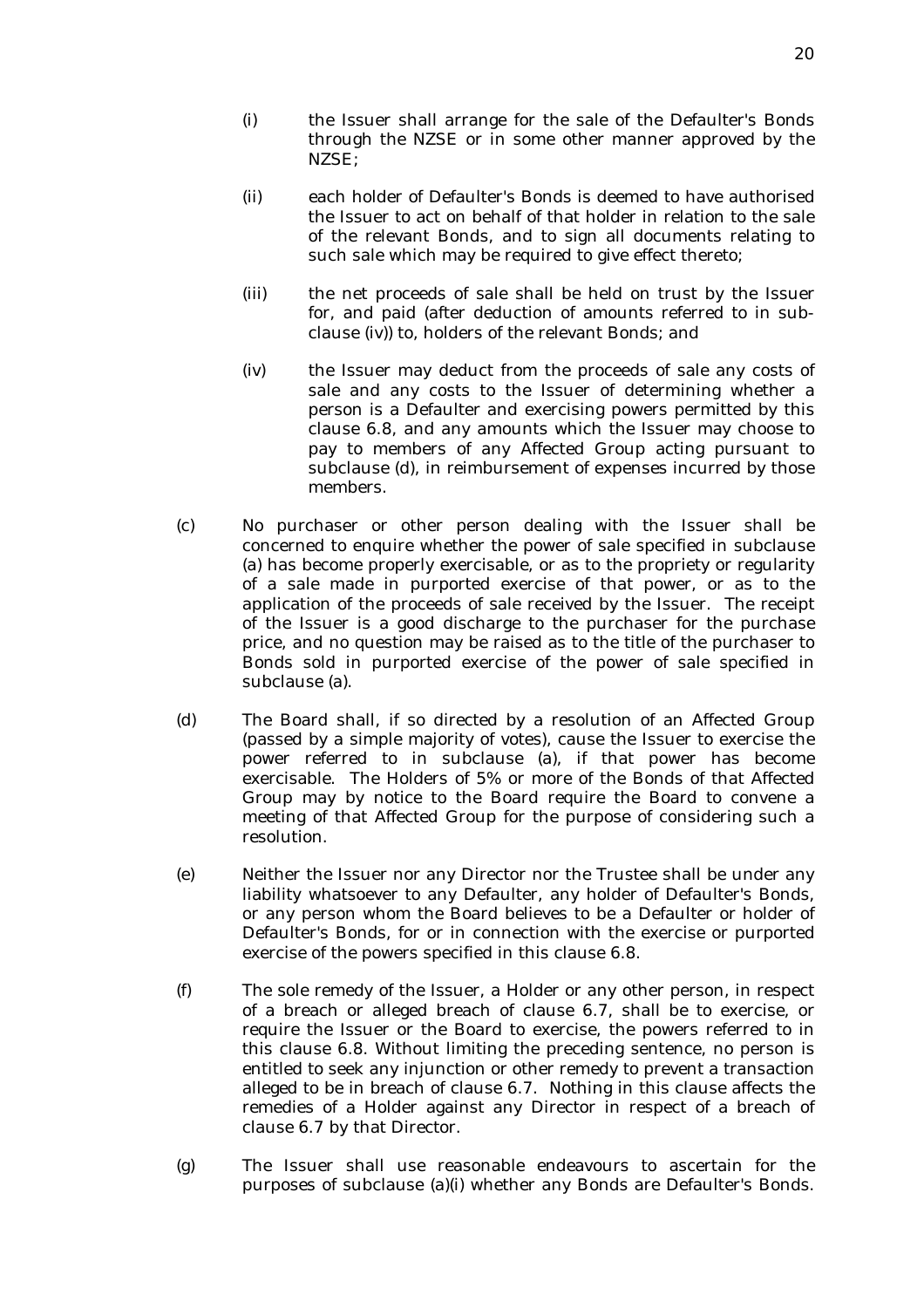If any Holder, or the NZSE, alleges that any Bonds are Defaulter's Bonds, the Board shall properly consider and investigate that allegation. The ruling of the chairperson of any meeting as to whether any person is or is not entitled to vote at that meeting pursuant to subclause (a)(i) shall, for the purposes of proceedings at that meeting, be conclusive, and the proceedings of, or any resolution passed at, any meeting shall not be impugned by reason of a breach of subclause (a)(i), but this provision shall not prejudice any action which any person may have against any Holder by reason of that Holder having cast a vote at any meeting in breach of subclause (a)(i).

- (h) Where Bonds held by a Holder ("**nominee**") have been registered in separate parcels in accordance with clause 6.6(m), then for the purposes of clause 6.7 and this clause 6.8:
	- (i) the nominee shall not, solely by reason of its position as bare trustee or nominee of the Bonds in any such parcel, have a Relevant Interest in those Bonds; and
	- (ii) a person who has a Relevant Interest in one such parcel shall not be deemed to have a Relevant Interest in any other such parcel solely by reason of the fact that the nominee is the holder of all such parcels.
- (i) In the event of a Default, if any Bonds held by a nominee on behalf of different beneficial owners include any Defaulter's Bonds:
	- (i) the nominee shall, on request by the Issuer or the NZSE, provide to the Issuer and the NZSE details of the beneficial owners of those Defaulter's Bonds; and
	- (ii) the Issuer may at any time, and shall upon request by the nominee or any beneficial owner, take appropriate steps to register those Bonds as a separately identifiable parcel in accordance with clause 6.6(m).

#### 6.9 **Compulsory acquisition provisions:**

(a) In this clause 6.9, unless the context otherwise requires:

"**Acquisition Notice**", "**Affected Securities**", and "**Remaining Holders**" have the respective meanings given to them by Listing Rule 4.8.1;

"**Expert**" means an independent, appropriately qualified person, who has been approved by the NZSE for the purposes of subclauses (d)(i) or (d)(ii), as the case may be; and

"**Majority Holder**" means a person or group of Associated Persons who hold, or have beneficial ownership of, 90% or more of the Bonds of all outstanding Series.

(b) Unless a waiver from the NZSE is obtained, a Majority Holder must, within 20 Business Days after becoming a Majority Holder, give an Acquisition Notice to the Remaining Holders and to the Issuer and the NZSE, specifying: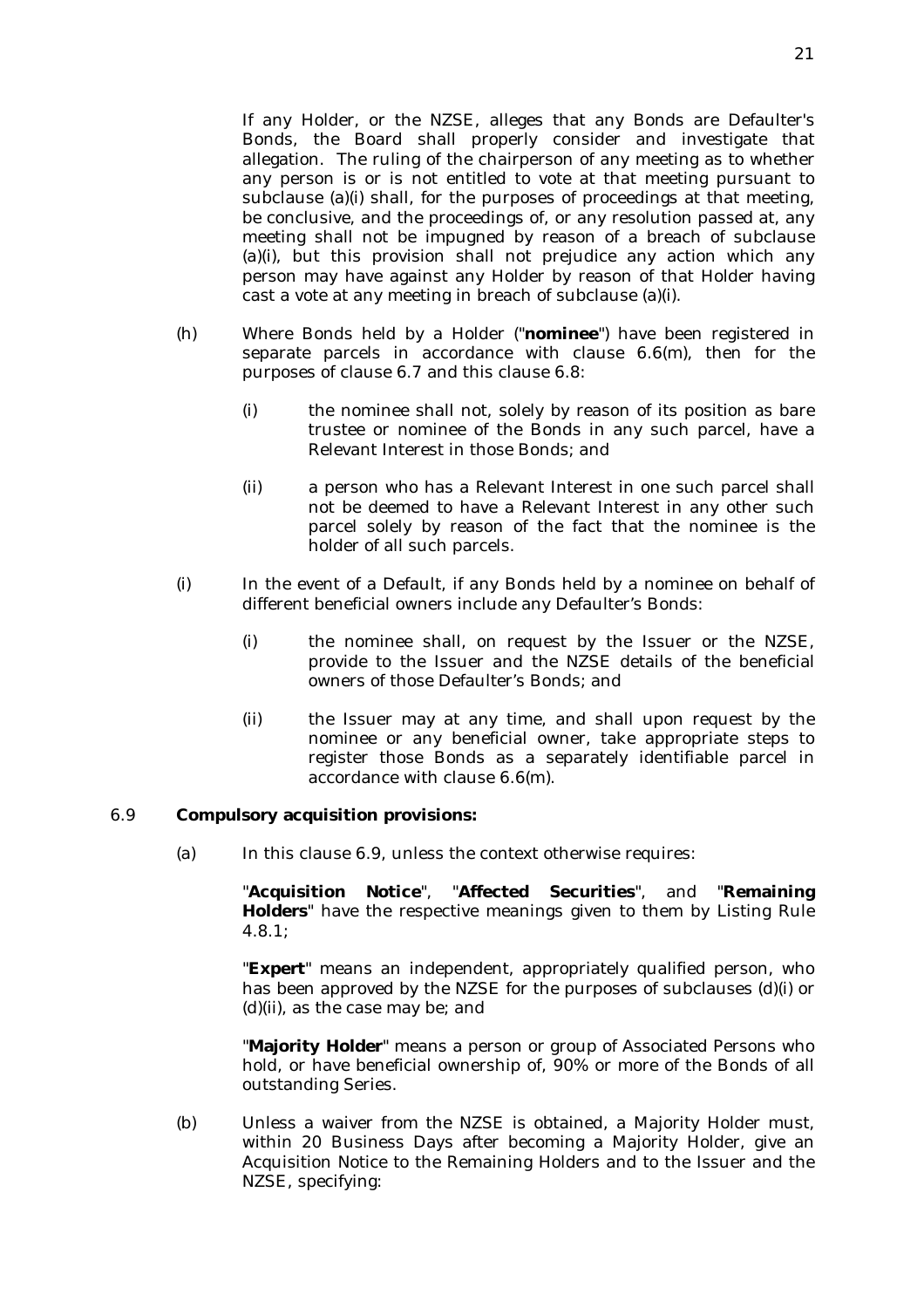- (i) that the Majority Holder holds 90% or more of the Affected Securities;
- (ii) either:
	- (aa) that the Majority Holder intends to acquire all Affected Securities held by the Remaining Holders; or
	- (bb) that any Remaining Holder may require the Majority Holder to acquire the Affected Securities held by that Remaining Holder by giving notice to that effect to the Majority Holder within one month after the date of the Acquisition Notice; and
- (iii) the consideration which the Majority Holder is prepared to provide for Affected Securities.
- (c) Upon giving an Acquisition Notice, the Majority Holder shall be entitled and bound:
	- (i) if the Acquisition Notice contains the statement in subclause (b)(ii)(aa), to acquire all Affected Securities held by the Remaining Holders; or
	- (ii) if the Acquisition Notice contains the statement in subclause (b)(ii)(bb), to acquire all Affected Securities held by Remaining Holders in respect of which the Holder, within one month after the date of the Acquisition Notice, gives notice requiring the Majority Holder to acquire.
- (d) The consideration to be provided for Affected Securities which the Majority Holder is entitled and bound to acquire shall be determined as follows:
	- (i) The Acquisition Notice shall specify the consideration which the Majority Holder is prepared to provide. The Majority Holder shall, before giving the Acquisition Notice, provide to the Issuer and the NZSE a report from an Expert confirming that, in the opinion of the Expert for the purposes of this clause 6.9, the consideration is fair to the Remaining Holders.
	- (ii) If, within 10 Business Days after the date of the Acquisition Notice, the Issuer receives written objections to the consideration specified in the Acquisition Notice from the holders of 10% or more of the Affected Securities held by the Remaining Holders, then the Issuer shall forthwith notify the Majority Holders and the NZSE of that fact and the consideration shall be determined in accordance with subclauses (iii) and (iv). If such objections are not received, the consideration shall be as specified in the Acquisition Notice.
	- (iii) If objections of the nature referred to in subclause (ii) are received by the Issuer, the consideration shall be fixed by an Expert (acting as an expert and not as an arbitrator) and shall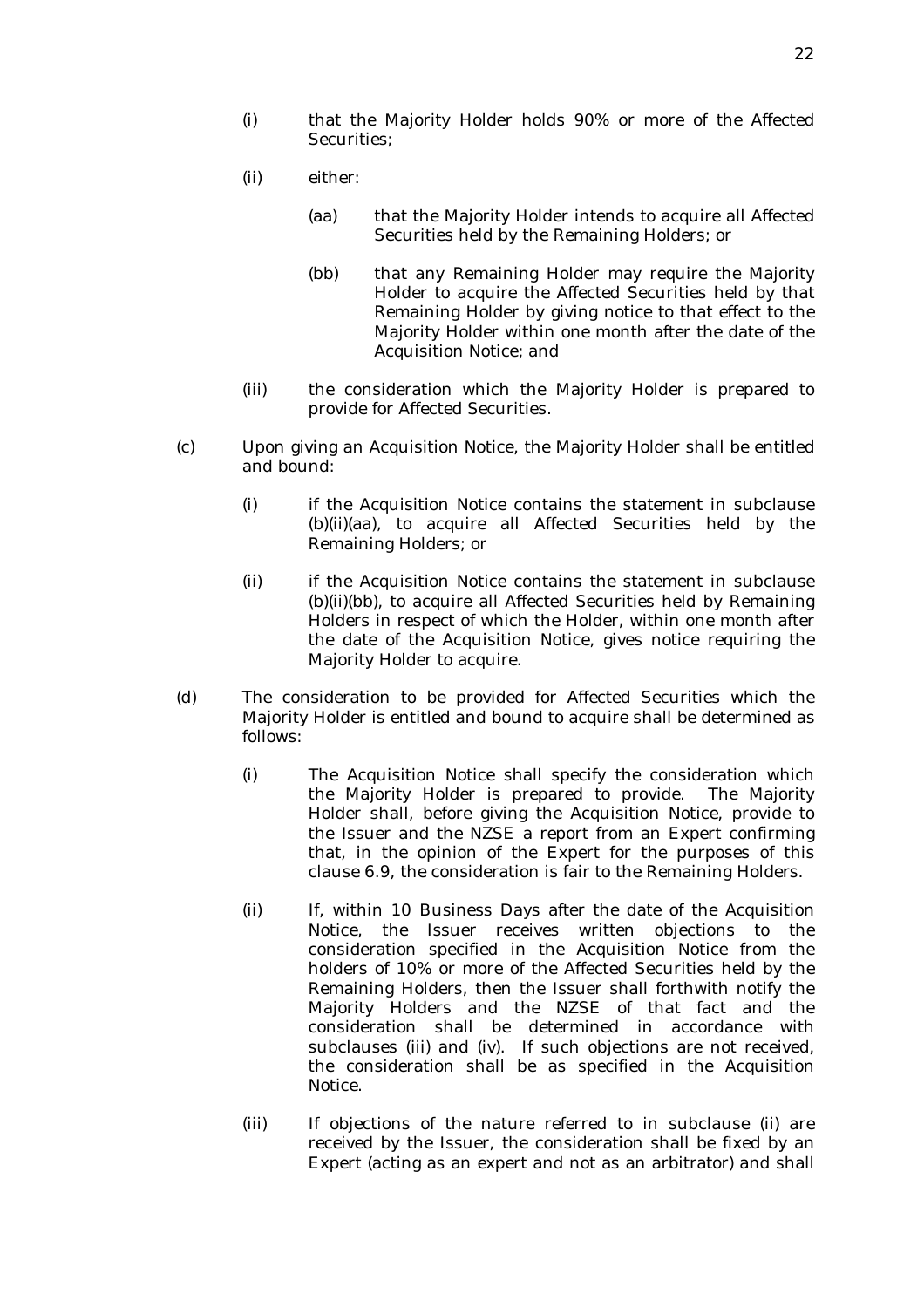in the opinion of such Expert be fair to the Remaining Holders. The Expert shall:

- (aa) be appointed by the Disinterested Directors (as defined in Listing Rule 4.5.9) of the Issuer (if any) and otherwise by the Board;
- (bb) be a different Expert from the one referred to in subclause (i); and
- (cc) be directed to provide a decision within 20 Business Days after being appointed.
- (iv) If the consideration determined by the Expert appointed in accordance with sub-clause (iii):
	- (aa) is less than, or the same as, the consideration specified in the Acquisition Notice, the fee and expenses of the Expert shall be borne by the Remaining Holders who made the objections referred to in subclause (ii) and the Majority Holder shall deduct that amount from the consideration payable by the Majority Holder to the objectors, in proportion to their holdings (and may, if the consideration is not cash, deduct and sell sufficient of that consideration to produce sufficient cash);
	- (bb) is more than the consideration specified in the Acquisition Notice, the fee and expenses of that person shall be borne by the Majority Holder.
- (v) In arriving at an opinion for the purposes of sub-clause (i) or (iii), an Expert shall not include or allow any strategic or "hold out" value to reflect the Majority Holder's desire or obligation to acquire the relevant Affected Securities in accordance with this clause 6.9 and shall give such opinion using the criteria in Listing Rule 4.8.4(c)(iv).
- (e) The Majority Holder shall pay or provide to each Holder of Affected Securities which are to be acquired the consideration for those Affected Securities as follows:
	- (i) if the relevant Acquisition Notice contains the statement in subclause (b)(ii)(aa), within 12 Business Days after the date of the Acquisition Notice;
	- (ii) if the Acquisition Notice contains the statement in subclause (b)(ii)(bb), by the date 12 Business Days after receipt by the Majority Holder from the Holder of the notice referred to in subclause (c)(ii),

provided that if the consideration is required to be determined in terms of subclause (d)(ii), it shall be paid or provided two Business Days after it has been determined. If any holder of Affected Securities which are to be acquired cannot be located by the Majority Holder, the Majority Holder shall pay or provide the consideration due to that Holder to the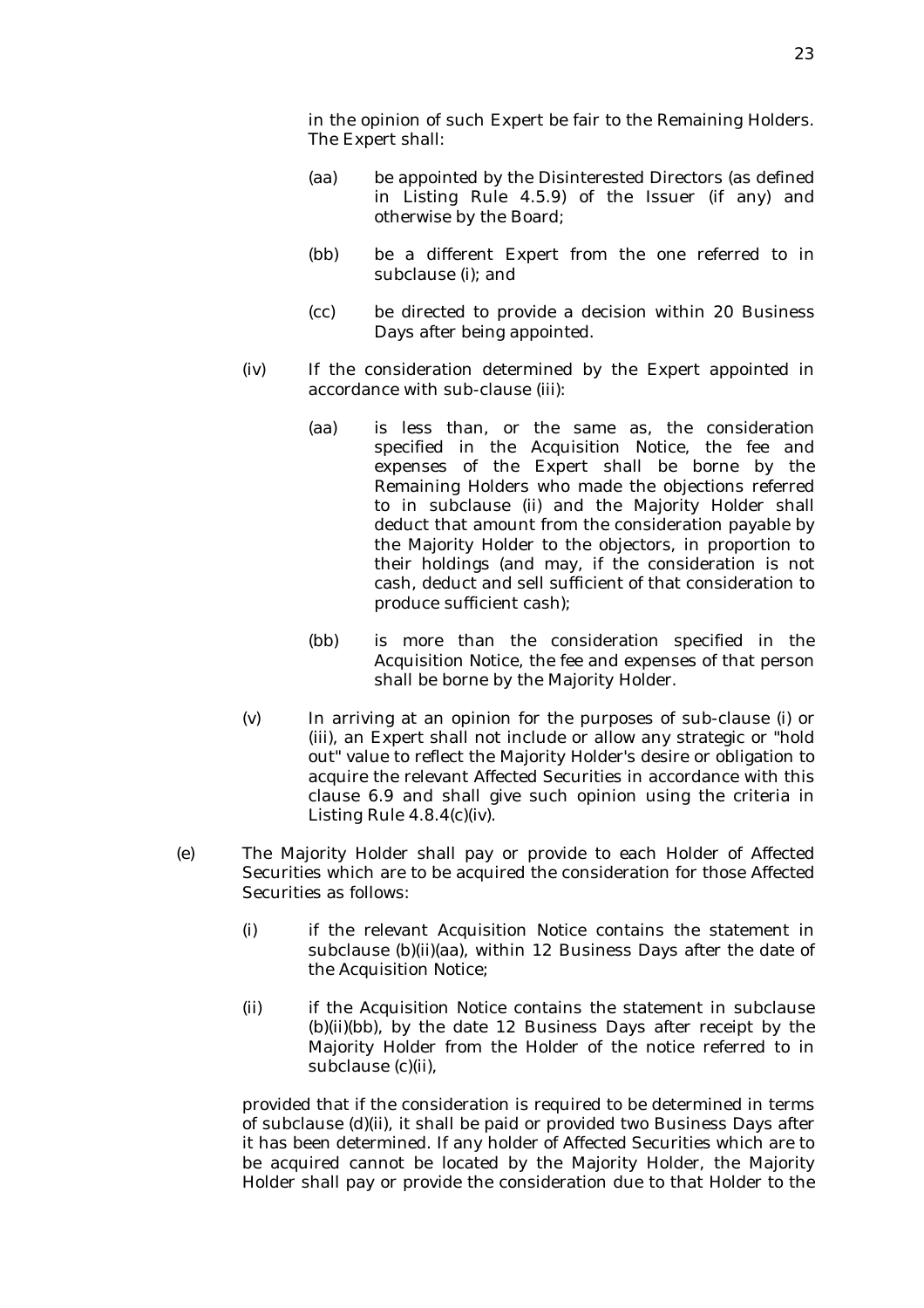Issuer. The Issuer shall hold that consideration upon trust for that Holder for a period of five years from the date of its receipt by the Issuer. If that consideration is not claimed by that Holder within that period, the Issuer shall return it to the Majority Holder.

- (f) Upon payment or provision by the Majority Holder of the consideration for Affected Securities in accordance with subclause (e), the Issuer shall forthwith execute on behalf of all the holders of those Affected Securities transfers of those Affected Securities in favour of the Majority Holder or its nominee, and shall cause the name of the Majority Holder or its nominee to be entered in the relevant register in respect of those Affected Securities. If the Issuer fails to execute any such transfer, the Majority Holder may do so.
- (g) If a Majority Holder fails to give an Acquisition Notice when required to do so by this clause 6.9, or, after having become bound to acquire the Affected Securities of Remaining Holders in accordance with the provisions of this clause 6.9, fails to do so, then the provisions of clause 6.8(a) to (e), and (g), shall apply with the following modifications:
	- (i) the Affected Securities held by the Majority Holder shall be deemed to be Defaulter's Bonds;
	- (ii) the failure to comply with this clause 6.9 shall be deemed to be a Default; and
	- (iii) the Remaining Holders shall be deemed to be an Affected Group.
- 6.10 **Takeovers code:** If a takeovers code comes into force under the Takeovers Act 1993 then, subject to:
	- (a) any applicable provisions of that code; and
	- (b) the Issuer obtaining the approval of the NZSE and complying with any condition of that approval; and
	- (c) such conditions as the NZSE may from time to time impose;

the whole of clauses 6.7, 6.8 and 6.9 shall cease to apply and shall be deemed to be cancelled with effect from the date upon which that Code comes into force, provided that the provisions of clauses 6.7 and 6.8 shall nevertheless continue to apply in respect of any non-compliance with the provisions of clause 6.8 which has occurred prior to that date.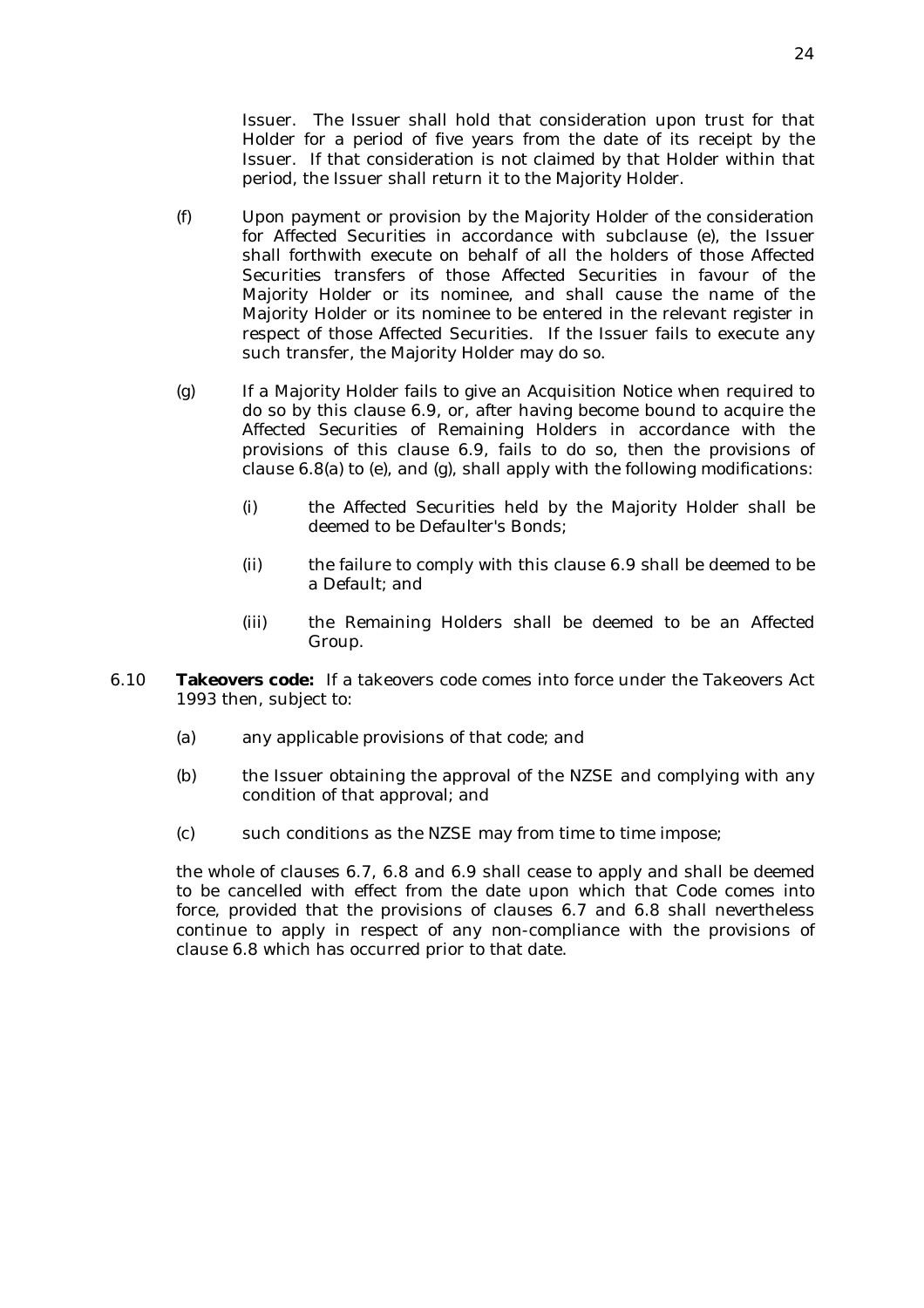## **7. COVENANTS**

7.1 **Financial covenant**: The Issuer covenants that, on the last day of each financial year and half-year of the Issuer (and, if at any time the Issuer has covenanted with any bank to comply with a balance sheet financial covenant on a day other than the last day of each financial year and half-year, then during the currency of that covenant such additional day or days) during the currency of any Bonds, Borrowed Money Indebtedness of the Issuer Group shall not exceed 50% of Tangible Assets as at that date.

### 7.2 **Issuer covenants**: The Issuer covenants that:

- (a) it will file a copy of each Series Supplement in the Companies Office;
- (b) it will, until all Bonds are Converted or redeemed in full or otherwise no longer qualify for Listing (including as a result of purchases under clause 6.4), use its reasonable endeavours to ensure that the Ordinary Shares and the Bonds remain Quoted;
- (c) it will not issue the Prospectus or the Investment Statement without providing a copy in draft form to the Trustee prior to the issue and in sufficient time for the Trustee to consider in terms of its obligations under the Securities Act;
- (d) it will, in offering a Series of Bonds to the public, at all times comply with the Securities Act and the Listing Rules;
- (e) it will, at all times, comply with the provisions of, and its obligations under, the Companies Act and the Securities Act (and regulations thereunder and exemption notices issued pursuant thereto);
- (f) it will forthwith send to the Trustee a copy of each notice that it sends to any of the NZSE, the Holders, holders of Ordinary Shares, and the Companies Office;
- (g) it will pass all resolutions and take all other action necessary to ensure that the required number of Ordinary Shares are issued to each Holder on Conversion of that Holder's Bonds in accordance with the terms of issue (including the Series Supplement) of any relevant Series of Bonds;
- (h) it will not create or permit to subsist any charge over its assets in favour of or for the benefit of any person or persons unless at the same time the benefit of such charge is extended equally and rateably to the Holders in respect of all Series of Bonds outstanding at the time. This restriction applies only to assets directly owned by the Issuer and not to assets owned by any Subsidiary; and
- (i) if and for so long as the payment of any interest on any Series of Bonds is suspended pursuant to clause 5.3, it will not pay or make any Distribution (as defined in section 2 of the Companies Act) to its shareholders or provide any financial assistance for the acquisition of its Ordinary Shares.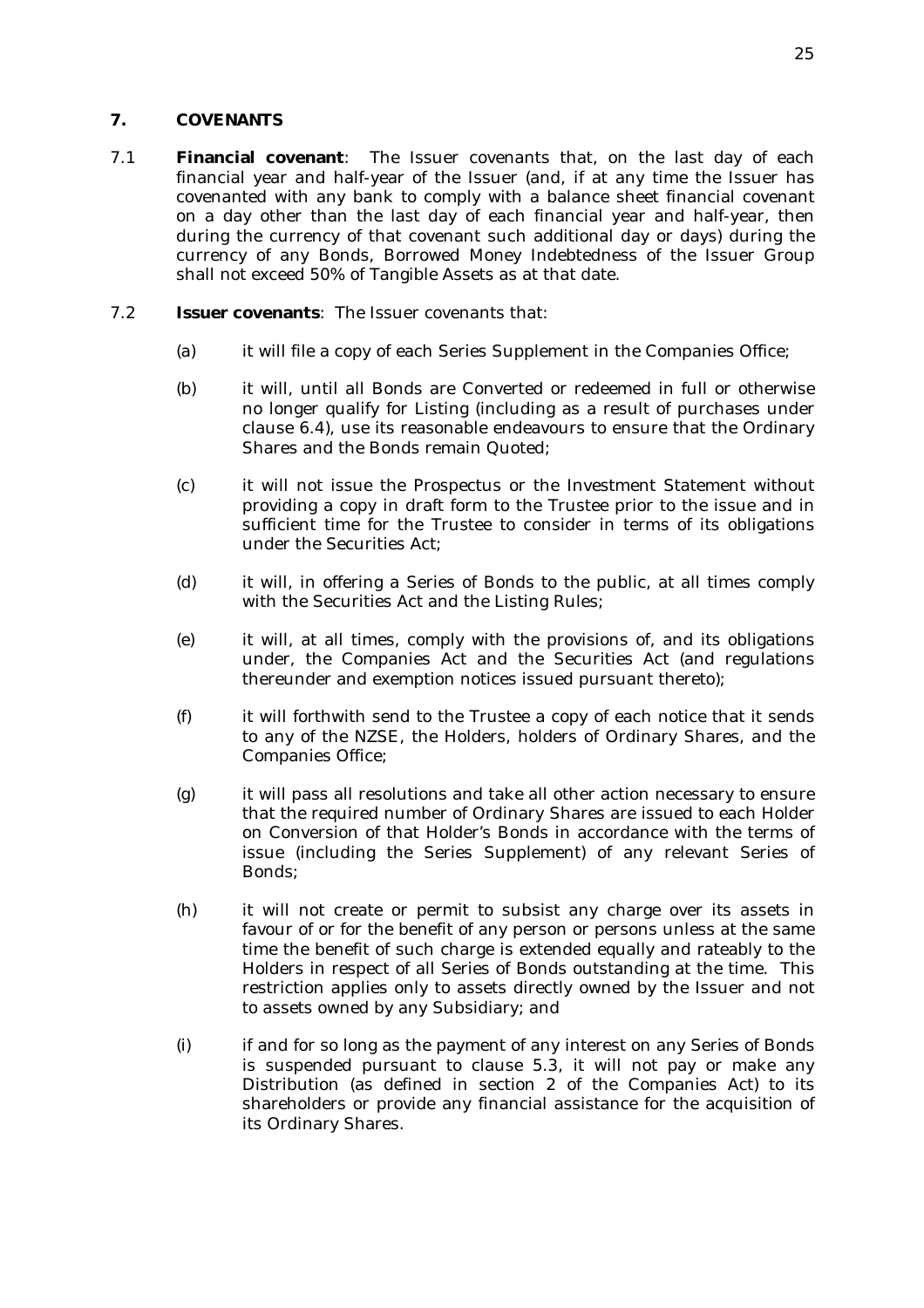## **8. ACCELERATION**

- 8.1 **Events of Default**: Subject to clause 10.4 the Trustee may make the declaration referred to in clause 8.2 if:
	- (a) **Non-payment of interest**: Default is made for a period of 14 days in the payment of any interest (other than interest payment of which is suspended in accordance with clause 5.3) on any Bond;
	- (b) **Non-payment of other moneys**: Default is made for a period of 14 days after demand in writing in the payment of any other moneys payable pursuant to this deed;
	- (c) **Dissolution**: An order is made, or an effective resolution is passed, for dissolution of the Issuer other than for the purposes of a reconstruction or amalgamation the terms of which have been approved by the Trustee;
	- (d) **Receiver**: A receiver is appointed of, or an encumbrancer takes possession of, or exercises its power of sale in respect of, the whole or any material part of the assets of the Issuer;
	- (e) **Corporations Act**: Any step is taken to appoint, or with a view to appointing, a statutory manager (including the making of any recommendation in such regard by the Securities Commission) under the Corporations (Investigation and Management) Act 1989 in respect of the Issuer, or the Issuer or any associated person (as that term is defined in such Act) is declared at risk pursuant to the provisions of such Act;
	- (f) **Arrangement with creditors**: The Issuer, without the prior consent in writing of the Trustee, enters into any arrangement or composition with its creditors generally; or
	- (g) **Other default**: Default is made by the Issuer in the performance or observance of any provision binding upon it under this deed (other than a default specifically referred to in any other paragraph of this clause) or in any undertaking given by it to the Trustee in respect of any matter relating to the provisions of this deed (whether or not the Trustee shall have waived any prior default), and such default continues for more than 30 days after receipt by the Issuer of a notice in writing from the Trustee specifying the default and requiring the same to be remedied.
- 8.2 **Declaration by Trustee**: At any time after the occurrence of an event specified in clause 8.1, and while that event is continuing, the Trustee may in its discretion and shall forthwith upon being directed to do so by an Extraordinary Resolution, by notice to the Issuer declare the Face Value of all Bonds together with accrued interest thereon (including any interest the payment of which has been suspended pursuant to clause 5.3) to be immediately due and payable. Upon the Trustee making that declaration, each Holder may, by written notice to the Issuer, require the Bonds held by that Holder to be:
	- (a) redeemed in cash; or
	- (b) converted at the Conversion Rate on the date specified in the notice,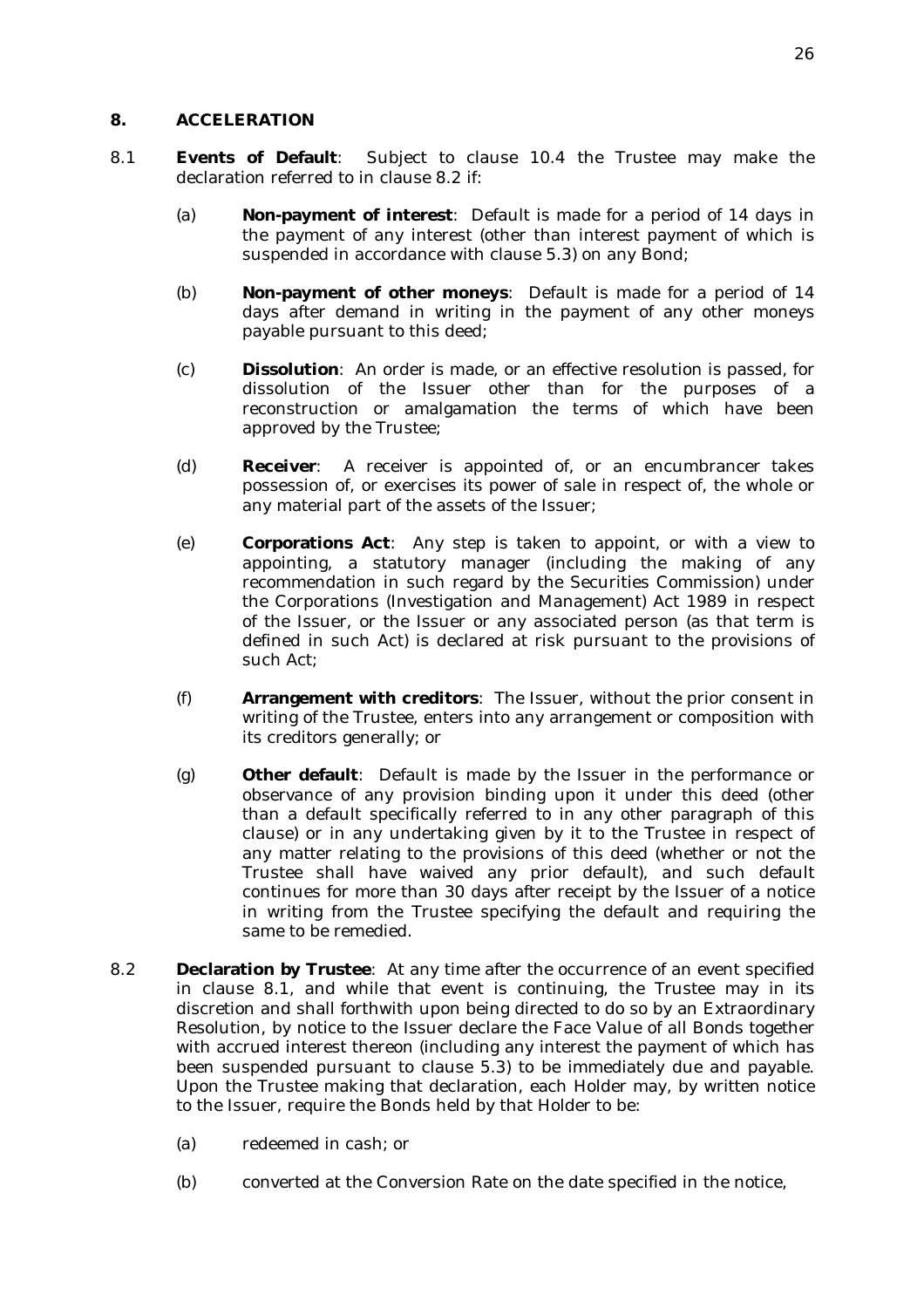whereupon the Issuer shall immediately:

- (c) pay to the Holders the Face Value of the Bonds; or
- (d) cause the Bonds to be Converted at the Conversion Rate,

(in either case in accordance with the respective elections of the Holders) and in all cases pay to the Holders accrued interest at the applicable Interest Rate(s) on the Bonds to the date of redemption or Conversion (as the case may be).

#### **9. PAYMENTS**

- 9.1 **Payments to Holders**: Payment of interest on, and, if redeemed in cash the Face Value of, a Bond (less any amount required to be deducted pursuant to section 10) will be made to the person whose name appears in the Register as the Holder on the Record Date in respect of the relevant payment. If more than one person is named in the Register, payment will be made to the first person so named.
- 9.2 **Business Day**: If any Interest Payment Date or the Maturity Date of a Bond is not a Business Day, the due date for the payment to be made on that date will be the immediately preceding Business Day and all other provisions of this deed will be read and construed accordingly.

## **10. TAXES**

- 10.1 **Deductions or withholdings**: All amounts payable under a Bond must be paid:
	- (a) free of any restriction or condition;
	- (b) free and clear of and (except to the extent required by law or as provided for in this section 10) without any deduction or withholding on account of any taxes; and
	- (c) without deduction or withholding on account of any other amount whether by way of set-off or otherwise (except as provided in this section 10).
- 10.2 **NRWT**: New Zealand non-resident withholding tax will be deducted from payments of interest (or payments deemed by law to be interest) to Holders who are not resident in New Zealand for taxation purposes and who are not engaged in business in New Zealand through a fixed establishment in New Zealand. If the Issuer is lawfully able to pay Approved Issuer Levy in respect of any payment of interest (or deemed interest) to a non-resident Holder, the Issuer, or the person making payment on its behalf, shall if requested in writing by the Holder pay the Approved Issuer Levy to the appropriate authority and shall deduct the amount paid from the interest (or deemed interest) payable to that Holder in lieu of deducting New Zealand non-resident withholding tax at the rate otherwise applicable from that payment.
- 10.3 **RWT:** New Zealand resident withholding tax will be deducted from payments of interest (or payments deemed by law to be interest) to Holders who are resident in New Zealand or who are engaged in business through a fixed establishment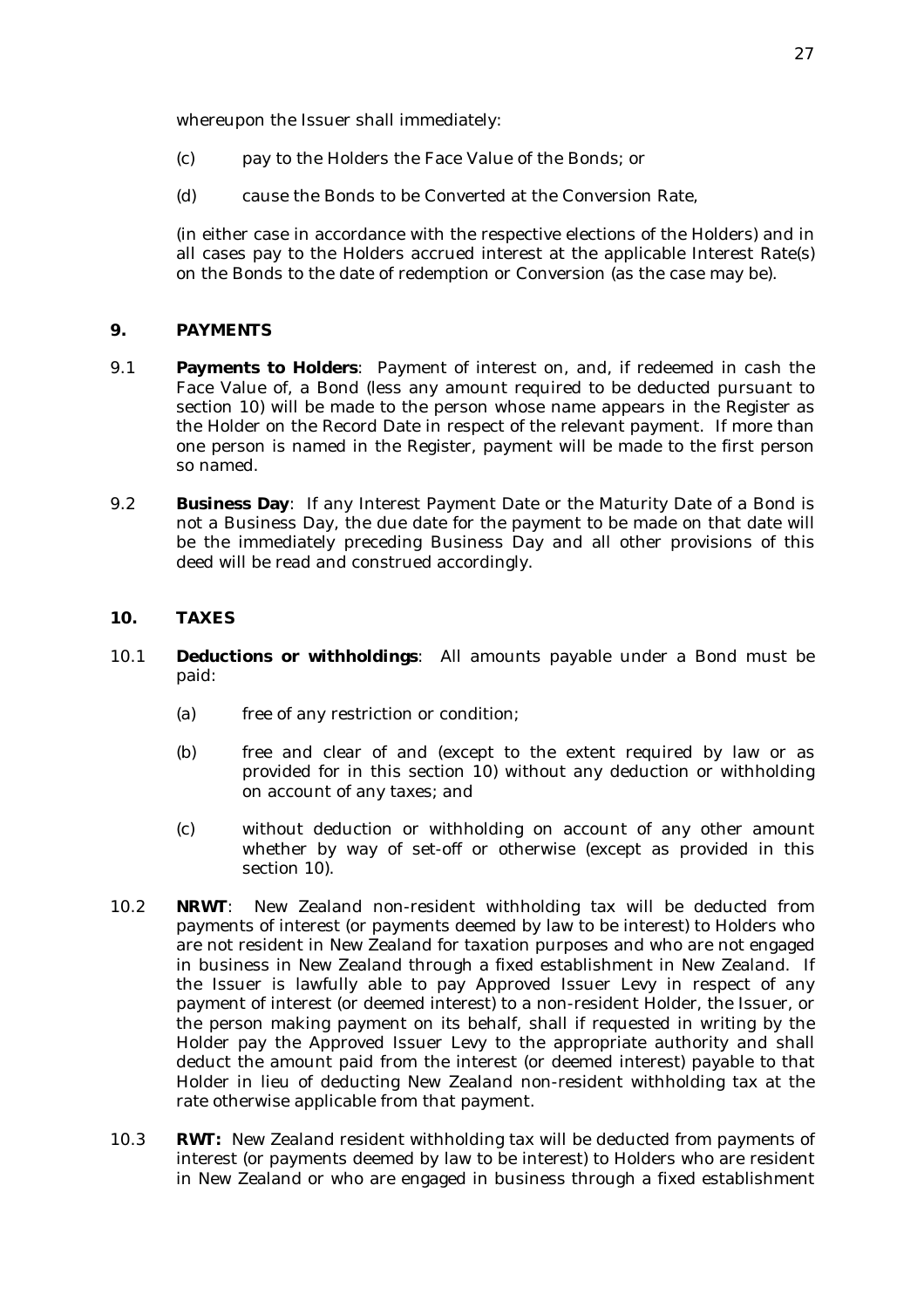in New Zealand unless an appropriate exemption certificate is produced to the Issuer on or before the Record Date for the relevant payment.

- 10.4 **Indemnity**: If, in respect of any Bond, the Issuer becomes liable to make any payment of, or on account of, tax payable by any Holder, then the Issuer shall be indemnified by the relevant Holder in respect of such liability. Any moneys paid by the Issuer in respect of such liability may be recovered from the Holder as a debt due to the Issuer and may be withheld from any further payments (if any) to that Holder. Nothing in this clause 10.4 will prejudice or affect any other right or remedy of the Issuer.
- 10.5 **No gross-up:** The Issuer shall not be required to and will not make any additional payment by way of gross-up or otherwise with respect to the deduction or withholding from any payment made in respect of the Bonds pursuant to clause 10.2 or 10.3.
- 10.6 **Maximum rate:** Deductions of non-resident or resident withholding tax will be made at the maximum rates from time to time applicable unless a Holder provides evidence to the Issuer that a lesser rate is applicable.
- 10.7 **Approved Issuer Levy:** For the purposes of this section 10 and the definitions of "Conversion Rate" and "Holder's Conversion Rate", "Approved Issuer Levy" means, in relation to any payment of interest (as defined in section 86F of the Stamp Cheque Duties Act 1971) under any Bond, the levy payable by the Issuer in accordance with section 86J of the Stamp and Cheque Duties Act 1971 to enable the payment of such interest to be made to any person not resident in New Zealand for tax purposes with a deduction for New Zealand non-resident withholding tax at the rate of zero percent pursuant to section NG 2(1) of the Income Tax Act 1994.

## **11. REPORTS AND INFORMATION FOR TRUSTEE**

- 11.1 The Issuer shall:
	- (a) **Annual financial statements**: Provide to the Trustee and each Holder by the earlier of (1) 90 days after the end of each financial year of the Issuer (2) the date upon which they are provided to holders of Ordinary Shares and (3) the date on which they are provided to NZSE, copies of:
		- (i) the financial statements of the Issuer; and
		- (ii) the consolidated financial statements of the Issuer and its Subsidiaries;

for that financial year, each duly audited and signed;

- (b) **Half-yearly financial statements**: Provide to the Trustee and each Holder by the earlier of (1) 60 days after the end of the first half of each financial year of the Issuer (2) the date upon which they are provided to holders of Ordinary Shares and (3) the date on which they are provided to NZSE, copies of:
	- (i) the financial statements of the Issuer; and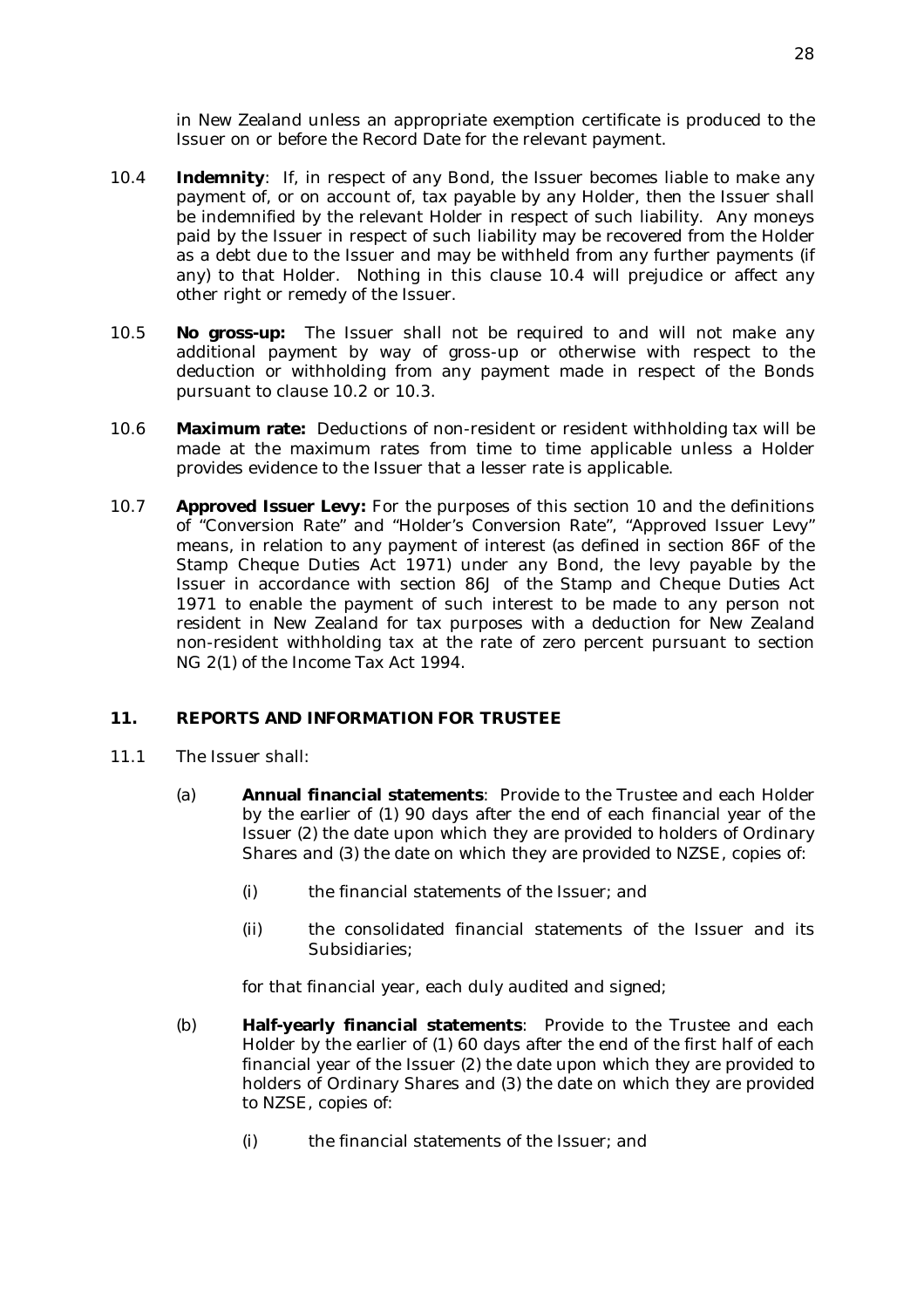(ii) the consolidated financial statements of the Issuer and its Subsidiaries;

for that half-yearly period, unaudited, together with a statement containing a description of the activities of the Issuer and its Subsidiaries.

- (c) **Auditors' report**: Provide to the Trustee at the same time as it provides the financial statements referred to in clause 11.1(a) a separate report by the Auditors stating:
	- (i) whether or not in the performance of their duties as Auditors they have become aware of any matter which, in their opinion, is relevant to the exercise or performance of the powers or duties conferred or imposed on the Trustee by this deed or the Securities Act or by law or regulation, and if so giving particulars thereof;
	- (ii) whether or not their audit has disclosed any matter, and if so giving particulars thereof, calling in their opinion for further investigation by the Trustee in the interests of the Holders;
	- (iii) that they have perused each certificate provided by the Directors under clause 11.1(d) since the last report by the Auditors and that, so far as matters which they have observed in the performance of their duties are concerned, the statements made in each such certificates are correct; and
	- (iv) that they have performed an audit of the Register and stating whether or not the Register has been duly maintained.
- (d) **Directors' reporting Certificates**: Within one month after the end of each financial year and half-year of the Issuer, or within such further time in either case as the Trustee may in writing permit, and if so requested by the Trustee, within one month after receipt by the Issuer of the request (which request shall only be made if the Trustee considers that special circumstances warrant such request, and so certifies in writing to the Issuer), provide to the Trustee a certificate signed on behalf of the Directors, by two Directors, in or to the effect of the form set out in schedule 2 with such qualifications (if any) as the Trustee may in its discretion approve.
- (e) **Additional Directors' reporting Certificates:** At the request of the Trustee (which request shall only be made if the Trustee considers that special circumstances warrant such request, and so certifies in writing to the Issuer) provide to the Trustee such other information, reports, confirmations or financial statements as the Trustee reasonably requires.

#### **12. PROVISIONS RELATING TO TRUSTEE**

#### 12.1 **Remuneration**:

(a) The Issuer shall pay to the Trustee for its services as Trustee such remuneration as shall from time to time be agreed between the Issuer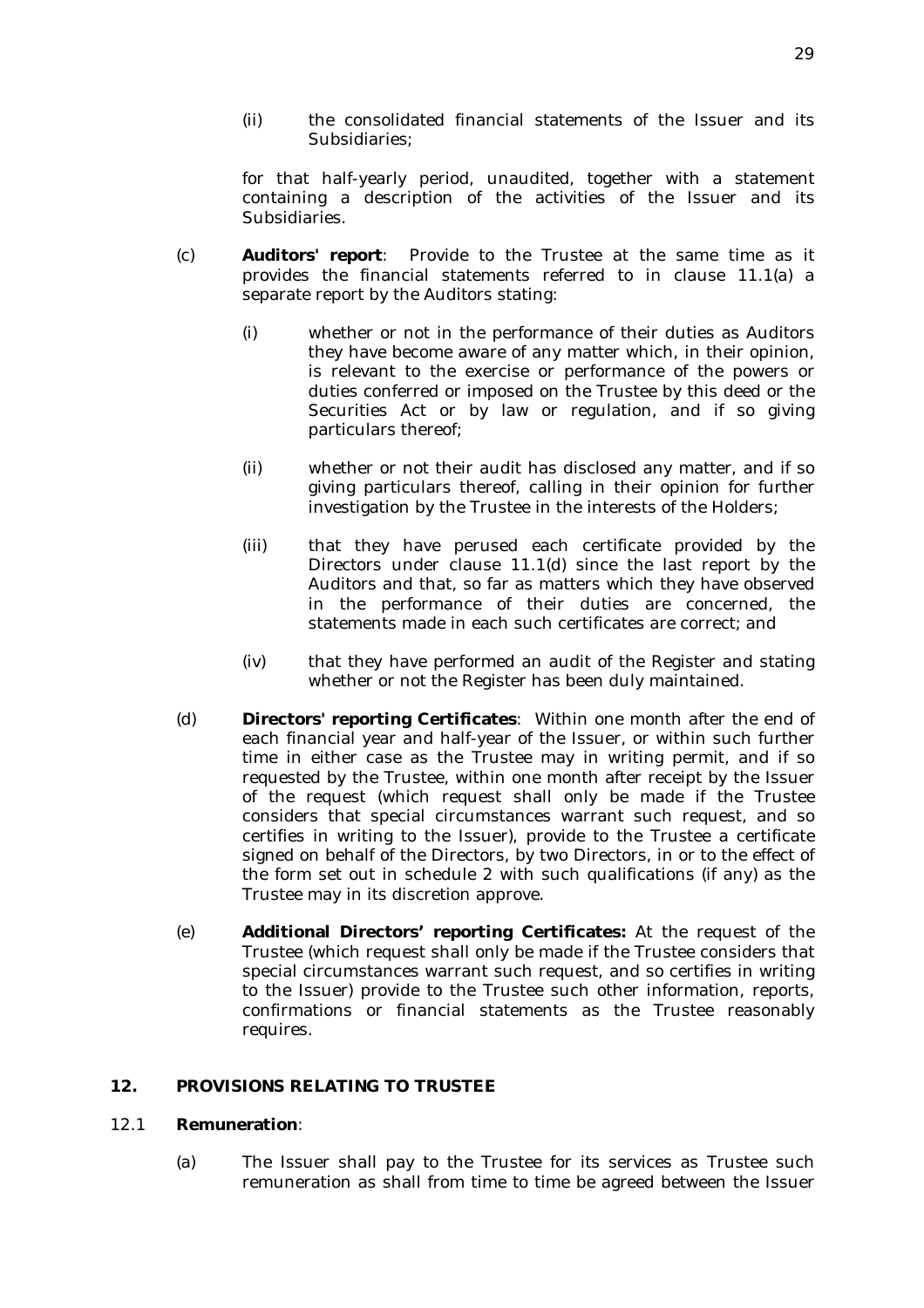and the Trustee provided that if the Issuer and the Trustee fail to agree on any amount payable under this sub-clause the dispute shall be referred to a single arbitrator if the parties can agree on one and otherwise to arbitration, in accordance with the Arbitration Act 1996.

- (b) The Issuer shall also pay:
	- (i) all expenses reasonably incurred by or on behalf of the Trustee (including, for the avoidance of doubt, all legal expenses) in connection with:
		- (aa) the preparation, execution and registration of this deed;
		- (bb) the exercise by the Trustee of any right, power, duty or privilege conferred by this deed on the Trustee or upon any Holder, including the taking of any expert advice deemed necessary or expedient by the Trustee;
		- (cc) the convening, and holding and carrying out of any directions or resolutions, of any meeting of Holders;
		- (dd) any application under the trusts and provisions of this deed for its consent to, or approval of, any act or matter; and
	- (ii) all expenses (including, for the avoidance of doubt, all legal expenses) reasonably incurred by or on behalf of the Trustee in connection with any breach or default in the observance or performance by the Issuer of any provision of this deed.
- (c) The remuneration and other payments payable pursuant to this clause shall continue to be payable until the trusts of this deed shall be finally wound up and whether or not the trusts hereof shall be in the course of administration by or under the direction of the court.
- (d) All expenses incurred and payments made by the Trustee in the lawful exercise of the powers conferred by this deed, and all remuneration payable to the Trustee, shall be payable by the Issuer on demand.
- 12.2 **Powers of investment**: Any money held by the Trustee which are subject to the trusts of this deed may, at the discretion of the Trustee, be invested in the name of the Trustee or its nominee in any investment whatsoever, with power to vary such investments for others of a like nature and to deal with, or dispose of, such investments.
- 12.3 **Applications to court**: The Trustee may, on or at any time after the Date of Acceleration, apply to the court for an order that the powers and trusts contained in this deed be exercised under the direction of the court and, whether before or after the Date of Acceleration, for any other order or direction in relation to the execution and administration of the powers and trusts contained in this deed as the Trustee may deem expedient and it may assent to, approve of or oppose any application to the court made by or at the instance of any Holder and shall be indemnified by the Issuer against all costs, charges and expenses incurred by and in relation to any such application or proceedings.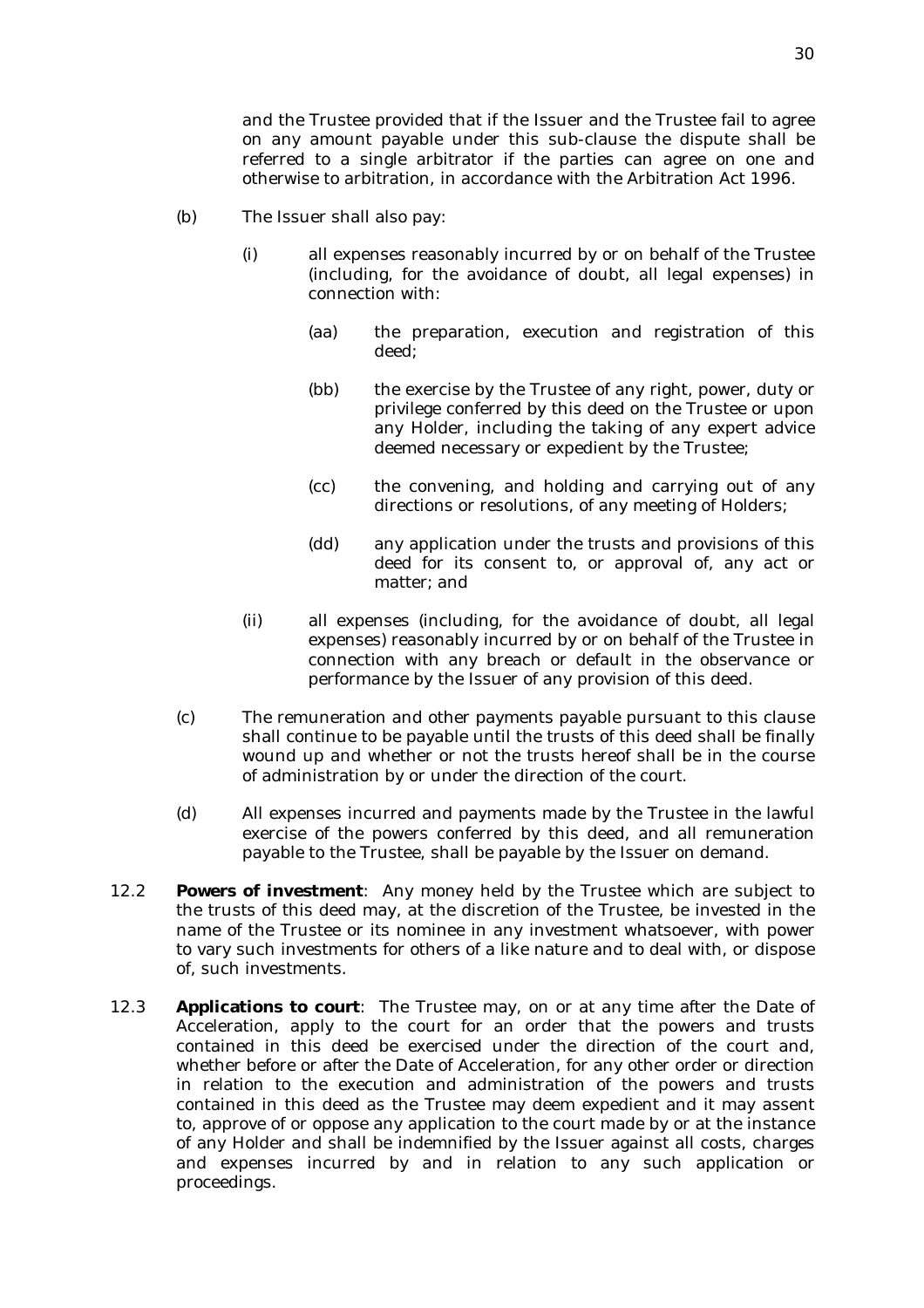- 12.4 **Waiver**: Subject to the Listing Rules and to any direction or request given by the Holders, the Trustee may at any time by notice in writing to the Issuer waive, in whole or in part, for a specified period or indefinitely and on such terms and conditions (if any) as it deems expedient, any breach or anticipated breach by the Issuer of any provision expressed or implied in this deed provided the Trustee is satisfied that the interests of the Holders will not be materially prejudiced thereby but such waiver shall not prejudice the rights of the Trustee or the Holders in respect of any other breach.
- 12.5 **Supplemental powers**: In addition to the provisions of the law relating to trustees and to facilitate the discharge of its duties hereunder, but subject always to the provisions of the Securities Act:
	- (a) **Third party advice**: The Trustee may, without liability for loss, obtain and act on, or decline and elect not to act on:
		- (i) the opinion or advice of or any information obtained from any barrister, solicitor, valuer, stockbroker, surveyor, auctioneer, chartered accountant or other expert whether obtained by the Issuer or any Holder or by the Trustee or otherwise and although the same may subsequently be found to contain some error or not be authentic;
		- (ii) a certificate signed by any two Directors on behalf of the directors of the Issuer concerned as to any fact or matter prima facie within the knowledge of the Issuer or that any particular dealing, transaction, step or thing is expedient or commercially desirable and not detrimental to the interests of the Holders; and
		- (iii) the statements contained in any certificate or report given pursuant to this deed as conclusive evidence of the facts stated therein.
	- (b) **Holders' resolution**: The Trustee shall not be responsible for acting or relying upon any resolution purporting to have been passed at any meeting of the Holders which the Trustee believes to have been properly passed even though it afterwards appears that such resolution is not binding or valid by reason of a defect in the convening of the meeting or the proceedings thereat or for any other reason.
	- (c) **Subscribers' money**: The Trustee shall not be responsible for the money subscribed for the Bonds, or be bound to see to the application thereof.
	- (d) **Breach**: Notwithstanding any other provision of this deed, the Trustee shall exercise reasonable diligence to ascertain whether or not the Issuer has committed any breach of the provisions of this deed or the terms or conditions of issue of any Series of Bonds.
	- (e) **Discretion**: Except as otherwise expressly provided in this deed, the Trustee:
		- (i) shall as regards all trusts, powers, authorities and discretions vested in it by this deed have absolute discretion as to the exercise thereof and as to the conduct of any action,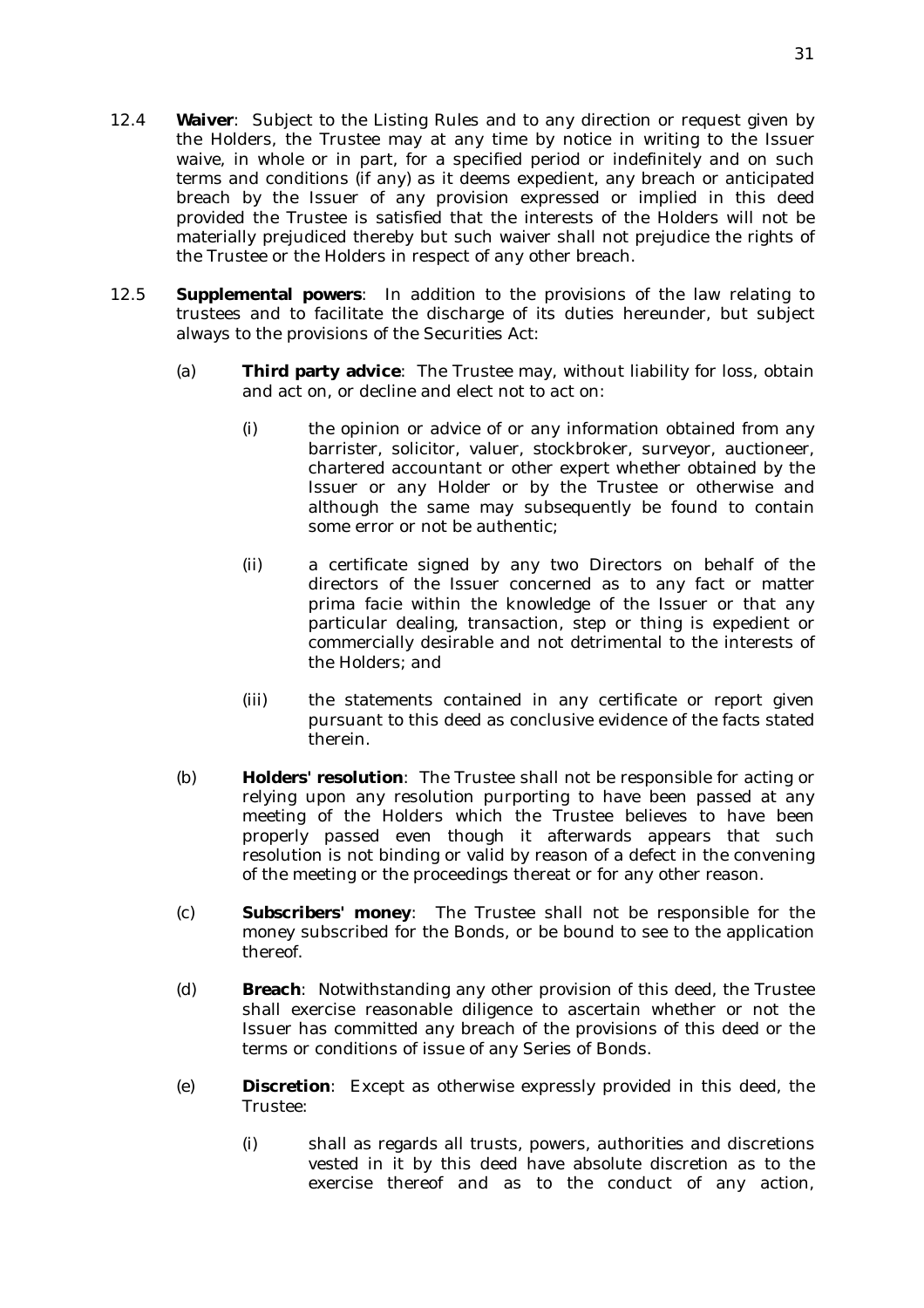proceeding or claim and provided it shall have acted with reasonable care and diligence it shall not be responsible for any loss or cost that may result from the exercise or nonexercise thereof; and

(ii) may refrain from exercising any discretion, power or authority vested in it by this deed until it has a direction to act from the Holders given by Extraordinary Resolution and the Trustee shall not be responsible for any loss or cost that may result from the non-exercise of the relevant discretion.

## (f) **Determinations conclusive**:

- (i) As between itself and the Holders the Trustee may determine all questions and doubts arising in relation to any of the provisions of this deed and every such determination, whether made upon such a question actually raised, or implied in the acts or proceedings of the Trustee, shall be conclusive and shall bind the Trustee and the Holders.
- (ii) The powers, rights and remedies conferred on the Trustee by this deed are exercisable by the Trustee only, and no Holder is entitled to exercise the same or any of them except with the written consent of the Trustee or if the Trustee has failed to exercise any such power, right or remedy having been directed by an Extraordinary Resolution of Holders to do so.
- (g) **Delegation**: The Trustee, whenever it thinks it expedient in the interests of the Holders to do so, may:
	- (i) delegate at any time to any person any of the trusts, powers, authorities or discretions vested in the Trustee by this deed which cannot conveniently be exercised by it or through its employees, upon such terms and conditions and under such regulations (including power to sub-delegate) as the Trustee may think fit, and (subject to section 62 of the Securities Act) the Trustee shall not be responsible for any loss incurred by any misconduct or default on the part of any such delegate or sub-delegate; and
	- (ii) authorise such person as it thinks fit to act as its representative at any meeting.
- (h) **Interests of foreign Holders**: In the exercise of any trust, duty, power, authority or discretion under this deed the Trustee shall have regard to the interests of the Holders as a whole and shall not have regard to the consequences of such exercise for individual Holders resulting from their being, for any purpose, domiciled or resident in, or otherwise connected with or subject to the jurisdiction of, any particular country or place other than New Zealand.

## 12.6 **Fiduciary relationship**:

(a) For the purposes of this clause 12.6: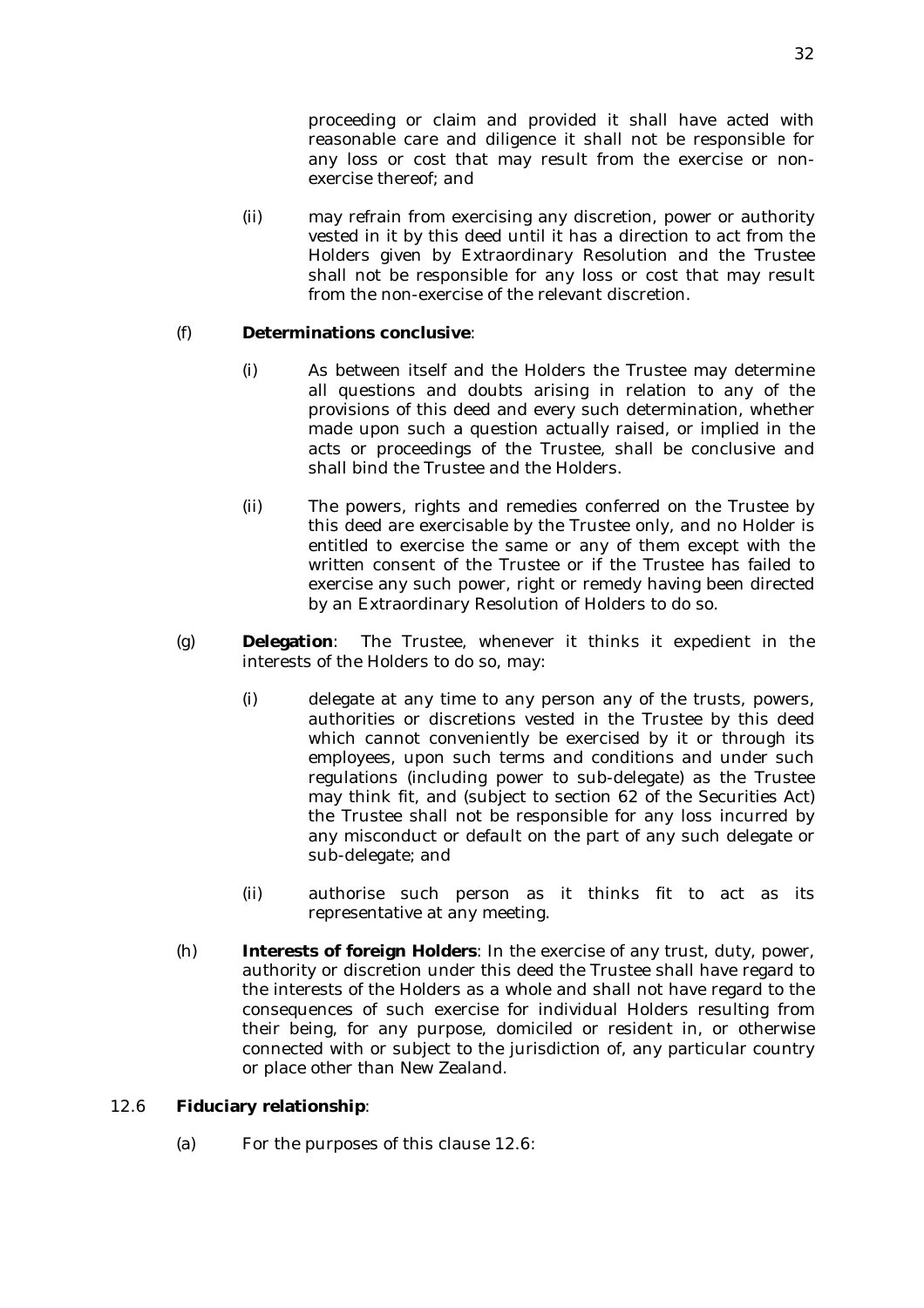"**Unrelated Trustee Personnel**" shall mean any directors, officers, employees, contractors or other persons not involved in any manner whether directly or indirectly in carrying out or enforcing the Trustee's rights and obligations in terms of this deed.

"**Related Trustee Personnel**" shall mean any directors, officers, employees, contractors or other persons involved in any manner whether directly or indirectly in carrying out or enforcing the Trustee's rights and obligations in terms of this deed.

- (b) Nothing expressed in this deed or implied by law shall prohibit any Unrelated Trustee Personnel from being a shareholder or stockholder of the Issuer or any of its Subsidiaries provided that the Trustee establishes and enforces appropriate "Chinese Wall" procedures to separate any such arrangements from all Related Trustee Personnel. In particular without limiting the generality of the foregoing no Unrelated Trustee Personnel shall receive or have access to any information or be involved in any manner such that they could be influenced in the conduct of any of their actions by any Related Trustee Personnel. For the avoidance of doubt, it shall not be a breach of the fiduciary duties of the Trustee hereunder arising from, and nothing expressed in this Deed or implied by law shall prohibit, any Unrelated Trustee Personnel or Related Trustee Personnel where such persons are acting purely in their personal capacities, from being a shareholder or stock holder of the Issuer or any of its Subsidiaries or dealing in the same in each case to the extent permitted by law.
- (c) Nothing expressed in this deed or implied by law shall prohibit the Trustee or any of its related companies (all hereinafter in this clause where the context permits being included in the expression "the Trustee" including, for these purposes, any of its directors, officers, employees or contractors of the Trustee acting in their professional and not personal capacities in the course of their directorship, employment or contract) from being a creditor of the Issuer or any related company of the Issuer or from acting in any representative capacity for a Holder or otherwise entering into contracts and dealing with a Holder in the ordinary course of its business. The Trustee may enter into any transactions with the Issuer or any related party of the Issuer and shall not be accountable to the Issuer or its related parties or the Holder for any profits arising from any such transactions or otherwise entering into any contracts and arrangements with the Issuer or any related parties in the ordinary course of business of the Trustee.
- 12.7 **Represent Holders**: The Trustee may, either of its own volition or pursuant to any directions or in accordance with any policy given or indicated by any meeting of Holders, represent the Holders in any matter concerning them generally.
- 12.8 **Confidentiality**: The Trustee shall not disclose to any Holder any confidential financial or other information made available to the Trustee by the Issuer unless required to do so in order to comply with any law or regulation or other rule binding upon it or any provision of this deed or unless ordered to do so by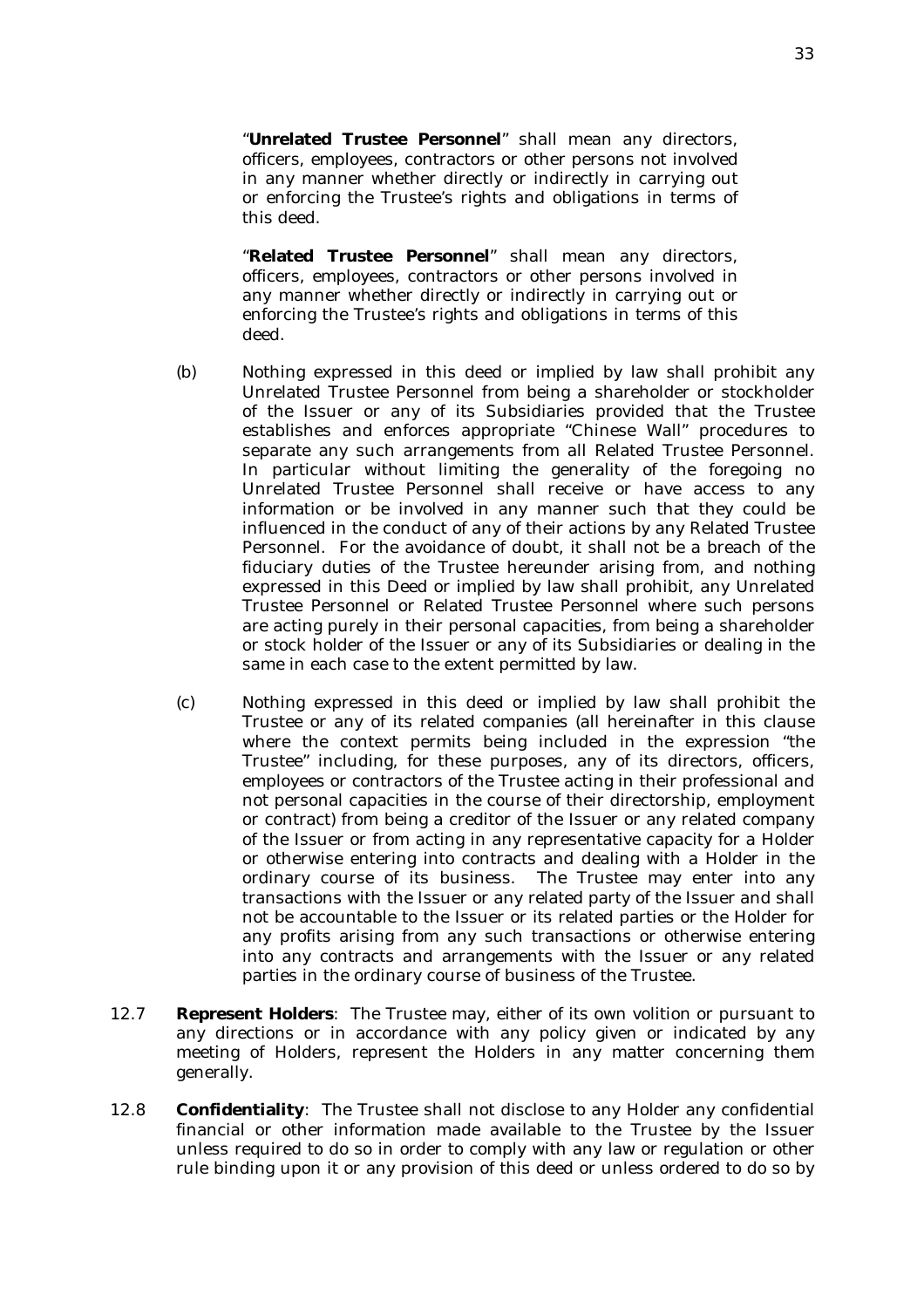a court of competent jurisdiction or unless the Issuer otherwise consents in writing.

### 12.9 **Retirement and Removal**: The Trustee may:

- (a) retire at any time, without assigning any reason therefor, upon giving at least 30 days' notice in writing to the Issuer;
- (b) be removed at any time by Extraordinary Resolution,

subject in either case to the contemporaneous due appointment of a new Trustee and the transfer to such new Trustee of the securities (if any) collateral to this deed and the money and investments held by the Trustee hereunder.

## 12.10 **Appointment of new Trustee**:

- (a) Subject to paragraph (b) of this clause 12.10, the power of appointing a new Trustee or Trustees hereof shall be vested in the Issuer but no Trustee shall be appointed unless such appointment is first approved by an Extraordinary Resolution. Only a body corporate or other person authorised in accordance with the provisions of the Securities Act shall be appointed as a Trustee in this deed.
- (b) In the event that any new Trustee proposed by the Issuer is not approved by an Extraordinary Resolution, then any Holder shall be entitled to nominate an alternative party to be a Trustee (provided such Trustee is authorised in accordance with the provisions of the Securities Act) and such party shall be appointed as the new Trustee if first approved by an Extraordinary Resolution. In the event that more than one person is nominated by the Holders then the Holders shall vote on the various nominees and that nominee that receives the most number of votes shall be deemed to be proposed by the Issuer and the appointment of that nominee shall be proposed to the Holders and shall be appointed as the Trustee if first approved by an Extraordinary Resolution.
- (c) If within 30 days after receiving notice of the Trustee's intention to retire the Issuer fails to call a meeting of Holders in accordance with this clause 12.10, or to exercise the power vested in it by this clause of appointing a new Trustee or new Trustees, the Holders may by Extraordinary Resolution exercise such power to the exclusion of the Issuer.
- 12.11 **Additional powers etc**.: The powers, authorities and discretions conferred upon the Trustee by this deed shall be in addition to any powers, authorities and discretions which are from time to time vested in trustees by law, or in the Trustee as holder of any Bonds.
- 12.12 **Indemnity by the Issuer:** Without prejudice to the right of indemnity by law given to trustees, the Trustee and every attorney, manager, agent or other similar person appointed by the Trustee pursuant to this deed shall be indemnified by the Issuer in respect of all liabilities and expenses incurred in the execution of or purported execution of the powers or trusts hereof and against all actions, proceedings, costs, claims and demands in respect of any matter or thing done or omitted, or in any way relating to the provisions of this deed, other than a claim arising out of the Trustee's failure to comply with the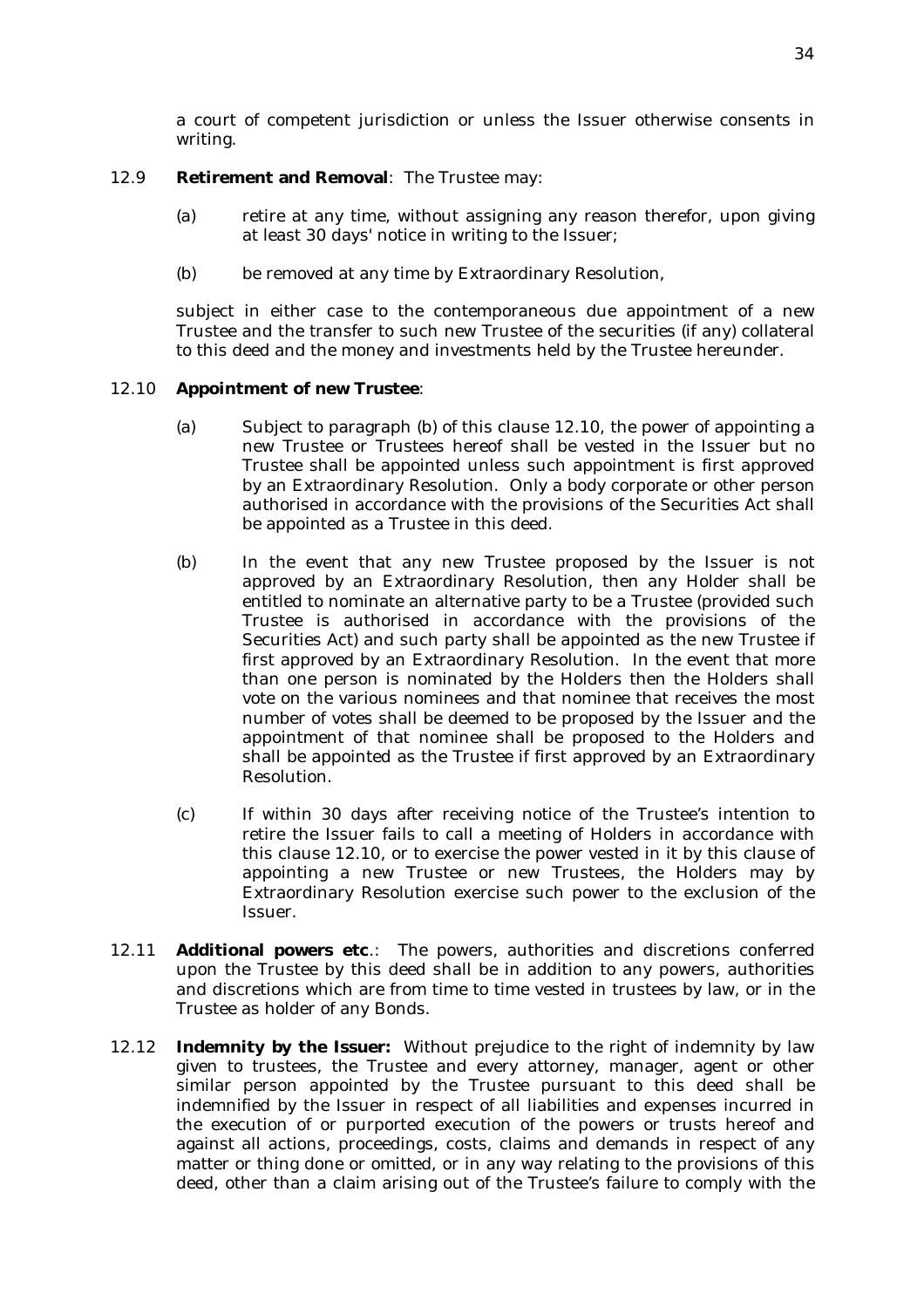standard of care imposed on it by clause 12.5(e), and the Trustee may retain and pay out of any moneys in its hands arising from the trusts of this deed all sums necessary to give effect to this such indemnity and also the remuneration and disbursements of the Trustee provided for in this deed.

- 12.13 **Securities Regulations**: The Trustee has entered into this deed on the basis that the duties of the Trustee as prescribed in clause 1 of the Fifth Schedule to the Securities Regulations 1983 shall be construed and interpreted to recognise and take into account the following characteristics of the Bonds:
	- (a) The Bonds are debt securities in respect of which payments of interest can, in accordance with the terms of issue, be suspended and to this extent payment cannot be compelled.
	- (b) The remedy for a default under the deed is redemption in cash or Conversion into Ordinary Shares at the option of the Holder.
	- (c) The Bonds have certain characteristics analogous to shareholders' equity rather than debt securities.
	- (d) Certain provisions of this deed derive from the Listing Rules and in the absence of notice to the contrary from the Issuer or the NZSE the Trustee is entitled to assume that the Issuer is complying with the applicable provisions of the Listing Rules and the provisions of this deed reflecting substantially the Listing Rules and the Trustee is entitled to act accordingly and in acting have regard to the actions of the NZSE in relation to non compliance, as referred to in clause 2.6,

and shall to the maximum extent possible be limited accordingly.

The Trustee substantially monitors the Issuer on the basis of the reporting provisions set out in this deed.

All Holders shall be deemed to have knowledge of and to have accepted that the duties and obligations of the Trustee pursuant to clause 1 of the Fifth Schedule of the Securities Regulations 1983 shall be construed, interpreted and limited as described provided.

12.14 **No indemnity by Holders**: Notwithstanding anything contained in this deed or any rule of law, no Holder shall in any circumstances be or become personally liable in respect of, or be liable to indemnify the Trustee for, any liability incurred by the Trustee in acting as trustee pursuant to this deed.

## **13. ALTERATIONS TO TRUST DEED**

- 13.1 **Trustee may concur in certain alterations**: The provisions of this deed may be added to, or varied, by deed executed by the Issuer and the Trustee:
	- (a) without the consent of the Holders, if:
		- (i) it is necessary or desirable to correct a manifest error, or to comply with the requirements of any statute or statutory regulations, or the Listing Rules;
		- (ii) it is of a formal or technical nature;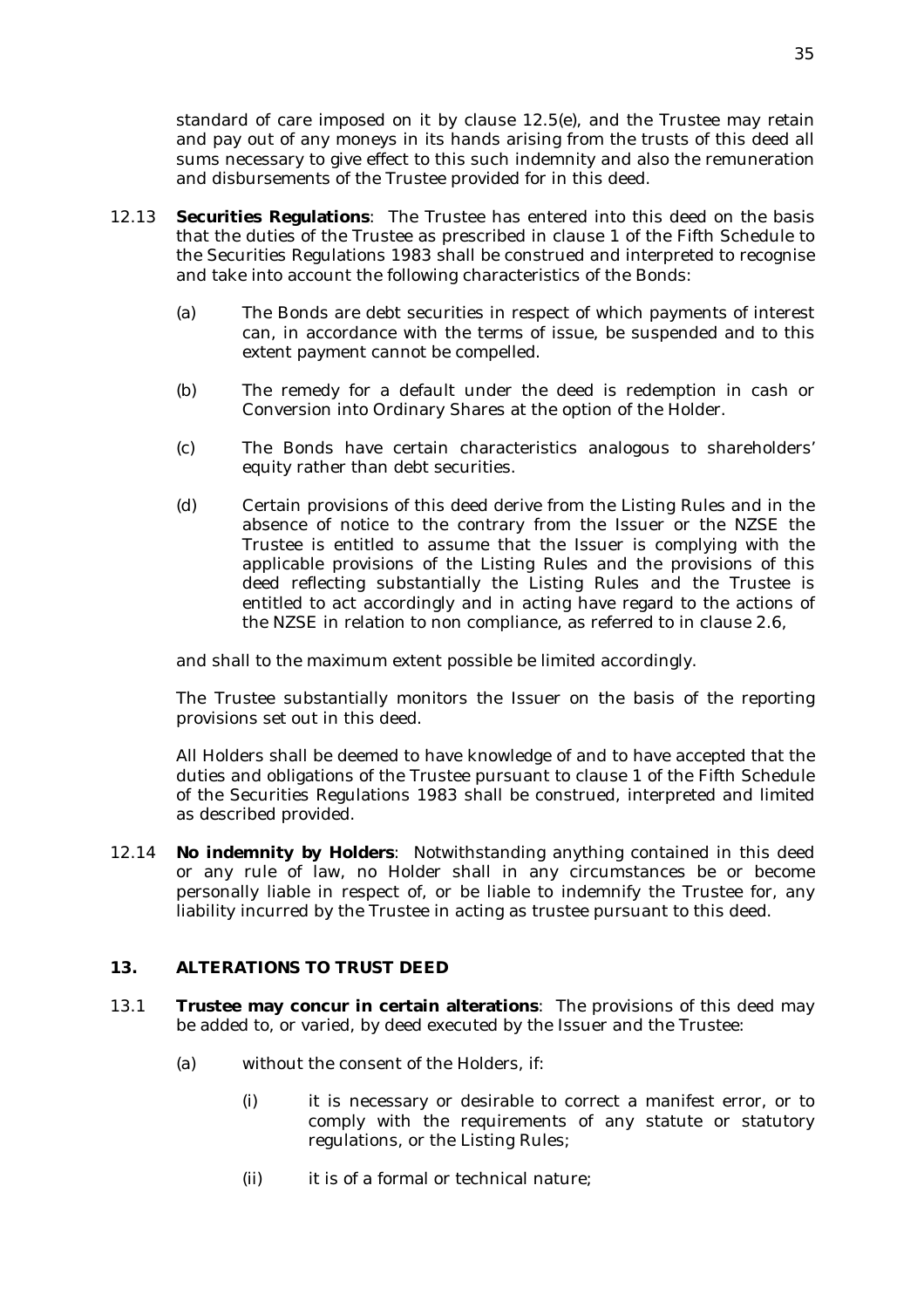- (iv) the law in New Zealand relating to securities is modified and, in the opinion of the Trustee, it is in the interests of the Holders to amend this deed to take cognisance of such modification; or
- (b) with the consent of the Holders given by an Extraordinary Resolution (or if the addition or variation relates to one or more Series only, the Holders of the relevant Series voting as one class unless the addition or variation affects Holders of different Series in different ways in which case an Extraordinary Resolution of each Interest Group).

## **14. NOTICES**

- 14.1 Any notice to be given to any Holder shall be in writing and may be given either personally or by sending it by post to the Registered Address of the Holder. Subject to clause 14.2, where a notice is sent by post, service of the notice shall be deemed to be effected by properly addressing, pre-paying and posting a letter containing the notice, and to have been effected on the day following the day of posting.
- 14.2 If any Holder has no registered address within New Zealand and has not supplied an address within New Zealand for the giving of notices, but has supplied an address outside New Zealand, then any notice to be given to such Holder shall be dispatched by airmail post to the country in which such Holder lives where a nominated agent shall be required to dispatch such notice by regular mail within that country and such matters shall be deemed to have been received by the Holder 24 hours after the time of posting by the nominated agent.
- 14.3 A notice may be given to the manager of a mentally disordered person, or the persons entitled to Bonds in consequence of the death or bankruptcy of a Holder, by sending it through the post in a prepaid letter addressed to them by name, or by the title of the manager of the mentally disordered person, or the legal representatives of the deceased, or the assignee of the bankrupt, at the address, if any, supplied for the purpose by the persons claiming to be so entitled, or (until such an address has been supplied) by giving the notice in any manner in which it might have been given if the mental disorder, death or bankruptcy had not occurred.
- 14.4 If any Holder has no Registered Address and has not supplied an address for the giving of notices, or if any two notices posted to a Holder are returned on consecutive occasions, then, notwithstanding anything contained elsewhere in this deed, until the Holder shall give notice in writing of some other address, the address of the Holder for all purposes of this deed shall be deemed to be the registered office of the Issuer.
- 14.5 Where a specified number of days' notice is required to be given, the day on which it is served or deemed to be served and, in the case of a notice of meeting, the day for which it is given, shall be excluded in calculating such number of days.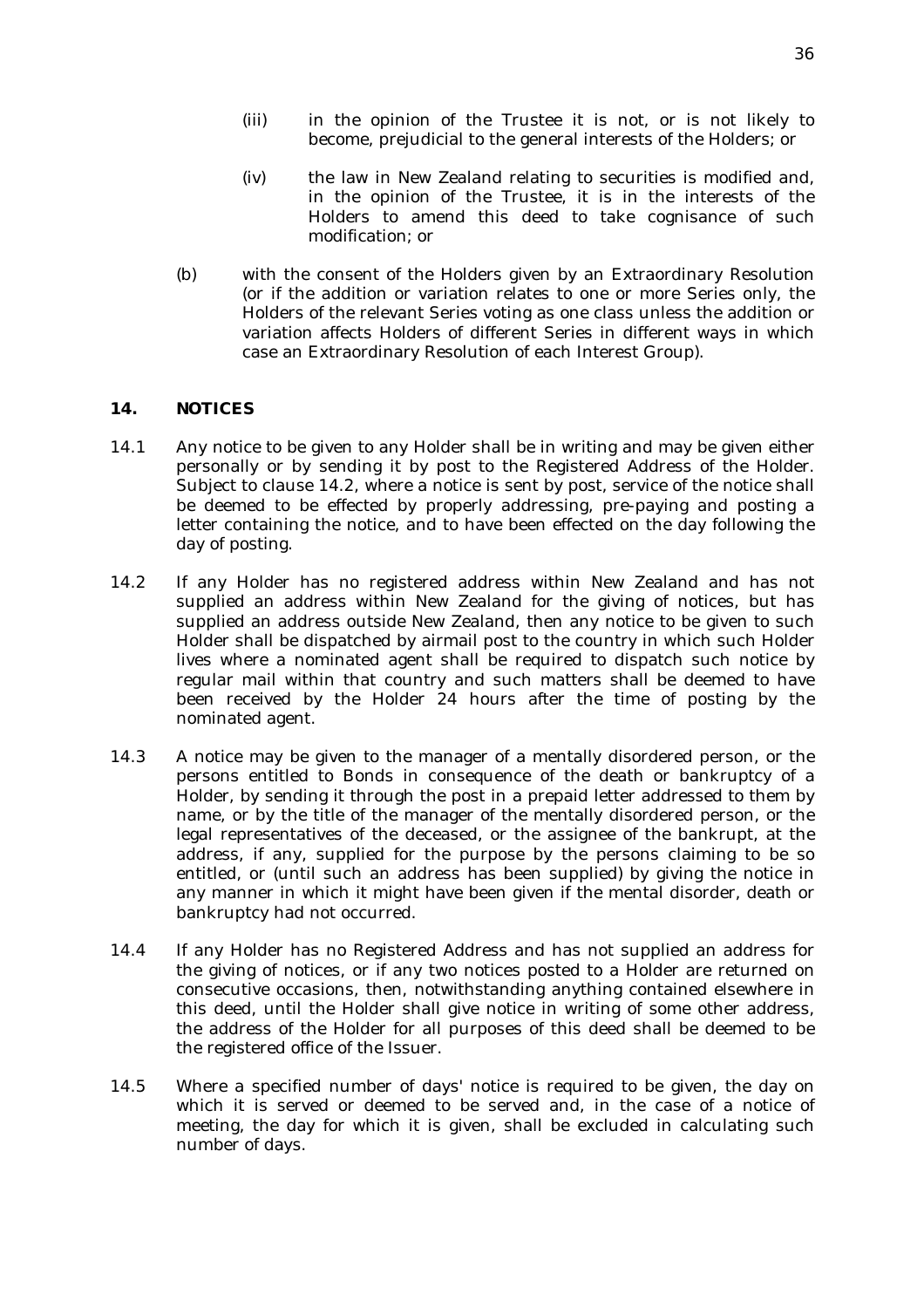14.6 Any notice, communication or information required by this deed to be given to the Trustee by the Issuer, or to the Issuer by the Trustee or any Holder, shall be in writing and be signed by a duly authorised officer of the party giving the notice and shall not be effective until received by the recipient.

## **15. UNCLAIMED MONEYS**

15.1 Any payment made to a Holder which is returned unclaimed and any amount due to a Holder whose address is unknown, shall be retained by the Issuer for the Holder until claimed, without liability to invest the same or pay interest thereon. Subject to the Unclaimed Money Act 1971, any such payment unclaimed for three years or longer may be forfeited by the Holder. After forfeiture of any such payment the person who would have otherwise been entitled thereto shall be entitled to payment upon adducing, to the satisfaction of the Issuer, sufficient evidence that he would have been entitled thereto had the same not been forfeited.

## **16. RIGHTS OF HOLDERS**

- 16.1 Neither the Trustee nor the Issuer may take action that affects the rights attached to any Bonds unless that action has been approved by an Extraordinary Resolution of each Interest Group.
- 16.2 For the purposes of clause 16.1, the rights attached to any Bonds include:
	- (a) the rights, privileges, limitations, and conditions attached to those Bonds by this deed or the Constitution, including voting rights;
	- (b) the right to have the procedure set out in this section, and any further procedure required by this deed for the amendment or alteration of rights, observed by the Issuer and the Trustee; and
	- (c) the right that a procedure required by this deed for the amendment or alteration of rights not be amended or altered.
- 16.3 For the purposes of clause 16.1:
	- (a) the issue of further bonds, shares or other securities which rank equally with, or in priority to, any existing Bonds, whether as to voting rights, distributions or otherwise; and
	- (b) any amendment made to this deed pursuant to section 13,

are deemed not to be actions affecting the rights attached to those existing Bonds.

16.4 Holders are entitled to attend meetings of Shareholders of the Issuer and to receive copies of all notices, reports and financial statements issued generally to shareholders but are not entitled to vote at any such meeting provided that, where this deed, the Listing Rules or the Constitution expressly require that any matter relating to the Issuer be submitted to Holders (or any class of Holders) for approval or authorisation, Holders shall, to the maximum extent permitted by the Listing Rules, the Constitution and this deed, vote together as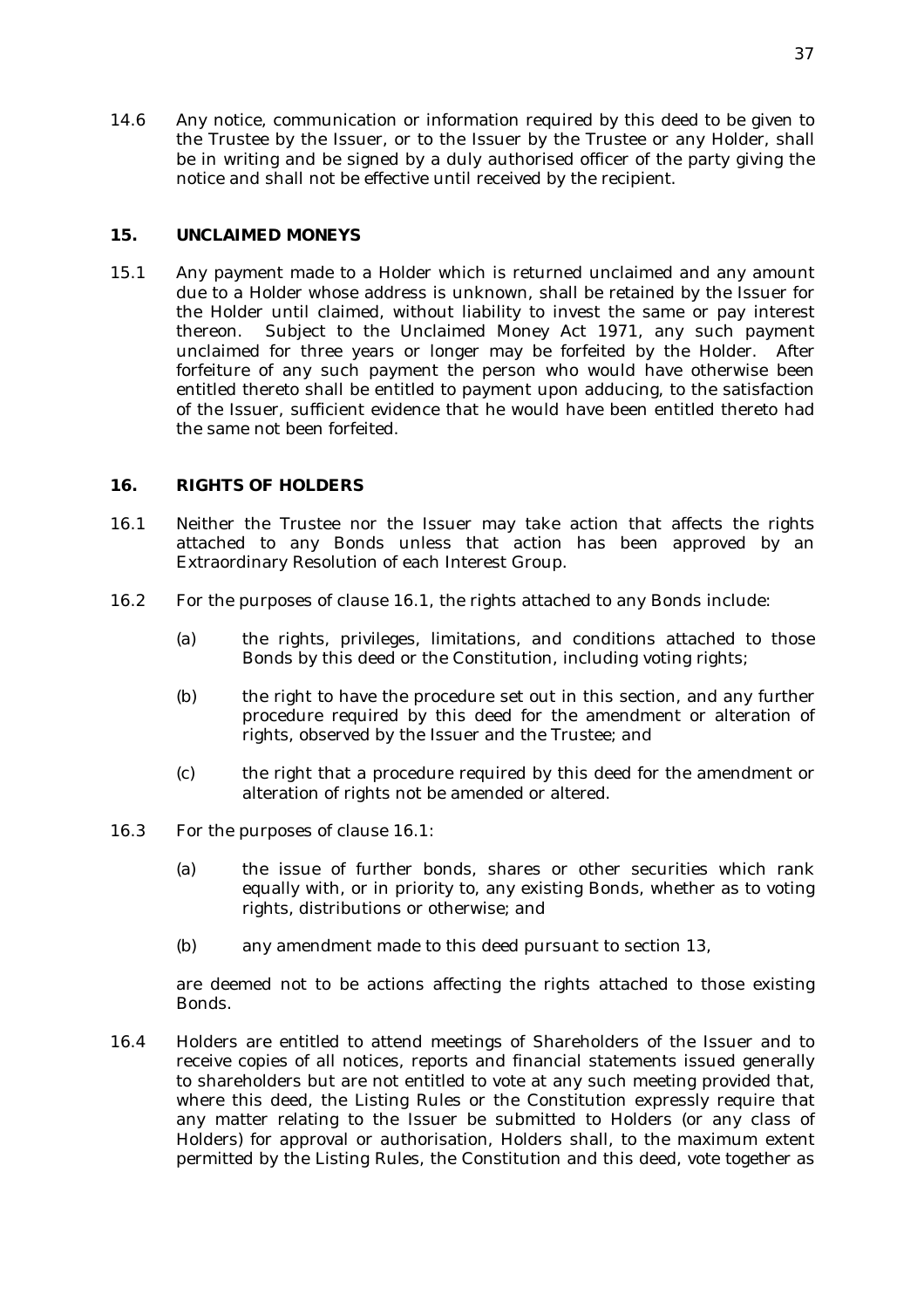one class with shareholders and holders of other securities (including Bonds of other Series) in the Issuer.

## **17. MISCELLANEOUS**

17.1 **Registration of deed**: The Issuer shall forthwith at its own cost register this deed as required by law and shall pay all costs and expenses incidental hereto.

### **18. GOVERNING LAW**

18.1 **Governing Law**: This deed shall be construed and take effect as a contract and declaration of trust made in New Zealand and shall be governed by New Zealand law.

#### **19. COUNTERPARTS**

19.1 This deed may be executed in any number of counterparts, all of which shall together constitute one and the same instrument, and any of the parties hereto may execute this deed by signing any such counterpart.

## **20. FACSIMILE SIGNATURE**

20.1 The parties may sign a counterpart copy of this deed by photocopying a facsimile of this deed and signing that photocopy. The transmission by facsimile by a party to the other of a signed counterpart copy of this deed shall be deemed proof of signature of the original and the signed facsimile so transmitted shall be deemed an original.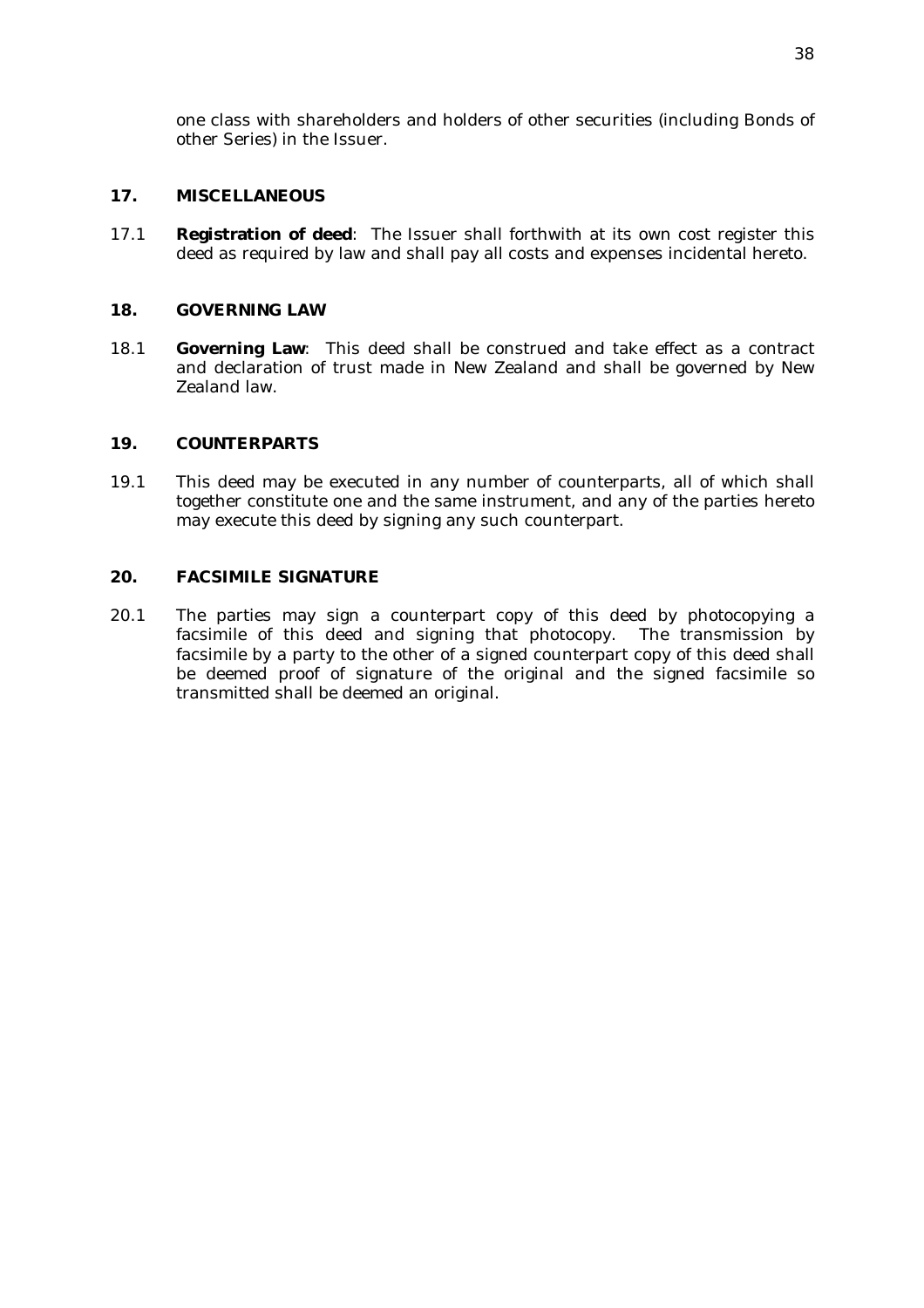## **SIGNED AS A DEED**

### **INFRASTRUCTURE & UTILITIES NZ LIMITED** by:

Signature of director Signature of director

Name of director Name of director

\_\_\_\_\_\_\_\_\_\_\_\_\_\_\_\_\_\_\_\_\_\_\_\_\_\_\_\_\_ \_\_\_\_\_\_\_\_\_\_\_\_\_\_\_\_\_\_\_\_\_\_\_\_\_\_\_\_\_\_\_\_

\_\_\_\_\_\_\_\_\_\_\_\_\_\_\_\_\_\_\_\_\_\_\_\_\_\_\_\_\_ \_\_\_\_\_\_\_\_\_\_\_\_\_\_\_\_\_\_\_\_\_\_\_\_\_\_\_\_\_\_\_\_

\_\_\_\_\_\_\_\_\_\_\_\_\_\_\_\_\_\_\_\_\_\_\_\_\_\_\_\_\_\_\_\_\_\_\_\_\_ \_\_\_\_\_\_\_\_\_\_\_\_\_\_\_\_\_\_\_\_\_\_\_\_\_\_\_\_\_\_\_\_\_

## **SIGNED by the Local Board of THE TRUSTEES EXECUTORS AND AGENCY COMPANY OF NEW ZEALAND LIMITED** by:

Director **Authorised signatory** 

in the presence of:

\_\_\_\_\_\_\_\_\_\_\_\_\_\_\_\_\_\_\_\_\_\_\_\_\_\_\_\_\_\_\_\_\_\_\_\_

\_\_\_\_\_\_\_\_\_\_\_\_\_\_\_\_\_\_\_\_\_\_\_\_\_\_\_\_\_\_\_\_\_\_\_\_

\_\_\_\_\_\_\_\_\_\_\_\_\_\_\_\_\_\_\_\_\_\_\_\_\_\_\_\_\_\_\_\_\_\_\_\_

Name of witness

**Occupation** 

City/town of residence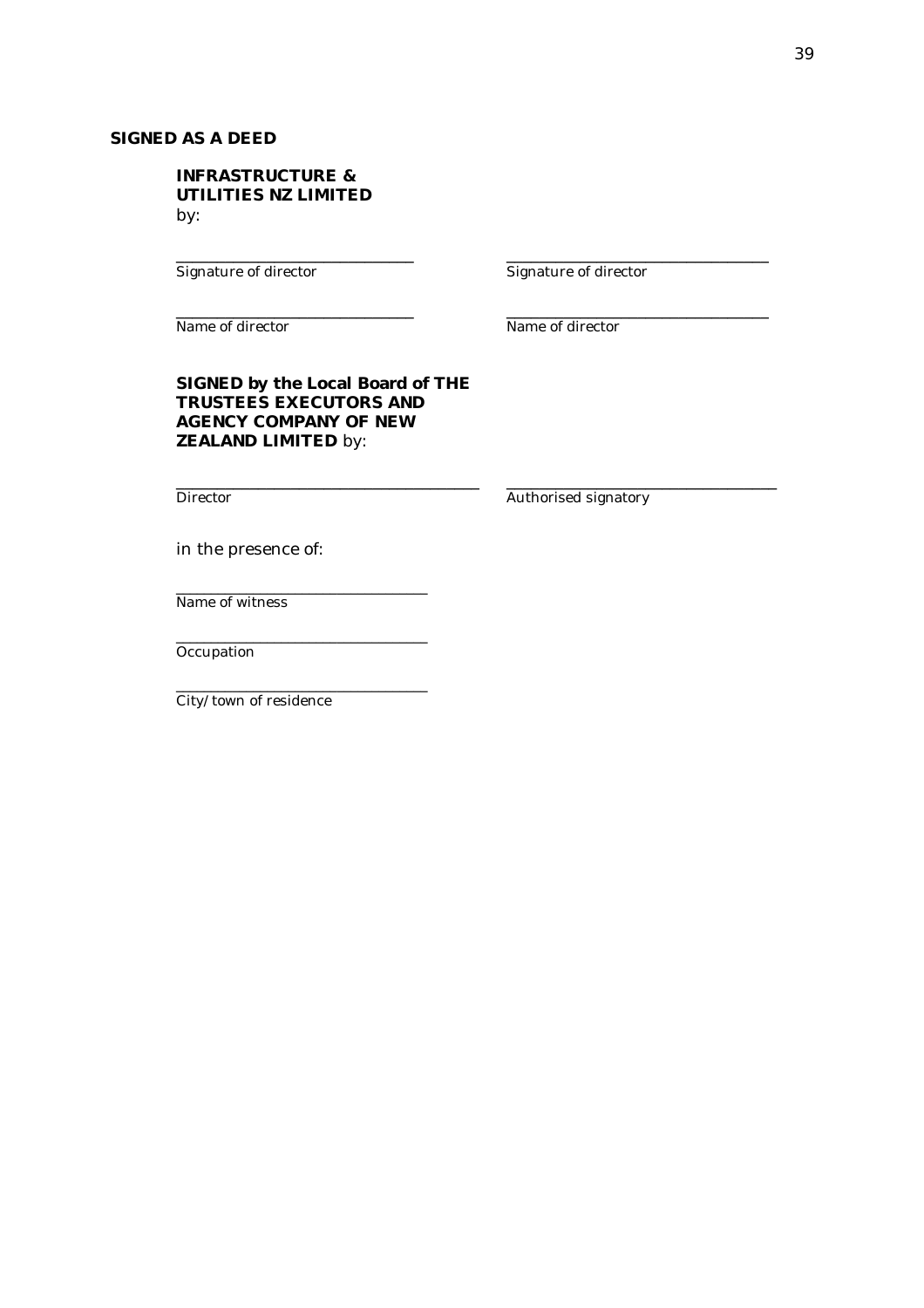## **SCHEDULE 1 Form of Series Supplement**

- 1. **Maturity Date:** [Specify] **OR [**the date specified as such in the Issue Flyer applicable to the Bond.**]**
- 2. **Interest Rate:** [Specify]% per annum **OR [**the coupon rate per annum specified in the Issue Flyer applicable to the Bond.**]**
- 3. **Interest Payment Dates:** [Specify all dates] **OR [**the dates specified as such in the Issue Flyer applicable to the Bond.**]**
- 4. **Holder's Conversion Option**: [Specify Applicable or Not Applicable]
- 5. **CP or Conversion Percentage:** [Specify]
- 6. **HCP or Holder's Conversion Percentage:** [Specify if Holder's Conversion Option is applicable]
- 7. **Series Reference**: [Specify unique identification code]
- 8. [Specify any other terms and conditions that apply to the relevant Series]
- 9. Infrastructure & Utilities NZ Limited ("**Infratil**") confirms that as at the date this Series Supplement is signed by Infratil, Infratil has, to the best of its knowledge and belief, complied with all material terms of the Trust Deed between Infratil and The Trustees Executors and Agency Company of New Zealand Limited (trading as TOWER Trust) dated [ ].

## **SIGNED** by **INFRASTRUCTURE & UTILITIES NZ LIMITED** by:

\_\_\_\_\_\_\_\_\_\_\_\_\_\_\_\_\_\_\_\_\_\_\_\_\_\_\_\_\_ \_\_\_\_\_\_\_\_\_\_\_\_\_\_\_\_\_\_\_\_\_\_\_\_\_\_\_\_\_\_\_\_ Director Director

Name of director Name of director

\_\_\_\_\_\_\_\_\_\_\_\_\_\_\_\_\_\_\_\_\_\_\_\_\_\_\_\_\_ \_\_\_\_\_\_\_\_\_\_\_\_\_\_\_\_\_\_\_\_\_\_\_\_\_\_\_\_\_\_\_\_

Date:

**ACCEPTED** by the Local Board of **THE TRUSTEES EXECUTORS AND AGENCY COMPANY OF NEW ZEALAND LIMITED (trading as TOWER Trust)** by:

Director/Authorised Signatory

\_\_\_\_\_\_\_\_\_\_\_\_\_\_\_\_\_\_\_\_\_\_\_\_\_\_\_\_\_

\_\_\_\_\_\_\_\_\_\_\_\_\_\_\_\_\_\_\_\_\_\_\_\_\_\_\_\_\_ Name of Director/Authorised Signatory

Date: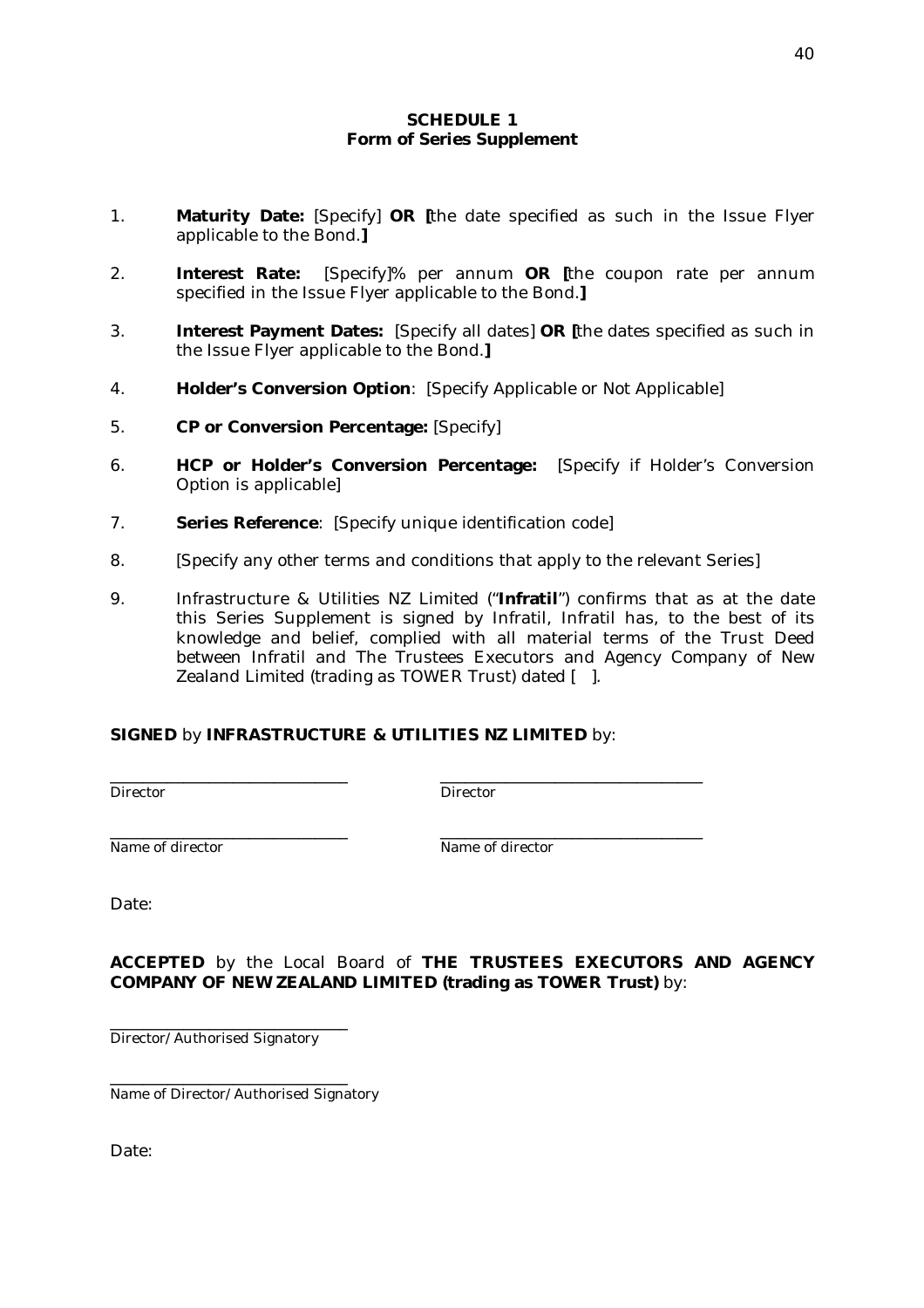## **SCHEDULE 2 Form of Directors' half yearly reporting certificate**

To: The Trustees Executors and Agency Company of New Zealand Limited

This certificate is given to you in your capacity as Trustee under the deed ("Deed") dated **[ ]** 1999 between Infrastructure & Utilities NZ Limited ("Issuer") and you as Trustee, pursuant to clause 11.1(d) thereof. Terms defined in the Deed have the same meanings in this certificate.

The Directors of the Issuer certify to you, as at the close of business on **[ ]** ("reporting date") that, to the best of their knowledge and belief after having made due enquiry in all things:

- (a) Since **[ ]** (being the last reporting date as at which the last Directors' Reporting Certificate was given to you):
	- (i) no matters have in the opinion of the Directors occurred which affect or may adversely affect the interests of Holders in respect of Bonds held by them;
	- (ii) the Register has been duly and properly maintained;
	- (iii) none of the events contained in clause 8.1 of the Deed has occurred and remains unremedied;
	- (iv) **[**no payment of interest has been suspended pursuant to clause 5.3**] [**payment of interest has been suspended pursuant to clause 5.3 on the following grounds: **];**
	- (v) there has been no material change in any existing accounting method or method of valuation of any assets or liability other than as permitted or contemplated by this deed, and no circumstance has arisen which render adherence to any such method misleading or inappropriate;
	- (vi) no financial or capital loss, or reduction in profitability, has been sustained by the Issuer which is material to the Issuer **[**other than **give full particulars]**;
	- (vii) **[**no**][**the following**]** subsidiaries have been formed or acquired.
- (b) The Issuer complied with the financial covenant contained in clause 7.1 of the Deed as at the reporting date.
- (c) The Issuer has complied in all material respects with all the other provisions expressed to be binding on it under the Deed.
- (d) The amount of the Bonds which have been Converted is \$**[ ]**.
- (e) The amount of the Bonds which has been purchased by the Issuer or any of its Subsidiaries is \$**[ ]**.

# **[If any of these statements cannot be made, give full supporting particulars]**

Signed on behalf of the Directors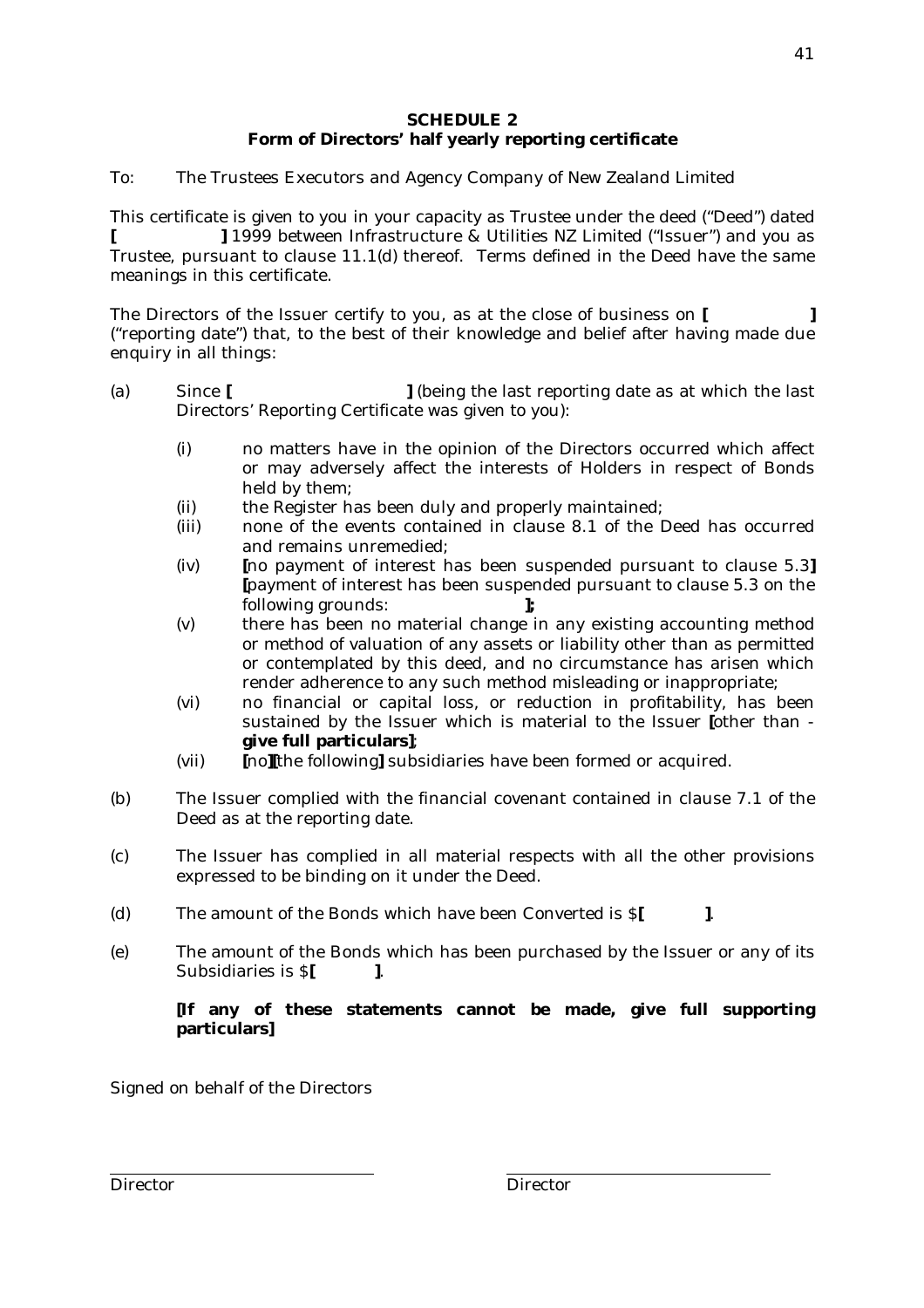Date **[ ]**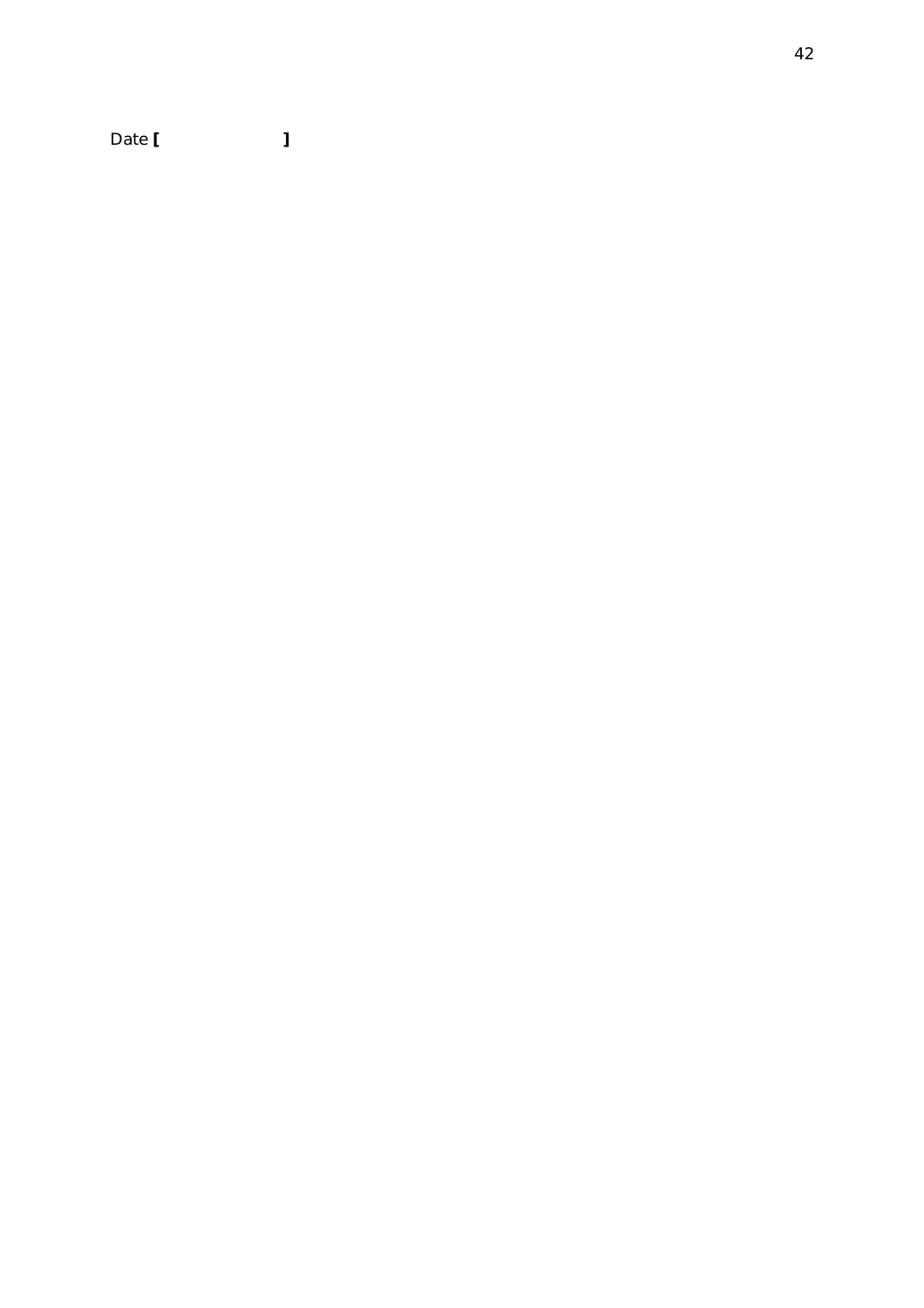#### **SCHEDULE 3 Meetings of Holders**

#### **1. DEFINITIONS**

1.1 In this schedule:

"**Extraordinary Resolution**" means a resolution passed at a duly convened meeting of the Holders by a majority consisting of not less than 75% of the persons voting thereat upon a show of hands or, if a poll is duly demanded, by a majority consisting of not less than 75% of the votes given on such poll.

#### "**representative**" means:

- (a) in the case of a Holder being an individual, a person appointed by an instrument by way of proxy or by a power of attorney;
- (b) in the case of a Holder being a company, a person appointed by an instrument of proxy or power of attorney, or a person authorised pursuant to the Companies Act or pursuant to its constitution or any other empowering provision.

#### **2. CONVENING OF MEETINGS**

- 2.1 **By Trustee or Issuer**: The Trustee or the Issuer may at any time of its own volition convene a meeting of the Holders.
- 2.2 **Meeting required by law**: The Issuer shall whenever required to do so by law convene a meeting of the Holders.

#### 2.3 **Meeting required by Holders**:

- (a) The Trustee shall at the request in writing of Holders holding not less than 10% of the total Face Value of all Bonds then outstanding convene a meeting of the Holders.
- (b) Any such request shall state the nature of the business proposed to be dealt with at the meeting.
- 2.4 **Access to Register**: For the purpose of enabling the Trustee to satisfy itself as to the validity of any request by Holders pursuant to clause 2.3 of this schedule the Issuer shall allow the Trustee and/or its agents full access to the Register, whether the Register is for the time being closed or not.

#### **3. PLACE OF MEETINGS**

3.1 Each meeting shall be held in the city or town in which the registered office of the Issuer is situated or at such other place as the Trustee determines or approves.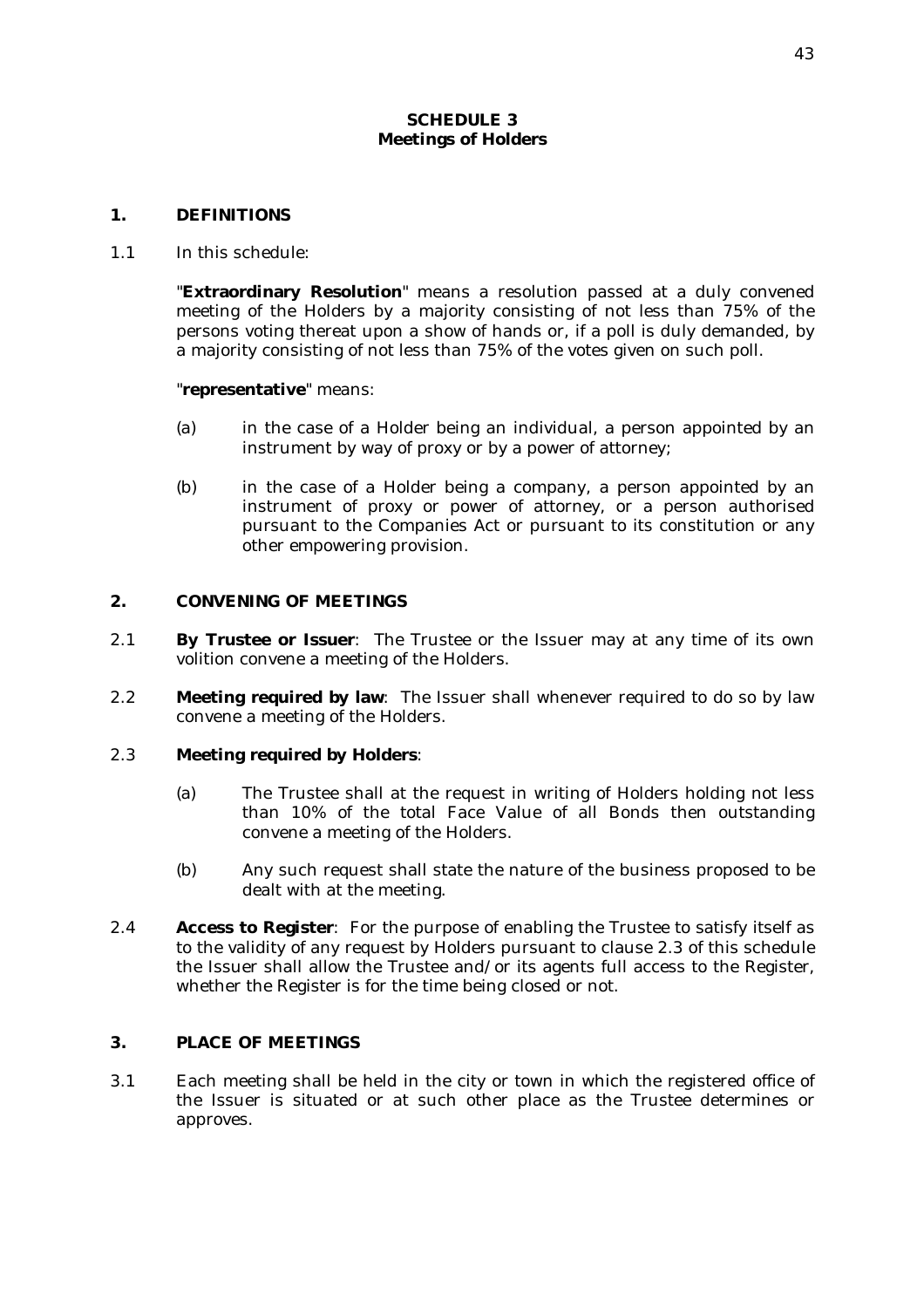## **4. NOTICE OF MEETINGS**

- 4.1 **Prior notification to Trustee**: At least 10 days before the Issuer gives notice of a meeting it shall advise the Trustee in writing of the intended place, day and hour thereof and the precise nature of the business to be transacted thereat and shall obtain the prior approval in writing of the Trustee to the documents it proposes to send to Holders. If the Trustee so requires the documents shall include any statement which the Trustee wishes to make in relation to the meeting and the matters to be considered thereat.
- 4.2 **Persons to be notified**: At least 14 days' notice of every meeting (exclusive of the day of despatch of the notice, the following day and the day of the meeting) shall be given in the manner provided in clause 11 of the deed to the following persons:
	- (a) in the case of a meeting of all Holders, to every Holder;
	- (b) to every person upon whom the ownership of any Bond devolves by reason of that person being a legal personal representative or an assignee in bankruptcy of a Holder where the Holder but for death or bankruptcy would in accordance with sub-clause (a) be entitled to receive notice of the meeting;
	- (c) to the Trustee if the meeting is convened by the Issuer, and to the Issuer if the meeting is convened by the Trustee; and
	- (d) to the NZSE.
- 4.3 **Contents of notice**: The notice shall specify the place, day and hour of the meeting and the general nature of the business to be transacted thereat but it shall not be necessary to specify in the notice the terms of any resolution to be proposed at the meeting except in the case of a resolution proposed to be passed as an Extraordinary Resolution in which case the text of the proposed resolution shall be set out. The Issuer shall send a form of proxy to every Holder entitled to attend and vote at the meeting, with the notice convening the meeting.
- 4.4 **Short or informal notice**: Notwithstanding any other provision in this section 4, a meeting may be called by shorter notice than that specified in clause 4.2 of this schedule, or without any formal notice, and without compliance with clauses 4.1, 4.2 and 4.3 of this schedule, and shall be deemed to have been duly called, if it is so agreed by all Holders entitled to vote at the meeting, prior to, at, or subsequent to that meeting.
- 4.5 **Accidental omission**: The accidental omission to give notice to, or the non-receipt of notice by, any person entitled thereto shall not invalidate the proceedings at any meeting.
- 4.6 **Form of resolutions:** So far as reasonably practicable, the resolutions proposed at a meeting shall be framed in a way which facilitates the giving of two way voting instructions to proxies.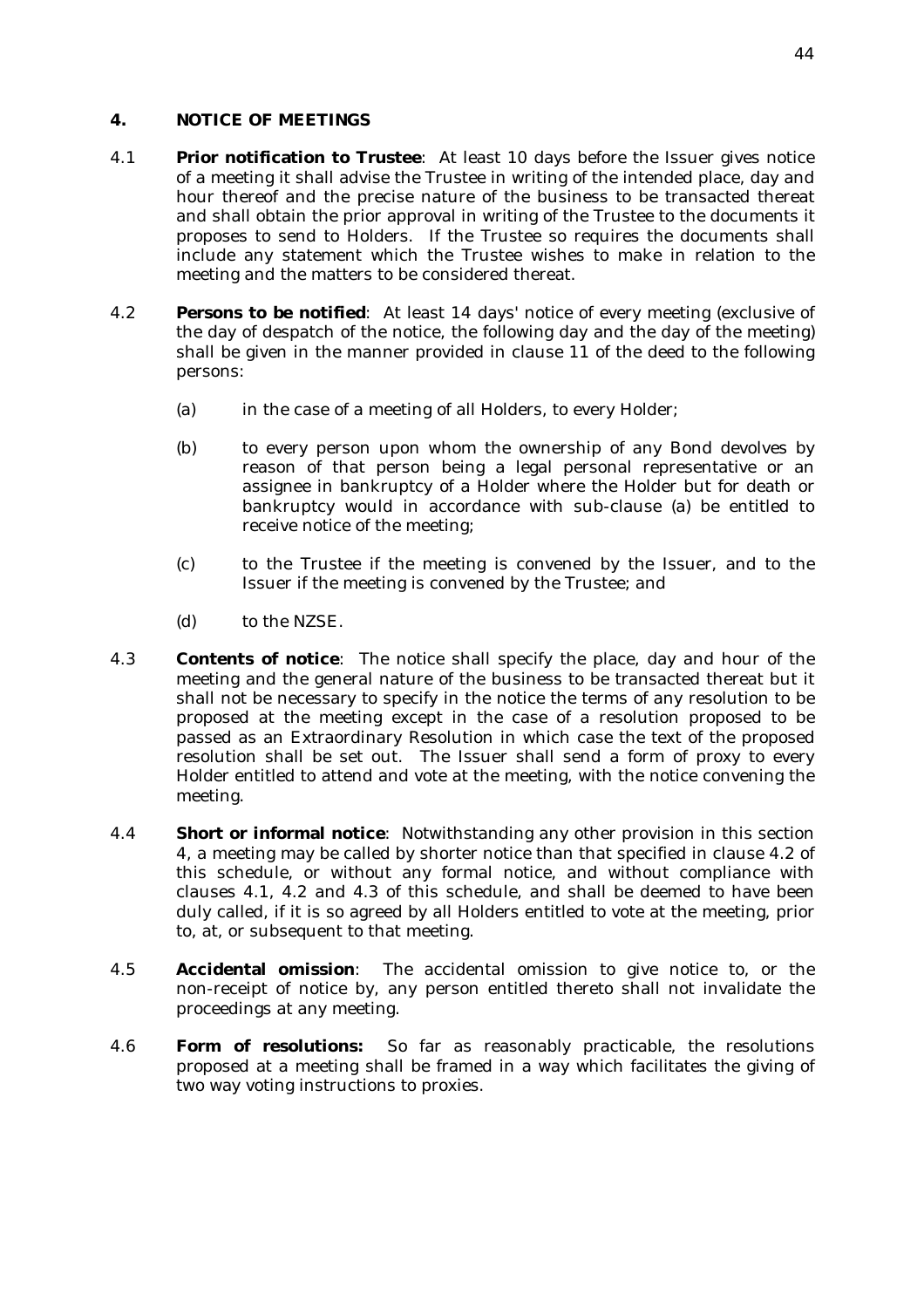## **5. QUORUM**

- 5.1 **Quorum required**: No business shall be transacted at any meeting unless the requisite quorum is present at the commencement of business.
- 5.2 **Quorum for Extraordinary Resolution**: The quorum for passing an Extraordinary Resolution shall be holders present in person or by representative of a majority of the Bonds.
- 5.3 **Quorum for other business**: The quorum for the transaction of any business (other than the passing of an Extraordinary Resolution) at a meeting of all Holders shall be holders present in person or by representative of at least 10% of the Bonds.
- 5.4 **Quorum not present**: If, within fifteen minutes after the time appointed for the meeting, a quorum is not present, the meeting shall stand adjourned to such day and time, not being less than 14 days thereafter, and to such place, as may be appointed by the chairman, and at such adjourned meeting the Holders present in person or by representative shall be a quorum for the transaction of business including the passing of Extraordinary Resolutions.
- 5.5 **Notice of adjourned meeting**: Notice of any such adjourned meeting at which an Extraordinary Resolution is to be submitted shall be given in the same manner (except in respect of the period of notice) as for an original meeting and such notice shall state that the Holders present in person or by representative at the adjourned meeting, whatever their number shall form a quorum.

## **6. RIGHT TO SPEAK**

6.1 Any director, officer of or solicitor for, the Trustee or any other person authorised in that behalf by the Trustee and any Director or the secretary of, or solicitor for, the Issuer or any other person authorised in that behalf by the Issuer, may attend any meeting and all such persons shall have the right to speak at the meeting.

## **7. CHAIRMAN**

7.1 A person nominated in writing by the Trustee shall preside at every meeting and if no such person is nominated, or if at any meeting the person nominated is not present within 15 minutes after the time appointed for holding the meeting, the Holders present shall appoint a person to be chairman.

## **8. ADJOURNMENT**

- 8.1 **Chairman may adjourn**: The chairman may adjourn the meeting from time to time and from place to place.
- 8.2 **Business at adjourned meeting**: No business shall be transacted at any adjourned meeting except business which might have been lawfully transacted at the meeting from which the adjournment took place.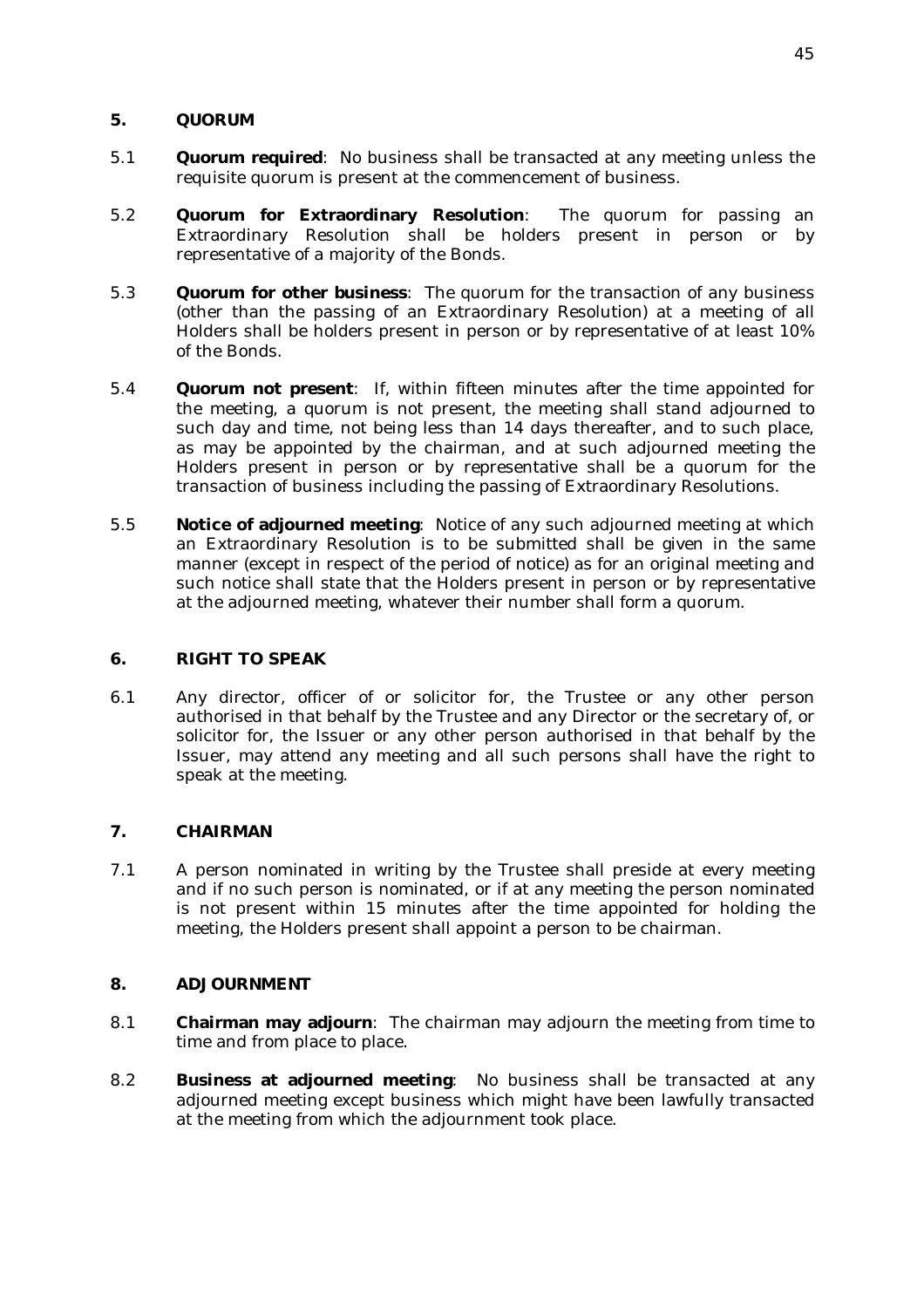## **9. AUTHORITY TO VOTE**

- 9.1 **Voting**: A Holder who is an individual may vote personally or by his or her proxy and a Holder which is a company may vote by its representative provided that, for so long as any Bonds are listed on the NZSE, no Holder shall be entitled to vote on any matter in respect of which such Person is prohibited from voting by the Listing Rules.
- 9.2 **No consequence**: Without prejudice to any remedy (other than those which take legal effect against the Issuer or the Trustee) which any Holder may have against any disqualified person who casts a vote at a meeting in breach of clause 9.1), no resolution of, or proceeding at, that meeting may be impugned on the basis of a breach of clause 9.1. Any objection by a Holder to the accuracy or completeness of any list of Holders who are disqualified from voting on a resolution pursuant to clause 9.1, which has been supplied by the Issuer to the NZSE or to any Holder on request pursuant to the Listing Rules, shall be disregarded by the Issuer and the chairperson of the relevant meeting if it is notified to the Issuer later than one full Business Day before the time fixed for commencement of the meeting.
- 9.3 **Bonds**: The following persons shall be exclusively entitled to vote in person or by proxy or representative in respect of the Bonds mentioned:
	- (a) The persons registered as Holders on the Register in respect of the Bonds recorded as owned by them respectively.
	- (b) The persons who are entitled to receive notice of the meeting pursuant to clause 4.2(b) of this schedule in respect of the Bonds devolving upon them respectively.

## **10. PROXIES**

- 10.1 **In writing**: The instrument appointing a proxy shall be in writing signed by the appointor or the appointor's attorney duly authorised in writing or, if the appointor is a company, signed by an officer or attorney so authorised or by any director, secretary, general manager, investment manager or other person who appears to the Trustee to have authority to appoint a proxy on behalf of such company.
- 10.2 **Proxy need not be Holder**: A person appointed to act as a proxy need not be a Holder.
- 10.3 **Deposit of proxy**: The instrument appointing a proxy and the power of attorney or other authority (if any) under which it is signed or a copy of such power or authority certified by a solicitor or Notary Public or in such other manner as the Trustee shall approve, shall be deposited at such place as the Trustee, or the Issuer with the approval of the Trustee, may in the notice convening the meeting appoint or (if no such place is appointed) then at the registered office of the Issuer not less than 48 hours (or such shorter period as the Issuer may nominate in the notice convening the meeting) before the time appointed for holding the meeting or adjourned meeting at which the person named in the instrument proposes to vote and in default the instrument of proxy shall not be treated as valid provided that the Trustee may in its sole discretion at any time: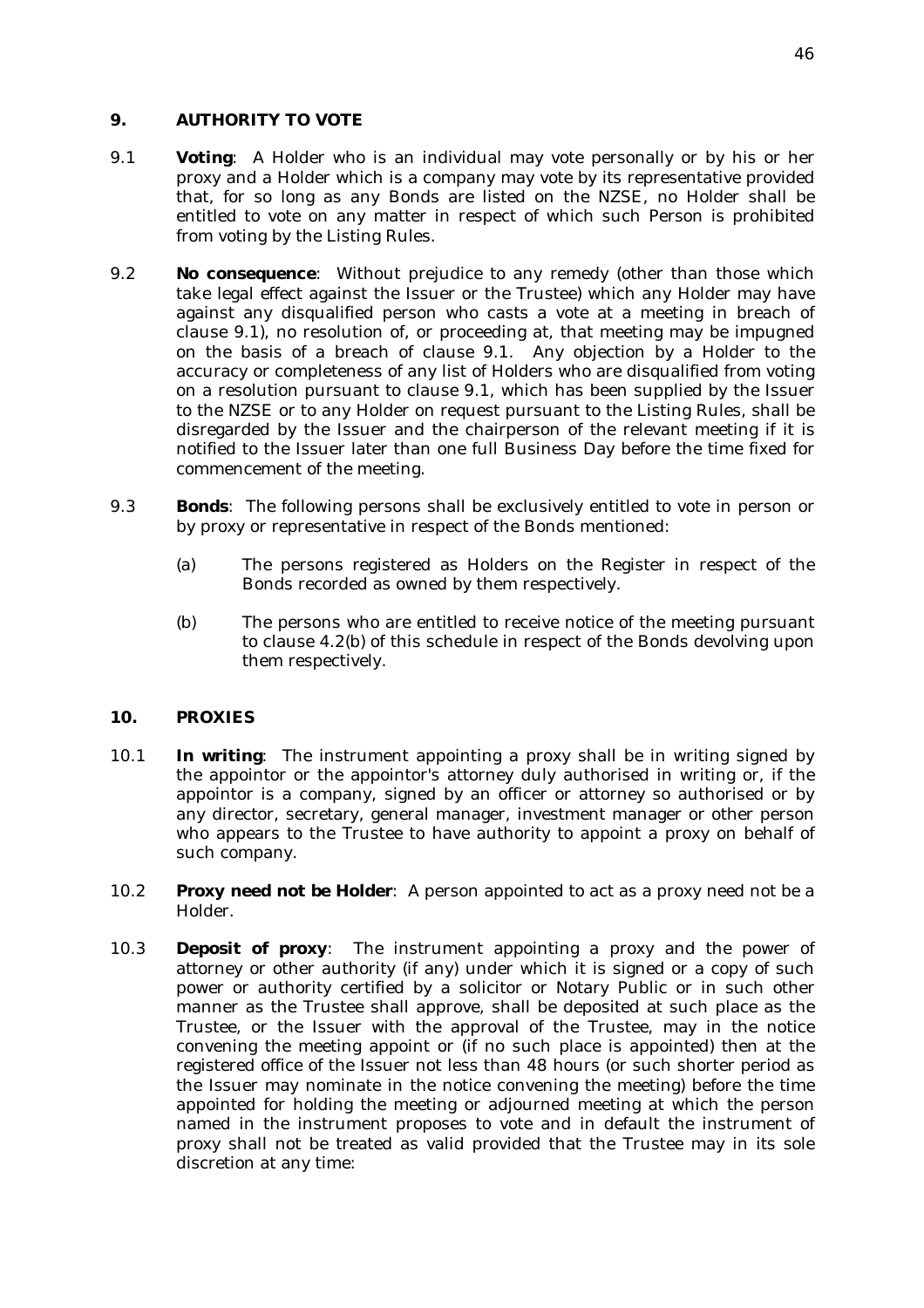- (a) waive any of the foregoing requirements in relation to any power of attorney or other authority;
- (b) approve and elect to treat as valid any instrument of proxy notwithstanding that it is received or produced at a place other than that specified in the notice or out of time.
- 10.4 **Form of proxy**: An instrument of proxy may be in any usual or common form or in any other form which the Trustee may approve and shall, to the extent the subject matter and form of the resolutions reasonably permit, provide for two way voting on all resolutions, enabling the Holder to instruct the proxy as to the casting of the vote on each resolution.
- 10.5 **Proxy form must not name proxy:** The Issuer shall not issue any form of instrument of proxy with a proxy named in it, either by name or by reference to an office which that proxy holds, but the Issuer may indicate in a footnote that certain persons or officers are willing to act as a proxy if a Holder desires to appoint them or any of them.
- 10.6 **Proxy valid for meeting**: A proxy, whether in a usual or common form or not, shall, unless the contrary is stated thereon, be valid for the meeting to which it relates and for any adjournment thereof and need not be witnessed. Notwithstanding any provision contained in an instrument of proxy, no instrument of proxy shall be valid after the expiration of 12 months from the date of its execution but this provision shall not be construed to apply to the appointment of an attorney or representative otherwise than by an instrument of proxy.
- 10.7 **Proxy in favour of chairman**: An instrument of proxy which is expressed to be in favour of:
	- (a) the chairman; or
	- (b) the chairman of the meeting,

shall be valid and effectual as though it were in favour of a named person and shall in the case of paragraph (a) constitute the person holding the office of the chairman of the Issuer and in the case of paragraph (b) constitute the person who chairs the meeting for which the proxy is used, whether on adjournment or not, the lawful proxy of the appointor.

## **11. APPOINTMENT OF ATTORNEY**

11.1 Any Holder may by power of attorney appoint an attorney (who need not be a Holder) to vote and act on behalf of the Holder at any meeting. An attorney shall be entitled to produce evidence of appointment at any time before the time appointed for the holding of, or at, the meeting or adjourned meeting or for the taking of a poll at which the attorney proposes to vote or act. An attorney, if so empowered, may appoint a proxy for the Holder granting the power of attorney.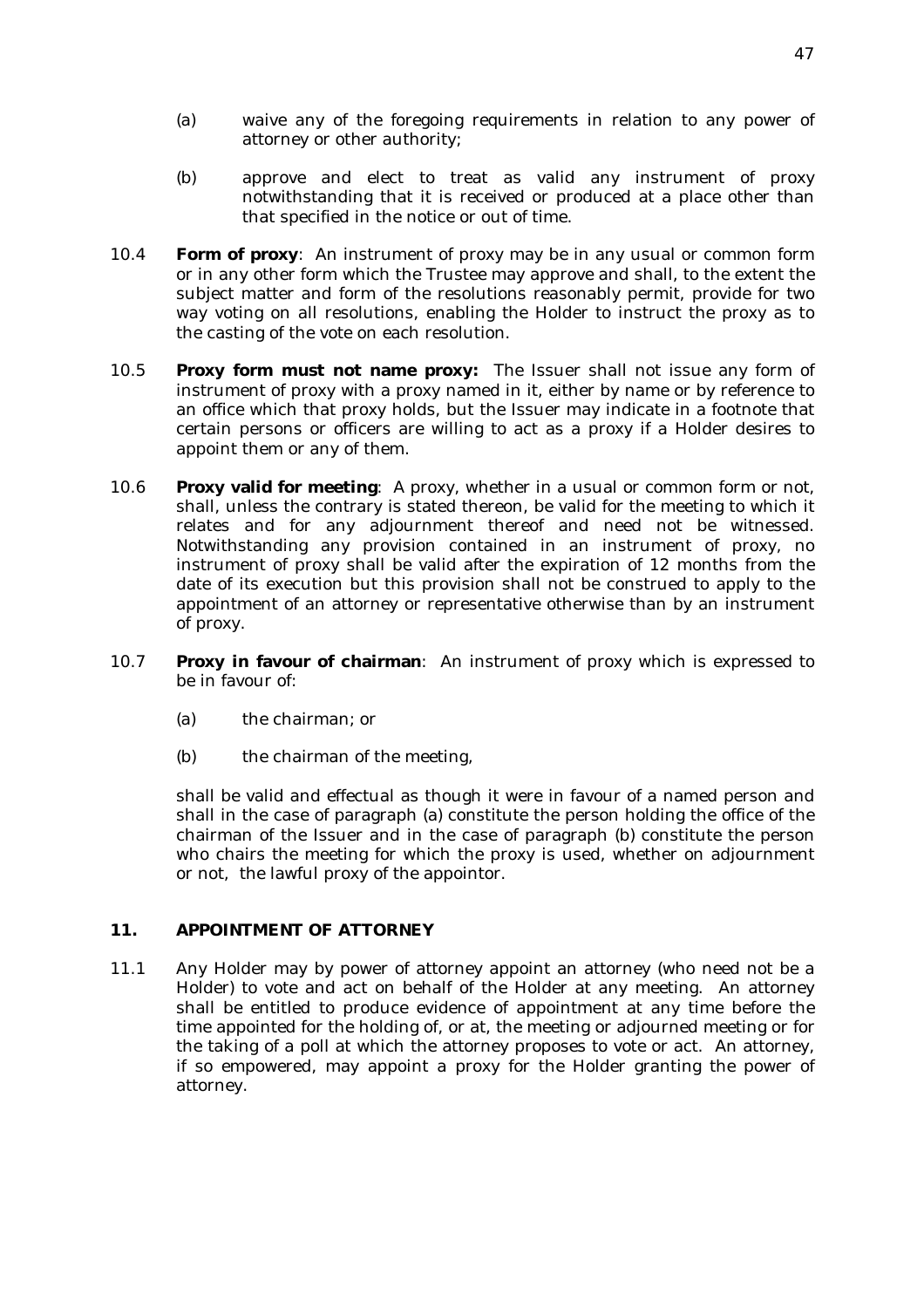#### **12. CORPORATE REPRESENTATIVE**

12.1 A person authorised pursuant to section 143 of the Companies Act, or pursuant to any other enactment or applicable empowering provision, by a Holder that is a company, to act for it at any meeting shall in accordance with such authority (until it is revoked by the company concerned) be entitled to exercise the same powers on behalf of the company as that company could exercise if it were an individual Holder and shall be entitled to produce evidence of the authority to act at any time before the time appointed for the holding of, or at, the meeting or adjourned meeting or for the taking of a poll at which the person proposes to vote.

#### **13. RIGHTS OF REPRESENTATIVES**

- 13.1 **Rights**: A representative shall have the right to speak at the meeting and to demand or join in demanding a poll and shall (except when and to the extent to which the representative is specially directed to vote for or against any proposal) have power generally to act at the meeting for the Holder concerned.
- 13.2 **Trustee may be representative**: The Trustee and any officer of the Trustee may be appointed a representative.
- 13.3 **Vote to remain valid**: A vote given in accordance with the terms of an instrument of proxy or power of attorney or other form of appointment shall be valid notwithstanding the previous death, insanity or (in the case of a company) liquidation of the principal or revocation of the proxy or power of attorney or other form of appointment or of the authority under which the proxy was executed or the transfer of the Bond in respect of which the vote is given provided that no intimation in writing of such death, insanity, liquidation, revocation or transfer is received by the Trustee, or the Issuer at its registered office, before the commencement of the meeting or adjourned meeting at which the proxy or power of attorney or other form of appointment is used.

#### **14. VOTING PROCEDURE**

- 14.1 **Show of hands unless poll demanded**: A resolution put to the vote at a meeting shall be decided on a show of hands unless a poll is (before or on the declaration of the result of the show of hands) demanded by the chairman or by the Trustee or any person acting on behalf of the Trustee or by Holders holding or representing not less than 5% of all Bonds. Unless a poll is so demanded, a declaration by the chairman that a resolution has been carried unanimously or by a particular majority or lost shall be conclusive evidence of the fact without proof of the number or proportion of the votes recorded in favour of or against such resolution.
- 14.2 **Poll**: If a poll is duly demanded it shall be taken in such manner as the chairman may direct and the result of such poll shall be deemed to be the resolution of the meeting at which the poll is demanded.
- 14.3 **Election of chairman**: A poll demanded on the election of a chairman other than the nominee of the Trustee, or on a question of adjournment, shall be taken either immediately or at such time (not being more than 30 days after the date of the meeting) and place as the chairman may direct. The result of such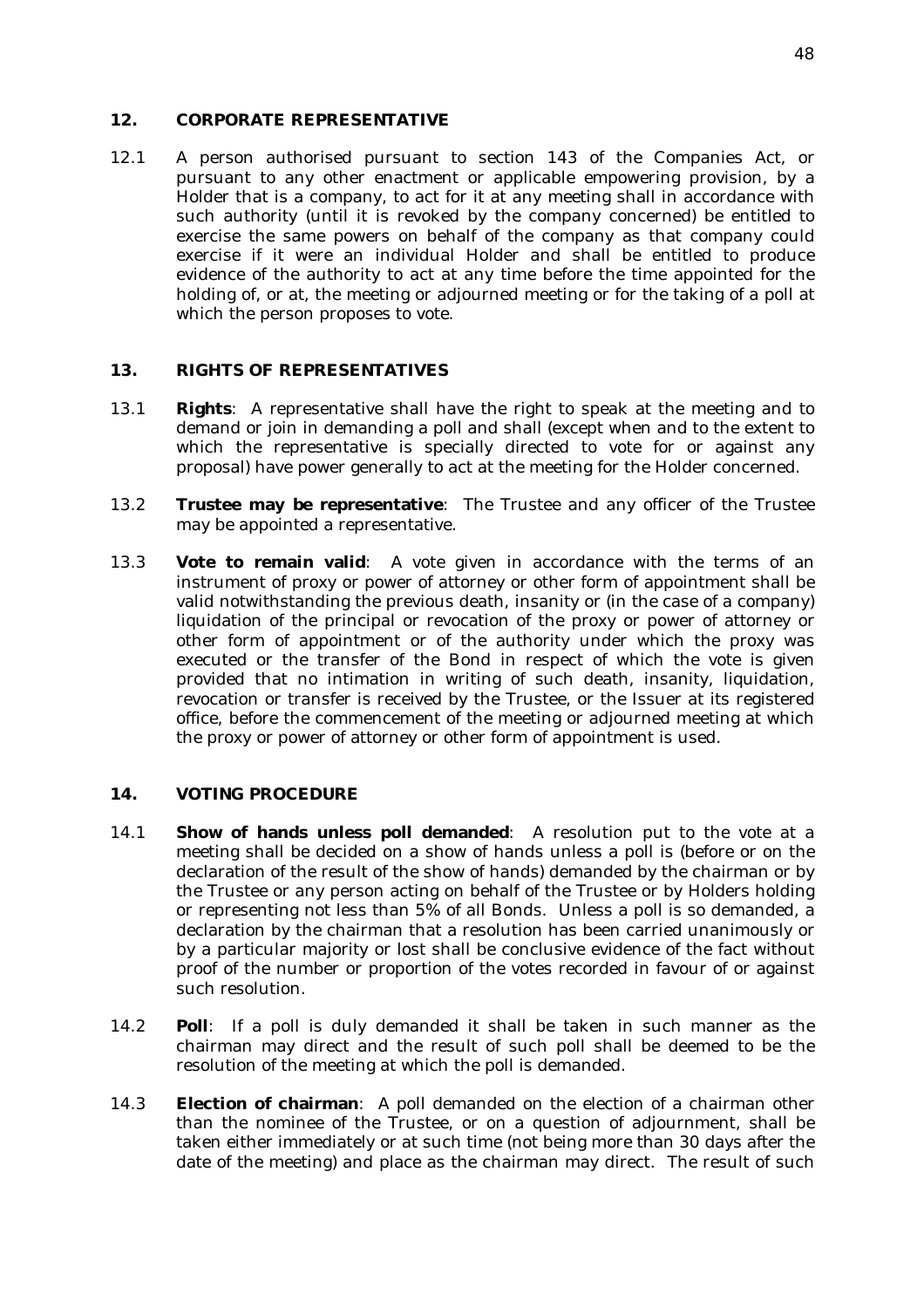poll shall be deemed to be the resolution of the meeting at which the poll was demanded. No notice need be given of a poll not taken immediately.

- 14.4 **No disturbance**: The demand for a poll shall not prevent the continuance of a meeting for the transaction of any business other than the question on which the poll has been demanded.
- 14.5 **Casting of votes**: On a poll votes may be given either personally or by representative. On a poll a person entitled to more than one vote need not use all that person's votes, or cast all the votes used in the same way.
- 14.6 **Number of votes**: Every Holder who is present at a meeting (whether personally, by representative or by proxy) and entitled to vote shall, on a show of hands, be entitled to one vote only and on a poll, be entitled to one vote for every Bond of which that Holder is the holder.
- 14.7 **Joint Holders**: In the case of joint Holders the vote of the senior who tenders a vote, whether in person or by representative, shall be accepted to the exclusion of the votes of the other joint Holders and for this purpose seniority shall be determined by the order in which the names stand in the Register in respect of the joint holding.

## **15. DISQUALIFICATION**

15.1 No Holder shall be entitled to be present or to vote on any question, either personally or by proxy or representative, and no person shall be entitled to be present or to vote as proxy, attorney or representative for any Holder at any meeting or upon a poll or be reckoned in a quorum, in respect of any Bond held by a Holder, whether alone or jointly, whilst any sum is due and payable to the Issuer in respect of any such Bond.

#### **16. POWERS EXERCISABLE BY EXTRAORDINARY RESOLUTION**

- 16.1 Where a particular majority is not required by this deed or by law, any matter arising at any meeting of Holders duly convened and held shall be determined by a simple majority of the persons voting thereon on a show of hands or, if a poll is duly demanded, by a majority consisting of not less than 50% plus one of the votes given on such poll.
- 16.2 Without limiting the rights, powers and discretions conferred on the Trustee by the deed, a meeting of the Holders shall, in addition to all other powers which by the deed are specified as exercisable by Extraordinary Resolution, but subject to section 14 of this deed, have the following powers exercisable by Extraordinary Resolution, namely power to:
	- (a) sanction either unconditionally or upon any conditions:
		- (i) the release of the Issuer from any of its obligations under the deed;
		- (ii) the release of the deed in whole or in part;
	- (b) sanction any variation, release, waiver or compromise or any arrangement in respect of the rights of the Holders against the Issuer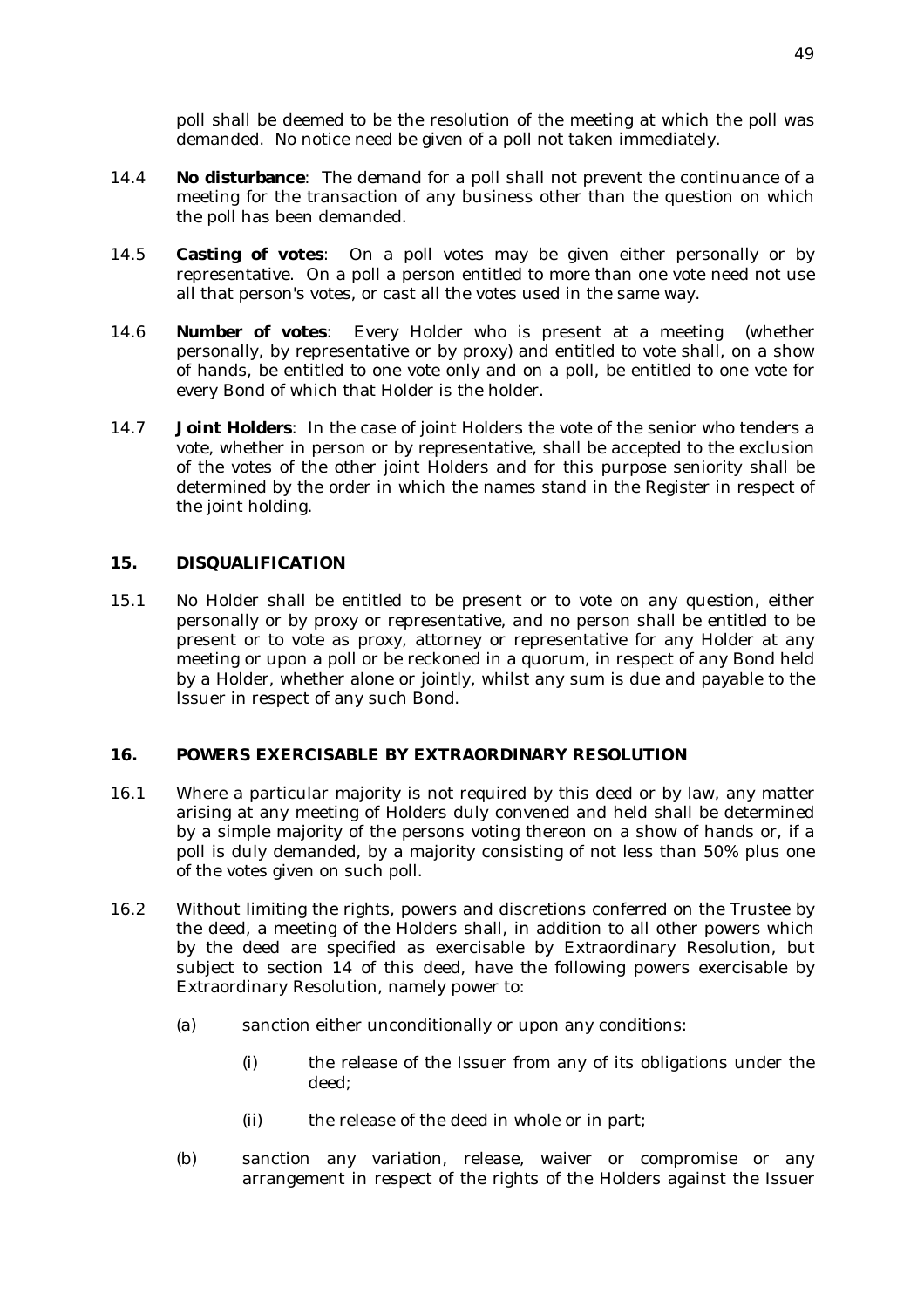or against its undertakings and assets howsoever such rights shall arise;

- (c) assent to any variation or addition to the provisions contained in the deed or any deed or other instrument collateral or supplemental thereto, or the conditions attaching to the Bonds, proposed or agreed to by the Issuer;
- (d) subject to the Securities Act, discharge, release or exonerate the Trustee from all liability in respect of any act or omission for which the Trustee has or may become responsible under the deed;
- (e) sanction any scheme for the reconstruction of the Issuer or for the amalgamation of the Issuer with any other company where such sanction is necessary;
- (f) subject to the provisions of the deed, remove any Trustee and approve the appointment of, or appoint, a new Trustee;
- (g) authorise or direct the Trustee to concur in and execute any supplemental deed or other document embodying any sanction, authority, approval, assent, variation, release, waiver, compromise, direction or request;
- (h) direct the Trustee to take, or to refrain from taking, any other action under or pursuant to, or in connection with, any of the provisions of the deed; and
- (i) sanction the exchange of Bonds for, or the conversion of Bonds into, shares, stock, debentures, debenture stock or other obligations of the Issuer or any other company formed or to be formed.

#### **17. EXTRAORDINARY RESOLUTION**

17.1 **Extraordinary Resolution binds Holders**: An Extraordinary Resolution passed in accordance with this schedule shall be binding upon all the Holders and each of the Holders and the Trustee (subject to the provisions of its indemnity contained in the deed) shall be bound to give effect thereto accordingly and the passing of any such resolution shall, as between the Trustee and the Holders, be conclusive evidence that the circumstances justify the passing thereof.

#### **18. MINUTES OF MEETINGS**

18.1 Minutes of all resolutions and proceedings at every meeting of Holders shall be made by the Trustee, or if the Trustee shall not be present at such meeting by some person appointed by the chairman of such meeting, and duly entered in books from time to time provided for that purpose by the Trustee at the expense of the Issuer and any such minutes as aforesaid, if purporting to be signed by the chairman of the meeting at which such resolutions were passed or proceedings had or by the chairman of the next succeeding meeting of Holders shall be prima facie evidence of the matters stated therein and, until the contrary is proved, every such meeting in respect of the proceedings of which minutes have been made shall be deemed to have been duly held and